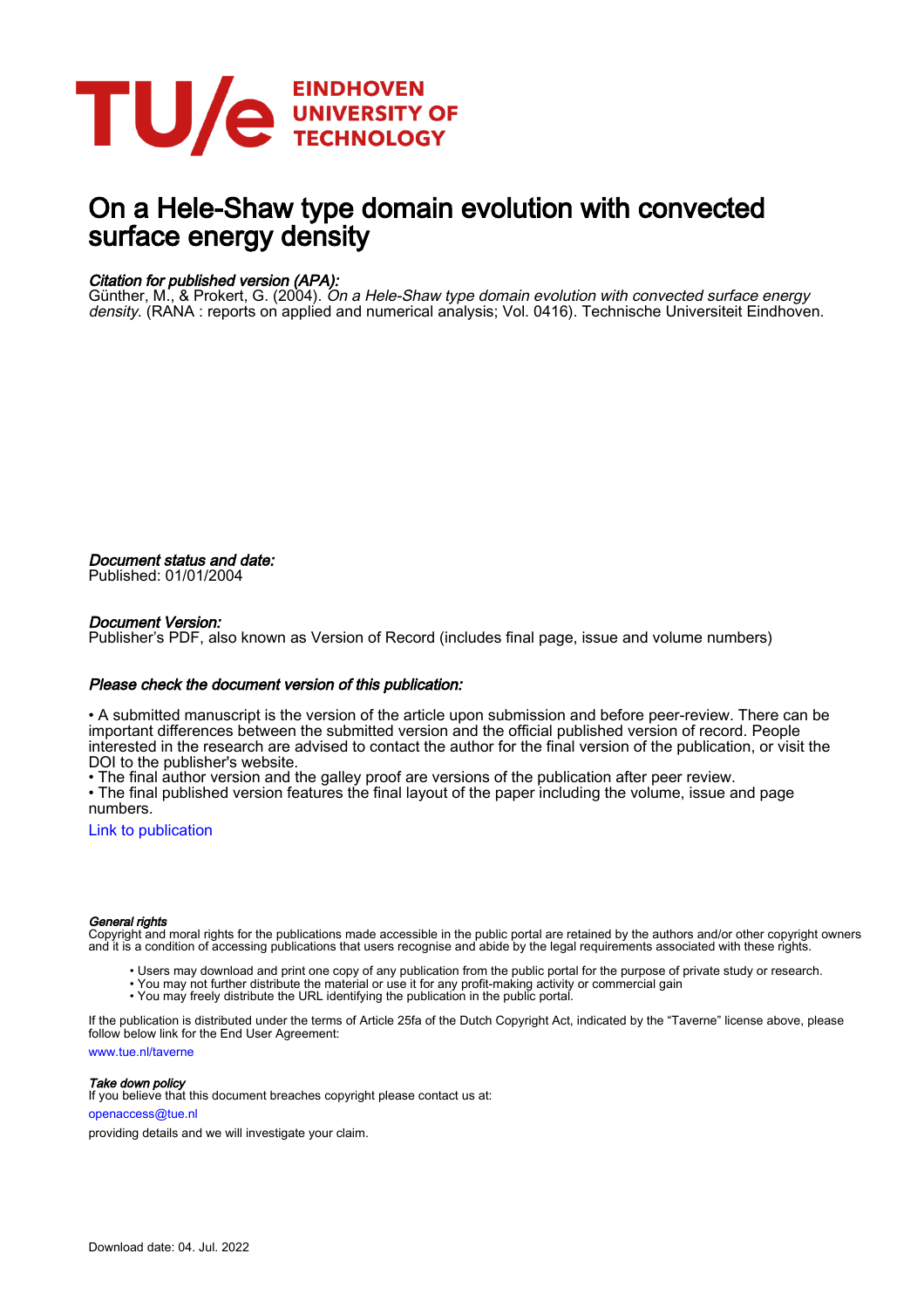## On a Hele-Shaw type domain evolution with convected surface energy density

M. GÜNTHER<sup>1</sup> AND G. PROKERT<sup>2</sup>

 $<sup>1</sup> Mathematics *h*en *Intauti*, *Universität Leipzig*,$ </sup> Augustusplatz 10/11, 04109 Leipzig, Germany email: Matthias.Guenther@math.uni-leipzig.de <sup>2</sup> Department of Mathematics and Computing Science, Eindhoven, University of Technology, PO Box 513, 5600 MB Eindhoven, The Netherlands email: g.prokert@tue.nl

#### Abstract

Interest is directed to a moving boundary problem with a gradient flow structure which generalizes surface-tension driven Hele-Shaw flow to the case of nonconstant surface tension coefficient taken along with the liquid particles at the boundary. In the case with kinetic undercooling regularization well-posedness of the resulting evolution problem in Sobolev scales is proved, including cases in which the surface tension coefficient degenerates. The problem is reformulated as a vector-valued, degenerate parabolic Cauchy problem. To solve this, we prove and apply an abstract result on Galerkin approximations with variable bilinear forms.

Keywords: Free boundary motion, degenerate nonlocal parabolic evolution MSC (1991): 35R35, 76B07

#### 1. Introduction

Various experimental studies investigate the influence of spatial variations of the surface energy density (corresponding to the surface tension coefficient  $\gamma$ ) on surface tension driven Hele-Shaw flows (cf. e.g. [14]). However, a mathematical model for such flows seems to be lacking. In this paper, a first step is attempted to close this gap. We derive and investigate a moving boundary problem (MBP) which arises, at least from a mathematical point of view, as a natural generalization from the case where  $\gamma$  is a positive constant to the case of variable, nonnegative  $\gamma$ . Let us give an informal description of this generalization here; for the details we refer to Section 2.

The Hele-Shaw MBP with constant  $\gamma$  is well investigated. In particular, our starting point is the following observation [1, 7]: On the Fréchet manifold M of the surfaces Γ that bound a domain of fixed given volume, an evolution  $t \mapsto \Gamma_t$  satisfying the MBP can be interpreted as a gradient flow with respect to the energy functional

$$
\mathcal{E} = \mathcal{E}(\Gamma) := \gamma \text{ meas}(\Gamma) \tag{1.1}
$$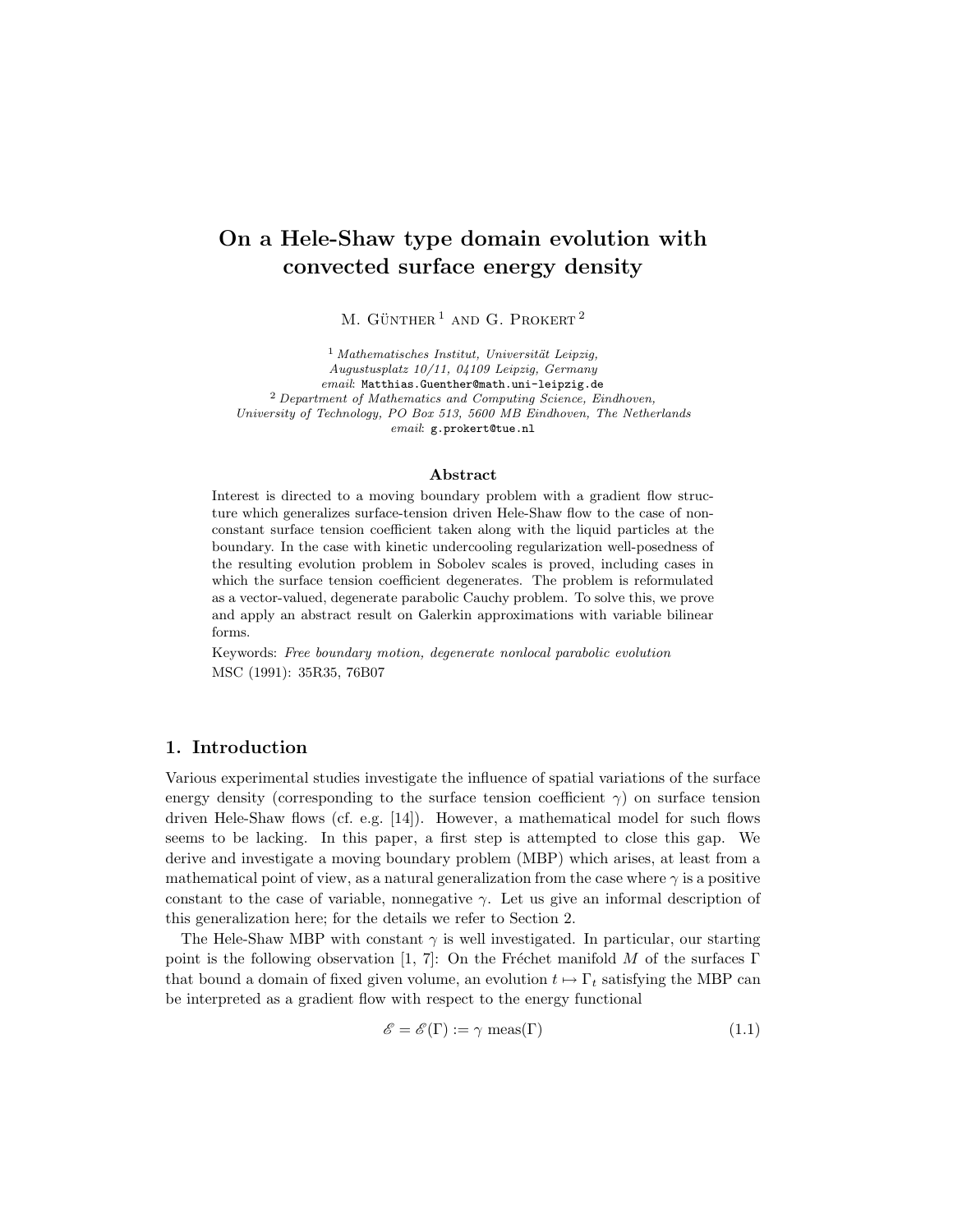and the Riemannian metric  $g$  given by  $(2.4)$ .

In our generalization to nonconstant  $\gamma$  we use the energy functional

$$
\mathscr{E} = \mathscr{E}(\Gamma, \gamma) := \int_{\Gamma} \gamma \, d\Gamma \tag{1.2}
$$

and keep the demand that the evolution is given by a gradient flow with respect to the same Riemannian metric. (A parallel procedure applied to viscous free boundary flows leads to the usual description of the Marangoni effect.) This leads to two related difficulties: First, the functional  $\mathscr E$  is not longer depending on  $\Gamma$  only. This is resolved in the following way: Instead of the manifold  $M$  we consider the vector bundle  $F$  over M, having as fiber space at  $\Gamma$  the (smooth) functions on  $\Gamma$ . On this bundle,  $\mathscr E$  is well defined. Secondly, one also has to prescribe an evolution law for  $\gamma$  as a function on the moving surface  $t \mapsto \Gamma_t$ . Again, we make a simple choice: We assume  $\gamma$  to be transported along with the velocity field at the boundary, and we allow the tangential transport to be diminished by a "slip factor"  $\delta \in [0, 1]$ . The case  $\delta = 1$  describes a fixed coupling of the values of  $\gamma$  to the moving liquid particles. Physically, this would occur e.g. if  $\gamma$ is temperature dependent and heat conduction is negligible. On the other hand, the case  $\delta = 0$  corresponds to transport in normal direction only. In differential geometric terms, this transport law is realized by introducing a suitable connection  $D$  on  $F$  and demanding parallel transport of  $\gamma$ , see (2.7)-(2.10).

Let us remark here that we do not claim that these assumptions are necessarily in accordance with the physics of an actual Hele-Shaw flow with nonuniform surface energy density, e.g. induced by the presence of a surfactant. It is well conceivable that the interface dynamics in such a situation might be dominated by more complex phenomena like the occurrence of boundary layers, thin surfactant films, or other effects. For instance, if a surfactant is present, one has to solve a transport equation for the surfactant concentration and to determine  $\gamma$  from this. (See [16] for the case of Stokes flow; such a modification of our problem would not present new principal difficulties.)

To test our assumptions in a concrete situation, numerical work as well as comparison with experiments would be necessary. However, even our simple model is of mathematical interest in its own right and as a typical example for nonlocal, degenerate parabolic evolutions.

In Section 2 of this paper we derive the moving boundary problem (2.12), (2.13) from the gradient flow formulation. In the sequel, we prove our main result, namely, a local existence and uniqueness result for this problem in scales of Sobolev spaces. For the precise formulation and further results concerning continuous dependence on the initial data see Theorems 3.1 and 3.2 below. If the surface  $\Gamma_t$  and the coefficient  $\gamma_t$  are known at some time t, then the velocity potential  $\phi_t$  is completely determined by (2.12). If one parametrizes  $\Gamma_t$  over a fixed reference surface S, the moving boundary problem can be interpreted as an evolution equation with nonlinear, nonlocal pseudodifferential operators. The parametrization can be constructed in at least two different ways: On one hand, it is possible to parametrize the surfaces using one scalar function, e.g. the normal distance to the reference surface. Then  $\gamma_t$  has to satisfy a transport equation whose coefficients depend on the parametrization and on the velocity potential. On the other hand, the moving boundary can also be represented by mappings  $u(\cdot,t):S\to\mathbb{R}^m$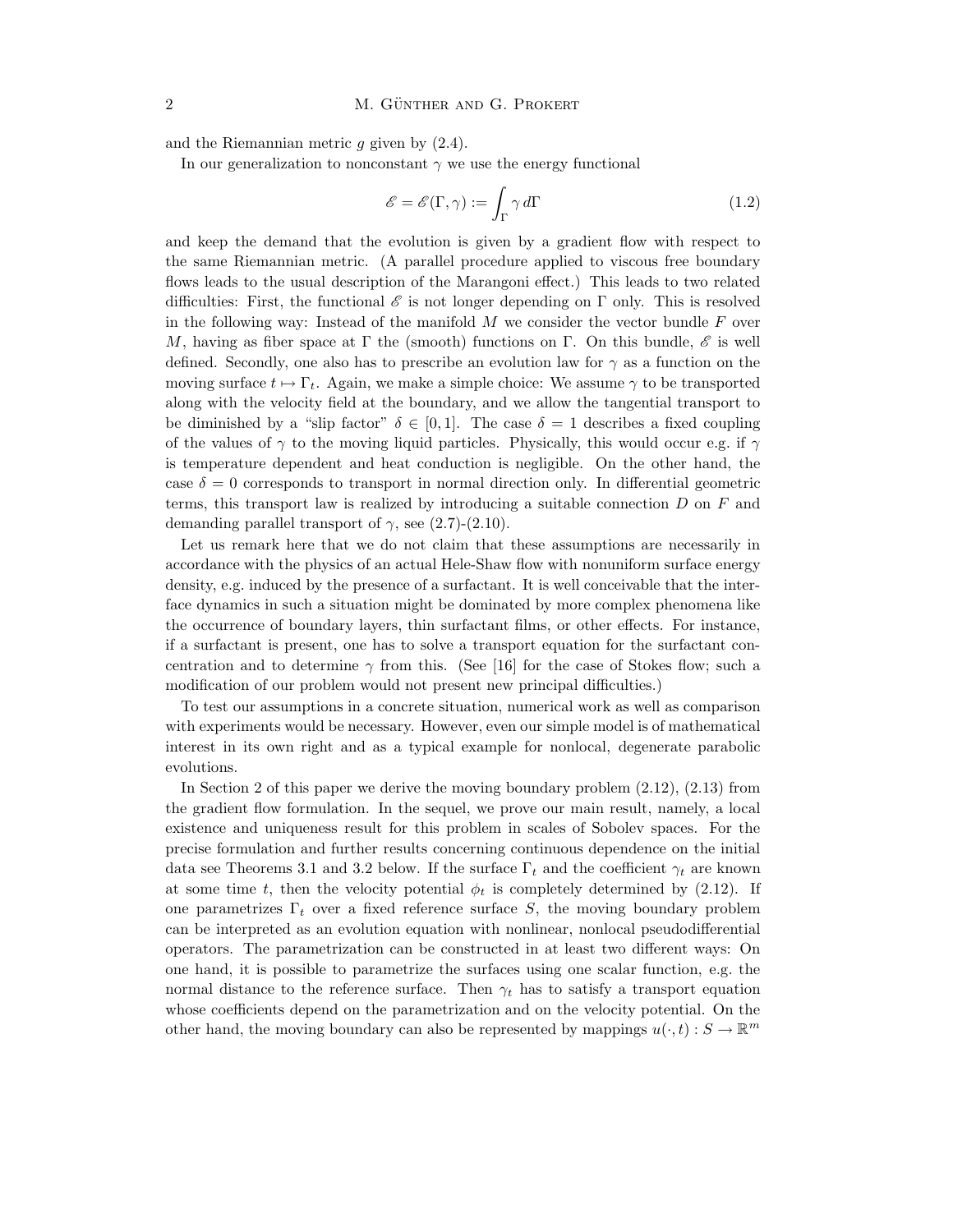whose time derivatives are given by the velocity vector, i.e.

$$
\partial_t u = \mathscr{F}(u) := ((\nabla_N + \delta \nabla_T)\phi_t) \circ u,
$$

where  $\nabla_N$  and  $\nabla_T$  denote the normal and tangential component of the gradient, respectively.

This formulation, which we will use in the sequel, is  $\mathbb{R}^m$ -valued. Therefore, the corresponding Cauchy problem will be necessarily degenerate, even if  $\gamma$  is strictly positive (or even constant). However, this is no crucial disadvantage as our problem couples a transport equation with a parabolic evolution and we allow  $\gamma$  to degenerate as well. Our approach has two favorable properties:  $\gamma$  now appears only as a known, time-independent function on the reference domain, and the additional freedom in the choice of the diffeomorphisms can be used to derive generalized chain rules for our nonlocal operators which reduce the technical effort in the proofs of the necessary estimates.

As long as  $\gamma$  is nonnegative, the normal component of the linearisation  $\mathscr{F}'(u)v$  behaves as a degenerate elliptic second order operator on the normal component of  $v$ , so that we have, e.g., with respect to the  $L^2$ -inner product

$$
\langle n \cdot v, n \cdot \mathscr{F}'(u)v \rangle_{L^2} \leq C ||v||_{L^2}^2.
$$

An estimate like this does not hold for the complete linearization, including the tangential components. Due to the special structure of  $\mathscr{F}$ , however, it is possible to define inner products  $\langle , \rangle_u$  which define equivalent norms on  $L^2$  and satisfy

$$
\langle v, \mathscr{F}'(u)v \rangle_u \leq C ||v||_{L^2}^2.
$$

Defining higher order inner products  $\langle , \rangle_{u,s}$  on the basis of  $\langle \cdot, \cdot \rangle_u$ , one finally can show an  $H^s$ -energy estimate

$$
\left\langle \mathscr{F}(u),u\right\rangle_{u,s}\leq C\|u\|_s^2
$$

for s sufficiently large, and, on the other hand, the dependence of these inner products on  $u$  can be controlled by a weaker Sobolev norm. In a suitable abstract functional analytic framework, these estimates can be used to obtain proofs for our main results. Moreover, these results implies the existence of an unique solution  $w := (\text{Id} - \lambda \mathscr{F})^{-1}$  of the equation  $w - \lambda \mathscr{F}(w) = v$  provided  $\lambda \geq 0$  sufficiently small. The solution of the Cauchy problem for the evolution equation is given by the exponential formula

$$
u(t) = \lim_{n \to \infty} \left( \text{Id} - \frac{t}{n} \mathcal{F} \right)^{-n} u(0)
$$

with convergence in  $H^s$  provided  $u(0) \in H^s$ , s sufficiently large.

The structure of the paper after Section 2 is as follows: In Section 3, we introduce the necessary notation and announce our main results together with the abstract existence theorems which are used. Section 4 is devoted to the behavior of our (nonlocal) operators in scales of Sobolev spaces, and in Section  $5$  the  $u$ -dependent inner products are introduced, and the necessary estimates are shown. Finally, the main results (Theorems 3.1 and 3.2) are proved in Section 6. The proof of a general abstract existence result (Theorem 3.4), which may be of independent interest, is given in the Appendix.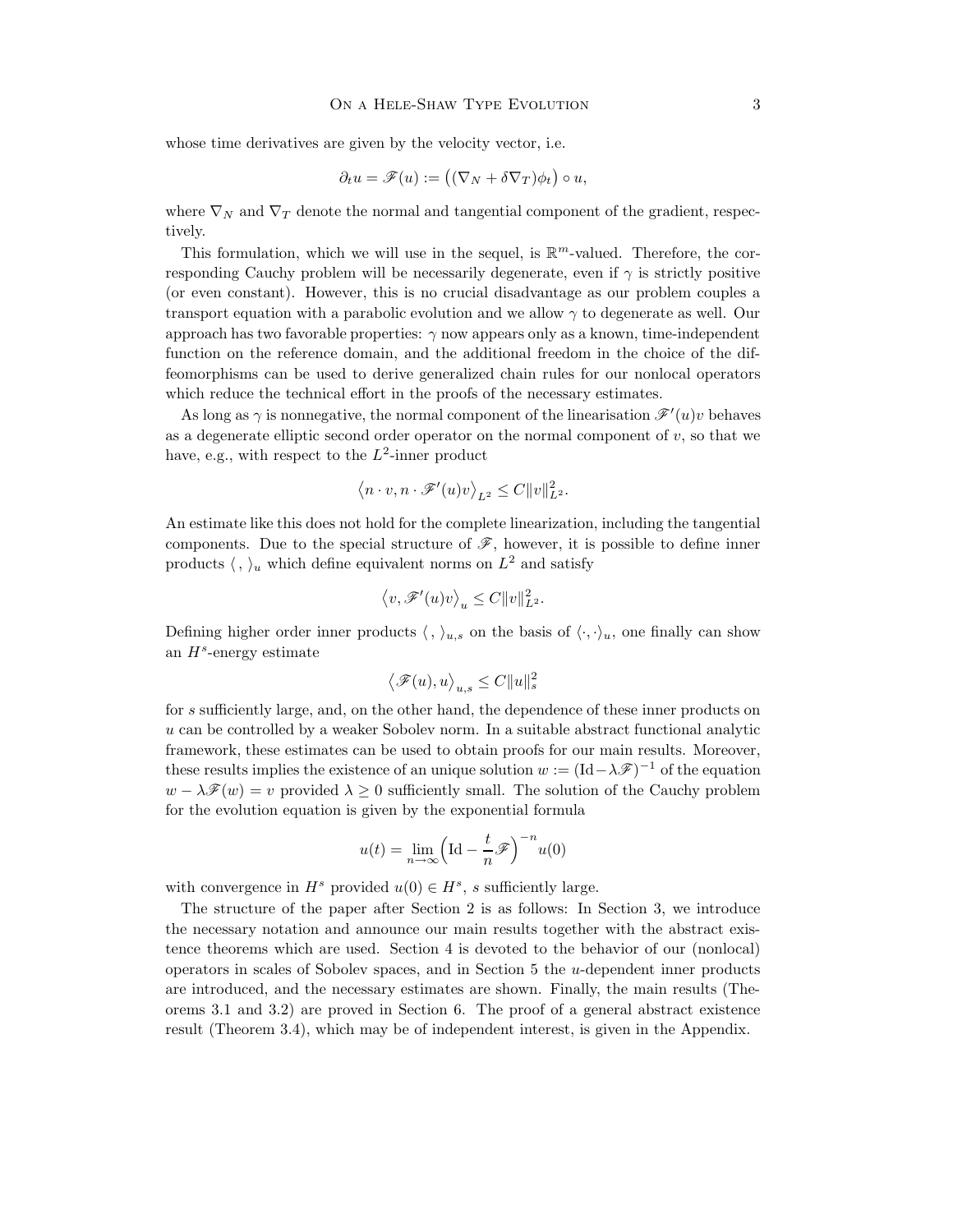#### 2. The equations of motion

Here we characterize the moving boundary problem as abstract gradient flow on the manifold of the natural configuration space. We start by recalling the following general properties of incompressible, source free Hele-Shaw flows. One looks for a family of domains  $\Omega(t) \subset \mathbb{R}^m$  parametrized by time  $t \geq 0$  and corresponding velocity fields  $\mathbf{v}(\cdot,t)$ such that (according to Darcy's law)

$$
\mathbf{v}(\cdot,t) = \nabla \varphi(\cdot,t) \quad \text{in} \quad \Omega(t) \tag{2.1}
$$

with a potential field  $\varphi(\cdot,t)$  proportional to negative pressure. As we also demand that the boundary  $\Gamma(t)$  of  $\Omega(t)$  moves along with the velocity field, we find the kinematic boundary condition

$$
V_n(t) = \partial_n \varphi(\cdot, t) \quad \text{on } \Gamma(t), \tag{2.2}
$$

where  $V_n(t)$  is the normal velocity of the moving boundary  $\Gamma(t)$  and  $\partial_n = \partial/\partial n$  is the derivative in direction of the unit outward normal  $n(t)$  of  $\Gamma(t)$ . As v is divergence-free,

$$
\Delta \varphi(\cdot, t) = 0 \text{ in } \Omega(t). \tag{2.3}
$$

Thus, in any Hele-Shaw flow, the complete velocity field is determined by the normal velocity at the boundary.

If the surface tension coefficient is a positive constant, the corresponding surface energy is proportional to the surface area and the Hele-Shaw flow driven by surface tension can be interpreted as abstract gradient flow of this functional with respect to an appropriately chosen inner product, cf. [1, 7]. As this formulation is a main ingredient in our derivation of the moving boundary problem below, we define this inner product more precisely. Consider for the time being a fixed smooth domain  $\Omega$  with boundary  $\Gamma$  and define

$$
V_{\Gamma} := \{ v \in C^{\infty}(\Gamma) \mid \int_{\Gamma} v d\Gamma = 0 \}.
$$

The space  $V_{\Gamma}$  can be interpreted as space of all possible normal boundary velocities, the restriction expresses conservation of volume. We fix  $\beta \geq 0$  and introduce on  $V_{\Gamma}$  the bilinear form  $q_{\Gamma}$  given by

$$
g_{\Gamma}(v_1, v_2) := \int_{\Omega} \nabla \varphi_1 \nabla \varphi_2 \, dx + \beta \int_{\Gamma} v_1 v_2 \, d\Gamma, \tag{2.4}
$$

where the  $\varphi_i$ ,  $i = 1, 2$  are (weak) solutions of the Neumann problems

$$
\Delta \varphi_i = 0 \text{ in } \Omega, \quad \partial_n \varphi_i = v_i \text{ on } \Gamma.
$$

To give a physical interpretation of the quadratic functional  $v \mapsto q_{\Gamma}(v, v)$  we remark that the first term represents energy dissipation by the corresponding Hele-Shaw flow (cf. [7]) while for  $\beta > 0$  the second term is a penalty for large normal boundary velocities. Note that, by Green's formula,

$$
g_{\Gamma}(v_1, v_2) = \int_{\Gamma} (\varphi_1 + \beta \partial_n \varphi_1) v_2 d\Gamma.
$$
 (2.5)

In differential geometric terms, this inner product arises a Riemannian metric on the Fréchet manifold M of boundaries  $\Gamma = \partial \Omega$  to smooth compact domains  $\Omega \subset \mathbb{R}^m$  with given fixed volume. By interpreting a tangent vector at  $\Gamma \in M$  as normal velocity field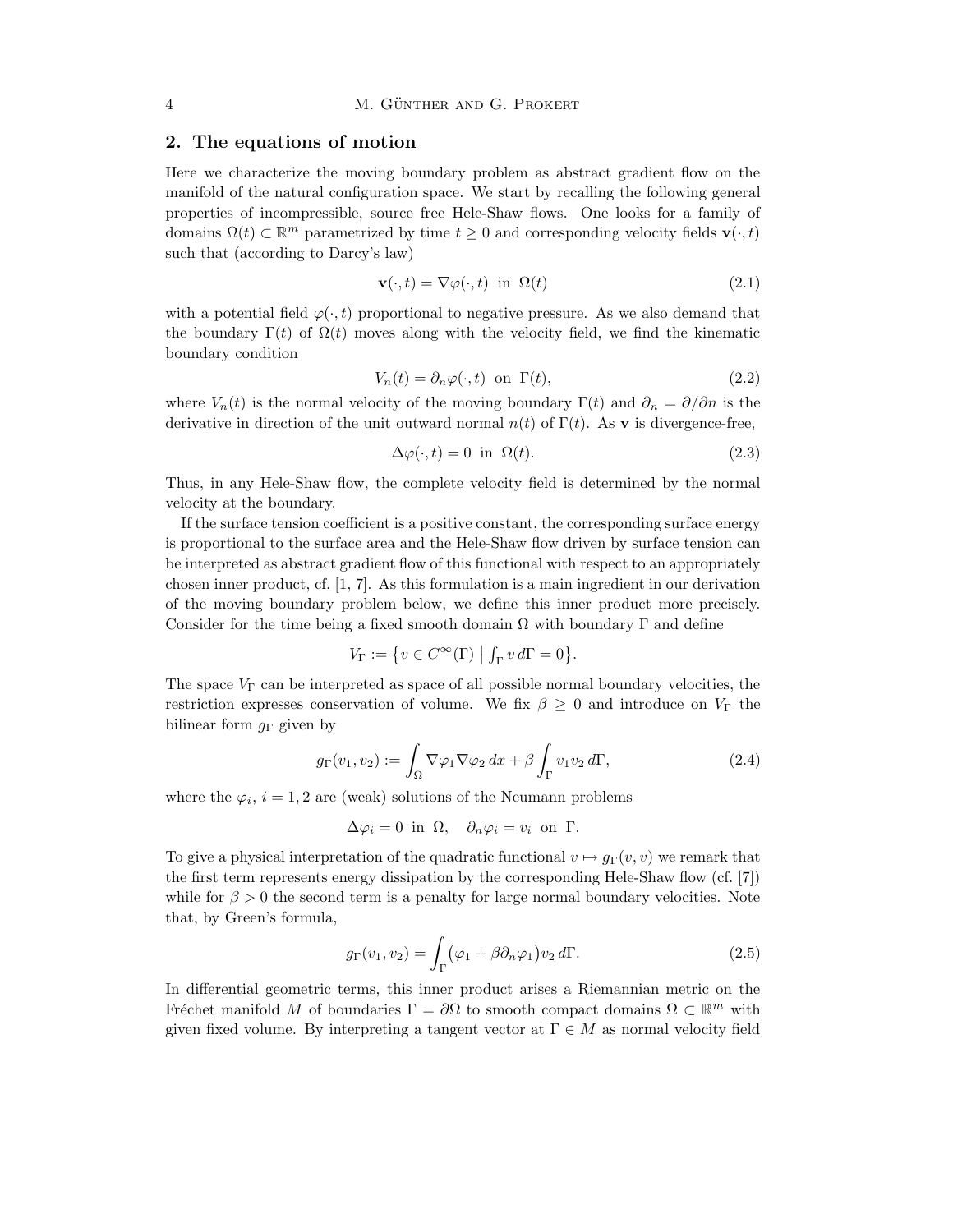of the boundary, there is a natural way of thinking of vector fields  $X$  on  $M$  as sections in the Fréchet vector bundle  $E = \bigcup_{\Gamma \in M} V_{\Gamma}$  with base M and fiber  $V_{\Gamma}$ , i.e. there is a natural isomorphismus  $T_{\Gamma}M \simeq V_{\Gamma}$  and we have for any real functional  $J \in C^{\infty}(M)$ 

$$
(XJ)(\Gamma) = \partial_{\varepsilon} J(\Gamma_{\varepsilon})|_{\varepsilon=0},
$$

where  $\varepsilon \mapsto \Gamma_{\varepsilon} \in M$  is a path of admissibles shapes with normal velocity v for  $\varepsilon = 0$ ,

$$
\Gamma_{\varepsilon} := \{ x_{\varepsilon} \mid x \in \Gamma \}, \qquad x_{\varepsilon} := x + \varepsilon \big( v(x) + O(\varepsilon) \big) n(x). \tag{2.6}
$$

Thus, identifying a vector  $X_{\Gamma} \in T_{\Gamma}M$  in this sense with its image  $v \in V_{\Gamma}$  and considering smooth domain dependence of the solution to a Neumann problem,  $\Gamma \mapsto g_{\Gamma}$  defines a Riemannian metric g on the manifold M. It is remarkable that in the case  $\beta = 0$  a geodetic line w.r. to this metric g represents the motion of an incompressible irrotational perfect fluid with a free boundary; for the corresponding Levi-Civita derivative, Riemannian curvature and an analysis of the Jacobi equation from a differential geometric point of view we refer to [3].

Now, considering first the surface energy  $(1.1)$  with constant  $\gamma$ , the normal velocity  $V_n \in V_\Gamma$  of a surface tension driven Hele-Shaw flow is determined by

$$
g_{\Gamma}(V_n, v) = -\mathscr{E}'(\Gamma)\{v\}
$$
 for all  $v \in V_{\Gamma}$ ,

where  $\mathscr{E}'(\Gamma)\{v\} := (X\mathscr{E})(\Gamma)$  denotes the derivative of the energy in direction of  $X_{\Gamma} \simeq v$ . As a consequence, at each instant of time  $t$  the flow reduces the surface energy as rapidly as possible among all normal velocities with prescribed norm corresponding to the inner product (2.4), in particular, the flow is volume preserving and surface area decreasing. By a well-known formula for the first variation of surface area we find

$$
\mathscr{E}'(\Gamma)\{v\} = -\int_{\Gamma} \kappa v \, d\Gamma,
$$

where  $\kappa$  is the mean curvature of Γ with sign determined by the above variation formula (negative sign if  $\Omega$  is convex); for notational convenience, throughout the paper the usual normalization of  $\kappa$  has been changed by a cofactor  $m-1$ . To model the influence of a variable surface tension coefficient which is coupled on a transport mechanism, it arises now quite natural to consider a surface energy functional of the form (1.2) where  $\gamma \geq 0$ denotes an surfaces energy density function along  $\Gamma$ , not necessarily constant. It should be noted that we don't assume a priori an one-to-one correspondence between the surface Γ and density  $\gamma$ , as it is the case in simpler situations, e.g. where a known global function generates the density via restriction or where an anisotropic surface energy density is considered, i.e.

$$
\gamma = f|_{\Gamma} \quad \text{or} \quad \gamma = f \circ n \text{ on } \Gamma
$$

with given  $f \in C^{\infty}(\mathbb{R}^m)$ ; the latter energy density is commonly used to model crystal growth problems. In fact, in our setting the functional  $\mathscr E$  is uniquely defined on the vector bundle  $F := \cup_{\Gamma \in M} C^{\infty}(\Gamma)$  with base M only. In such a case, computation of the derivative of the surface energy in direction of a given vector field requires a law for the change of  $\gamma$  on the moving surface. Using differential geometric terms we make the following assumption: along a path  $c$  in  $M$  the energy density is transported by parallel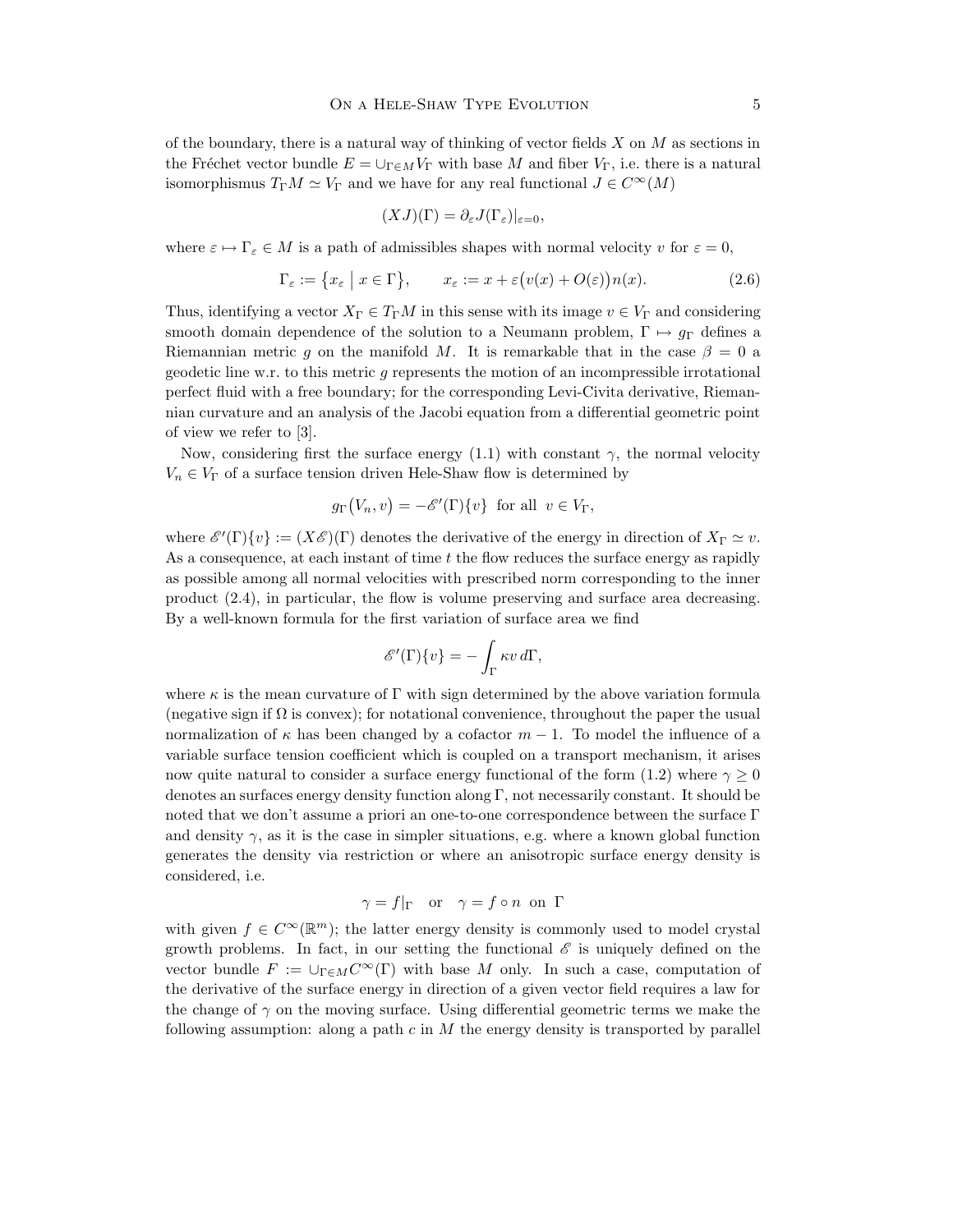displacement with respect to a given connection  $D_X$  which acts on sections  $\gamma$  in F, i.e.

$$
D_c \gamma = 0 \text{ along } c. \tag{2.7}
$$

In further considerations we restrict our attention to the connection  $D_X$  which is defined as follows: Let X be any vector field,  $\Gamma \in M$  and  $v \in V_{\Gamma}$  with  $X_{\Gamma} \simeq v$ , then we set for any section  $\gamma$  in F

$$
D_X \gamma|_{\Gamma} := \partial_{\varepsilon} \bar{\gamma}_{\varepsilon}|_{\varepsilon=0} + \delta \nabla_{\Gamma} \psi \nabla_{\Gamma} \gamma, \quad \delta \in [0, 1], \tag{2.8}
$$

where in terms of the notation (2.6)

$$
\bar{\gamma}_{\varepsilon}(x) := \bar{\gamma}_{\Gamma_{\varepsilon}}(x_{\varepsilon}), \quad (\varepsilon, x) \in (-\varepsilon_0, \varepsilon_0) \times \Gamma, \tag{2.9}
$$

and  $\psi$  is a solution of the Neumann problem

$$
\Delta \psi = 0 \text{ in } \Omega, \quad \partial_n \psi = v \text{ on } \Gamma. \tag{2.10}
$$

Interpretation of  $D_X$  and parallel transport w.r. to  $D_X$  is quite obvious in terms of the underlying Hele-Shaw flow. In contrast to the case of constant  $\gamma$ , we also have to consider the influence of the tangential motion at the boundary which results from a normal variation of the boundary. As pointed out before, in a Hele-Shaw flow the velocity field corresponding to a normal boundary velocity  $v \in V_\Gamma$  is  $\nabla \psi$  where  $\psi$  solves (2.10). Hence, in the case  $\delta = 1, (2.7), (2.8)$  express that the surface energy density is transported along with the liquid particles, i.e. with the velocity field  $\nabla \psi$  at the boundary. On the other hand, in case of  $\delta = 0$ , transport in normal direction without any tangential movement is expressed. The other cases are intermediate. On  $V_{\Gamma}$  we define the linear operator  $A_{ND}$ ("Neumann-to-Dirichlet operator") by

$$
A_{ND}v:=\psi|_{\Gamma},
$$

where  $\psi$  satisfies (2.10) and  $\int_{\Gamma} \psi d\Gamma = 0$ . Hence, again in terms of the notation (2.6), the assumption  $D_v \gamma|_{\Gamma} = 0$  implies

$$
\partial_{\varepsilon} \bar{\gamma}_{\varepsilon} |_{\varepsilon = 0} = -\delta \nabla_{\Gamma} \gamma \nabla_{\Gamma} A_{ND} v
$$

and we obtain for

$$
\mathscr{E}'(\gamma, \Gamma)\{v\} := \frac{d}{d\varepsilon} \mathscr{E}(\gamma_{\varepsilon}, \Gamma_{\varepsilon})\Big|_{\varepsilon=0}
$$

using again the formula for the first variation of area

$$
\mathscr{E}'(\gamma, \Gamma)\{v\} = \int_{\Gamma} \left( \partial_{\varepsilon} \bar{\gamma}_{\varepsilon} \left|_{\varepsilon=0} - \kappa \gamma v \right.\right) d\Gamma = - \int_{\Gamma} \left( \kappa \gamma v + \delta \nabla_{\Gamma} \gamma \nabla_{\Gamma} \psi \right) d\Gamma.
$$

It easily follows from Green's formula that  $A_{ND}$  is symmetric with respect to the usual  $L^2$ -scalar product on Γ, and thus

$$
\mathscr{E}'(\gamma, \Gamma)\{v\} = -\int_{\Gamma} (\gamma \kappa v - \delta \Delta_{\Gamma} \gamma A_{ND} v) d\Gamma = -\int_{\Gamma} (\gamma \kappa - \delta A_{ND} \Delta_{\Gamma} \gamma) v d\Gamma.
$$
 (2.11)

We have to consider  $(2.7), (2.11)$  as a differential rule for the change of surface energy in dependence on surface and energy density. They allow the computation of the energy along any path in M starting from a know intial shape  $\Gamma(0)$  with know energy density  $\gamma_0$ .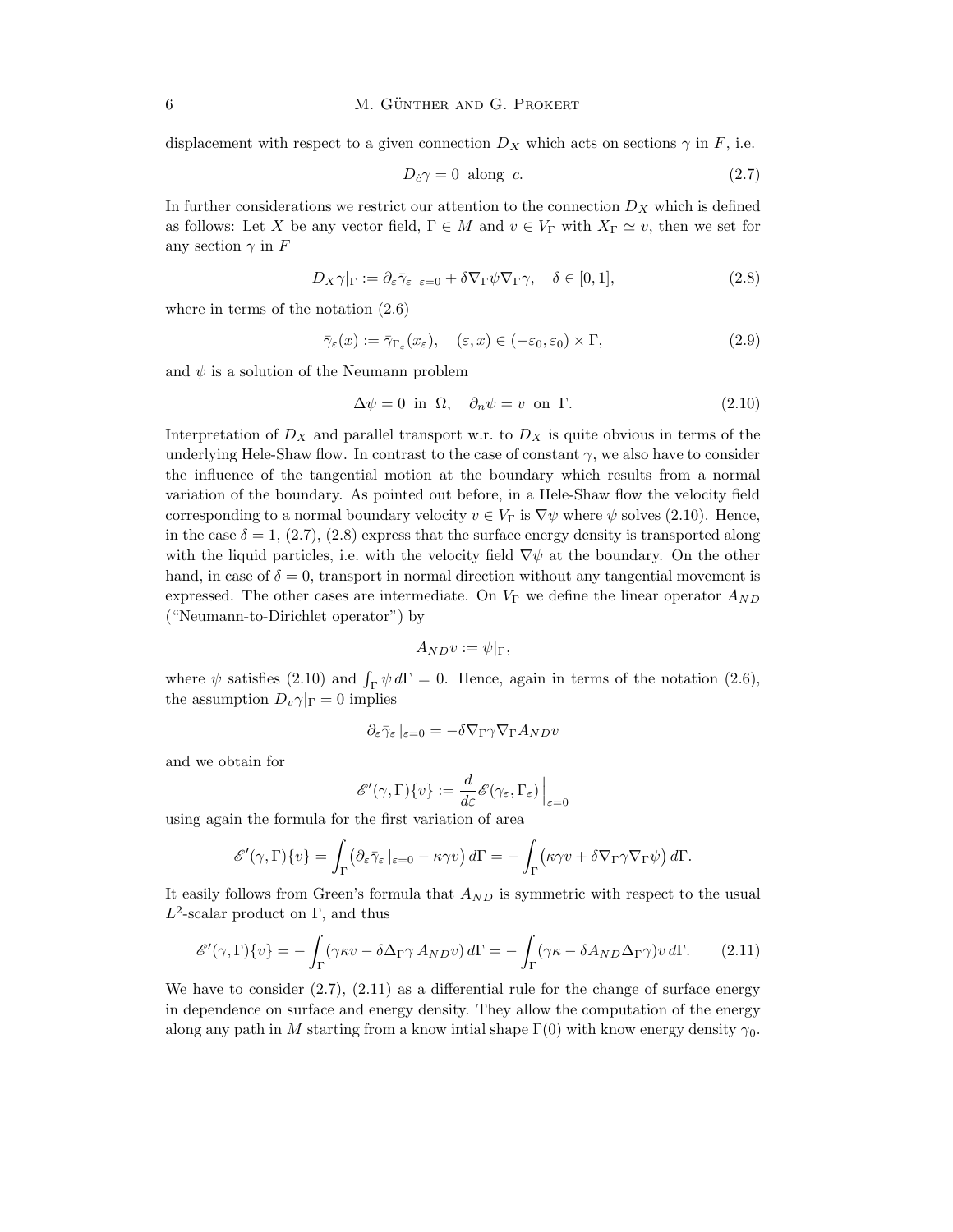But of course, in general, this computation is path-dependent, i.e. the resulting energy in the endpoint of the path will depend on the history along the whole path.

Now, as in the case of constant  $\gamma$ , we define the normal velocity  $V_n \in V_\Gamma$  as solution of the variational problem

$$
g_{\Gamma}(V_n, v) = -\mathscr{E}'(\gamma, \Gamma)\{v\}
$$
 for all  $v \in V_{\Gamma}$ .

Together with (2.2), (2.5), and (2.11), this yields the dynamic boundary condition

$$
\varphi + \beta \partial_n \varphi = \gamma \kappa - \delta A_{ND} \Delta_{\Gamma} \gamma.
$$

Summarizing and using an auxiliary function  $\psi$  instead of the nonlocal operator  $A_{ND}$ , we have obtained the following moving boundary problem: For a given bounded domain  $\Omega(0) \subset \mathbb{R}^m$  and a given nonnegative function  $\gamma_0$  defined on  $\partial\Omega(0)$  one looks for a family of  $C^2$ -domains  $\Omega(t) \subseteq \mathbb{R}^m$ ,  $t > 0$  and functions  $\varphi(\cdot,t), \psi(\cdot,t) \in C^2(\overline{\Omega(t)})$ ,  $\gamma_t \in C^2(\Gamma(t))$ such that

$$
\Delta \varphi(\cdot, t) = 0 \quad \text{in } \Omega(t),
$$
  
\n
$$
\Delta \psi(\cdot, t) = 0 \quad \text{in } \Omega(t),
$$
  
\n
$$
\partial_n \psi(\cdot, t) = \Delta_{\Gamma(t)} \gamma_t \quad \text{on } \Gamma(t),
$$
  
\n
$$
\varphi(\cdot, t) + \beta \partial_n \varphi(\cdot, t) = \gamma_t \kappa(t) - \delta \psi(\cdot, t) \quad \text{on } \Gamma(t),
$$
  
\n
$$
V_n(t) = \partial_n \varphi(\cdot, t) \quad \text{on } \Gamma(t),
$$
\n(2.12)

where  $\kappa(t)$  is the curvature of  $\Gamma(t)$ . In the main part of this paper, we restrict our attention to the case  $\delta = 1$ . The generalization to  $\delta \in [0,1)$  is sketched at the end of Section 5. Additionally, we describe the transport of  $\gamma$  by (2.7), (2.8) with  $\delta = 1$ . Introducing Lagrangian coordinates  $x = x(\xi, t)$ ,  $\xi \in \Gamma(0)$  corresponding to the velocity field via

$$
\partial_t x(\xi, t) = \nabla \varphi(x(\xi, t), t) \quad \text{for } t \ge 0, \quad x(\xi, 0) = \xi,
$$
\n(2.13)

we obtain from (2.2) that  $x = x(\cdot, t)$  is a diffeomorphism from  $\Gamma(0)$  onto  $\Gamma(t)$ , and the transport law for  $\gamma_t$  takes the form

$$
\gamma_t(x(\xi, t)) = \gamma_0(\xi), \quad \xi \in \Gamma(0), \ t \ge 0. \tag{2.14}
$$

In (2.12),  $\varphi(\cdot,t)$  and  $\psi(\cdot,t)$  are determined up to a constant only, but this is without significance for the evolution of both  $\Omega(t)$  and  $\gamma_t$ . Note that in the case  $\beta = 0$ , by setting  $\Phi = \varphi + \psi$ , (2.12) simplifies to

$$
\Delta \Phi(\cdot, t) = 0 \quad \text{in } \Omega(t),
$$
  
\n
$$
\Phi(\cdot, t) = \gamma_t \kappa(t) \quad \text{on } \Gamma(t),
$$
  
\n
$$
V_n = \partial_n \Phi(\cdot, t) - \Delta_{\Gamma(t)} \gamma_t \quad \text{on } \Gamma(t).
$$
\n(2.15)

In the sequel, however, we will restrict our attention to the case  $\beta > 0$ . Without loss of generality, we can assume  $\beta = 1$ . In the case  $\beta > 0$ ,  $\delta = 1$ , we can show well-posedness of our moving boundary problem even if  $\gamma$  is zero on parts of the boundary, provided its square root is smooth. This seems to be particular to this situation. We intend to discuss the case  $\beta = 0$ , which leads to a third-order problem, in a forthcoming paper.

For  $\gamma_t = \gamma = \text{const}$  and  $\gamma > 0$ ,  $\psi$  is constant, and (2.12) is known as the so-called Hele-Shaw flow problem with kinetic undercooling and surface tension regularization. From a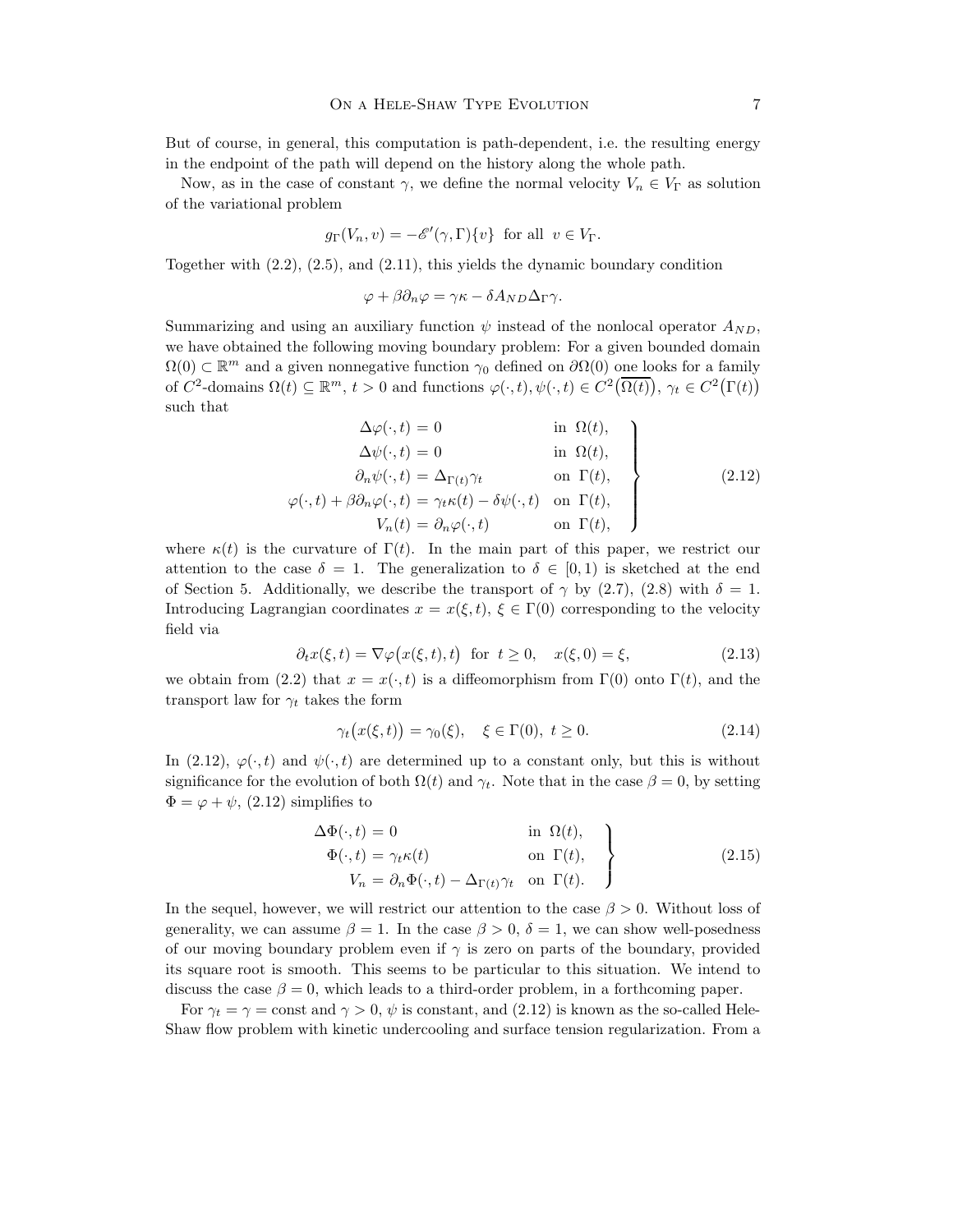modelling point of view, this problem can be seen as the quasistationary version of the well-known Stefan problem. In this context, the boundary condition incorporates both the Gibbs-Thomson surface energy and a nonequilibrium effect of temperature decrease at the advancing phase boundary. A short-time existence proof for this problem and a proof that its solution is the limit for the solutions of the corresponding Stefan problems can be found in [19]. For existence results concerning a corresponding two-phase problem we refer to [5, 20]. Both effects are known to regularize the motion of the interface, and this is also true for Hele-Shaw flow problems [12, 17, 18]. In the case  $\gamma \equiv 0$ , with internal sources or sinks as driving forces, existence results are given in [10] for the twodimensional case and analytic data and in [15] for arbitrary dimensions, in the framework of Sobolev spaces.

If  $\gamma$  is a positive constant, the moving boundary has stable, attractive equilibria which are given by the spheres (see e.g. [4, 6] for the case  $\beta = 0$ ). In general, however, after prescribing a nonconstant function  $\gamma$  on the reference domain and an initial diffeomorphism u, it is not a priori clear (even with  $\gamma$  near a constant and the moving domain near a ball) what the long-time evolution and the corresponding equilibrium will be. Instead, determining the equilibria belonging to a  $\gamma$  prescribed on the reference domain leads to a stationary free boundary problem in  $\psi$  whose solvability and stability (for  $\Gamma$  near a sphere and  $\gamma$  near a constant) we intend to discuss elsewhere.

#### 3. Notation and main results

We list some notation.  $C, C_1, \ldots$  etc. denote generic constants; their dependences on other quantities is only indicated if not obvious from the context. Let  $E \subseteq \mathbb{R}^m$ ,  $m \geq 2$ be a bounded domain with smooth boundary  $S := \partial E$  and  $\nu$  the outer unit normal on S. For  $M = S$  or  $M = E$ , we make constant use of the usual  $L^2$ -based Sobolev spaces  $H^s(S), H^s(S, \mathbb{R}^m)$  of order s with values in  $\mathbb{R}$  and  $\mathbb{R}^m$ , respectively. If no confusion is likely, we just write  $H^s$ . The norms of these spaces will be denoted by  $\|\cdot\|_s^M$ ; for  $M = S$ the upper index  $M$  is dropped in most cases. When Fréchet derivatives of operatorvalued mappings are considered, the additional arguments describing the variations are written in accolades  $({})$ .

#### 3.1. Well-posedness for the moving boundary problem

Now, as already mentioned in the introduction, we reformulate the moving boundary problem (2.12) - (2.14) by describing  $\Gamma(t)$  as an embedding  $u(\cdot,t): S \to \mathbb{R}^m$  such that the curves  $t \mapsto u(y,t)$  for fixed  $y \in S$  are trajectories belonging to the velocity field and  $\gamma_t$  is constant along these curves. This approach enables us to consider  $\gamma_t$  as a known function during the evolution at the cost of describing the moving boundary by m functions. To do so, let

$$
U := \{ u : S \to \mathbb{R}^m \mid u = w |_{S} \text{ with } w \in \text{Diff}(\bar{E}, \Omega_u \cup \Gamma_u) \},\tag{3.1}
$$

where

$$
\Omega_u := w(E)
$$
 and  $\Gamma_u := \partial \Omega_u = u(S)$ .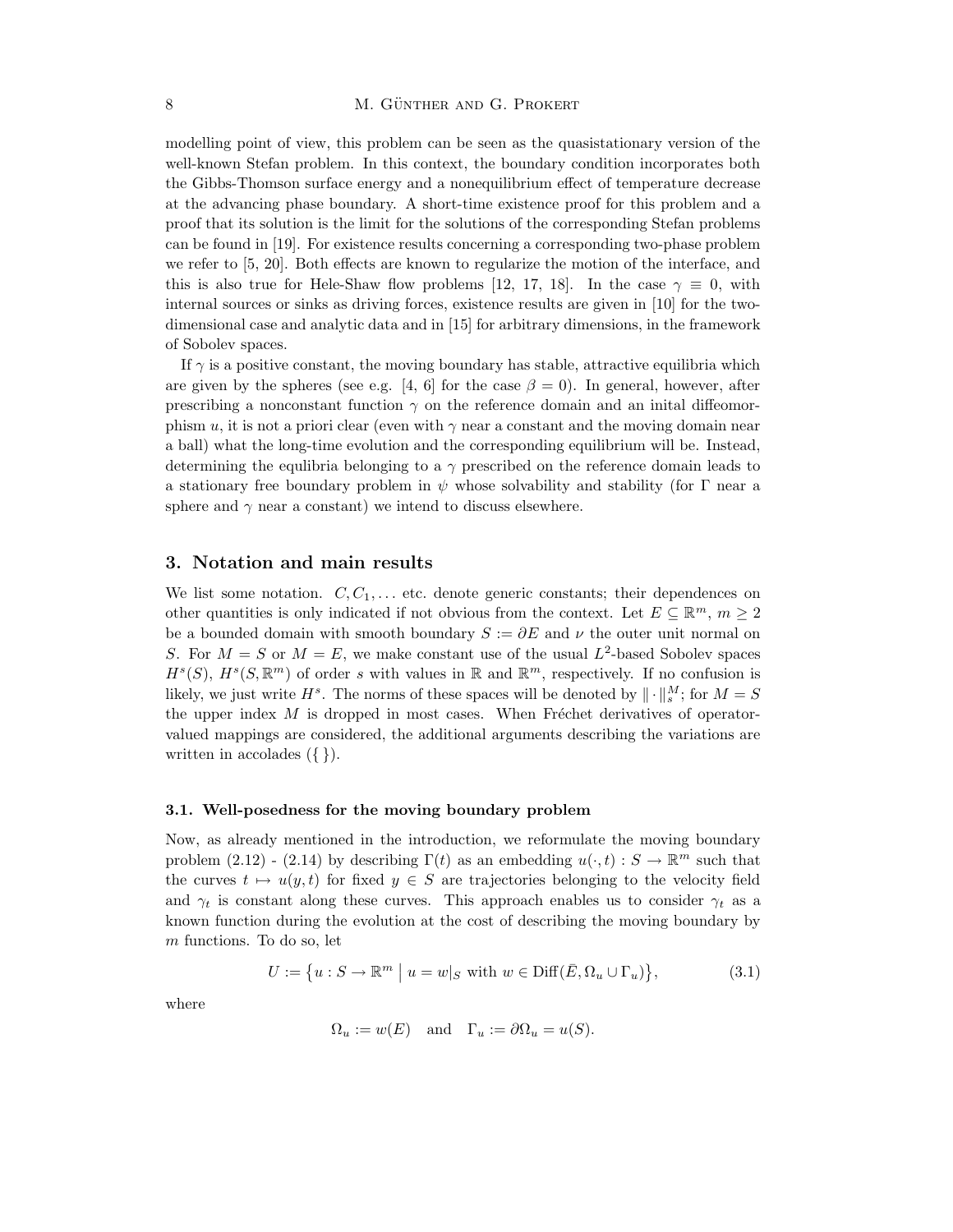Throughout this paper, we use the abbreviation

$$
U_s := U \cap H^s(S, \mathbb{R}^m).
$$

Now,  $(2.12)$  -  $(2.14)$  is reduced to the following Cauchy problem, which will be investigated in the sequel: For given  $u_0 \in U_s$ , s sufficiently large, we look for  $T > 0$  and a mapping  $[0, T] \ni t \mapsto u(t) \in U_s$ , such that

$$
u'(t) = \mathscr{F}\big(u(t)\big), \quad t \in [0, T], \tag{3.2}
$$

$$
u(0) = u_0. \t\t(3.3)
$$

Thereby, for  $u \in U$ , we have set

$$
\mathscr{F}(u) := F(u) \big( \mathscr{G}(u) \big) \quad \text{with} \quad \mathscr{G}(u) := H(u) + G(u), \tag{3.4}
$$

where, for any given function  $f$  on  $S$ ,

$$
F(u)f := \nabla \varphi(u, f) \circ u,\tag{3.5}
$$

and  $\varphi = \varphi(u, f)$  denotes the solution of the Robin boundary value problem

$$
\Delta \varphi = 0 \text{ in } \Omega_u, \quad \partial_n \varphi + \varphi = f \circ u^{-1} \text{ on } \Gamma_u. \tag{3.6}
$$

Further,  $H(u)$ ,  $G(u)$  are given by

$$
H(u) := \gamma(\kappa_{\Gamma_u} \circ u), \quad G(u) := -A(u)\big(\Delta(u)\gamma\big). \tag{3.7}
$$

Here  $\gamma \in C^{\infty}(S)$  is a fixed and given nonnegative function,  $\kappa_{\Gamma_{\nu}}$  denotes the mean curvature of  $\Gamma_u$  with sign and scaling conventions as above,

$$
\Delta(u)w := \Delta_{\Gamma_u}(w \circ u^{-1}) \circ u \tag{3.8}
$$

is the pullback to S of the Laplace-Beltrami operator  $\Delta_{\Gamma_u}$  on  $\Gamma_u$  and

$$
A(u)f := \varphi_N(u, f) \circ u \tag{3.9}
$$

is the Neumann-Dirichlet operator, i.e.  $\varphi_N = \varphi_N(u, f)$  solves the Neumann problem

$$
\Delta \varphi_N = 0 \text{ in } \Omega_u, \quad \partial_n \varphi_N = c + f \circ u^{-1} \text{ on } \Gamma_u, \quad \int_{\Gamma_u} \varphi_N dx = 0. \tag{3.10}
$$

The constant  $c = c(u, f) \in \mathbb{R}$  in (3.10) is determined by the solvability condition

$$
\int_{\Gamma_u} (f \circ u + c) d\Gamma_u = 0; \tag{3.11}
$$

clearly  $c(u, f) = 0$  for  $f = \Delta(u)\gamma$ . For fixed smooth  $\gamma$  on S, the mappings  $u \mapsto H(u)$ and  $u \mapsto \Delta(u)\gamma$  constitute quasi-linear second order differential operators on S. Moreover, the solutions of the boundary value problems  $(3.6)$ ,  $(3.10)$  depend smoothly on the domain  $\Omega_u$ , i.e. on  $u \in H^s$ ,  $s > (m+1)/2$  and  $f \mapsto F(u)f$ ,  $f \mapsto A(u)f$  represent pseudodifferential operators of order zero and minus one, respectively. In particular, G is a pseudodifferential operator of lower order than  $H$  and may be considered as a correction term to ensure the gradient flow structure of the evolution problem. For precise formulations of the mapping properties of  $F$  and  $A$  and detailed proofs see Section 4. In the consequence, this leads to

$$
[u \mapsto \mathcal{F}(u)] \in C^{\infty}(U_s, H^{s-2}(S, \mathbb{R}^m))
$$
\n(3.12)

for  $s > (m+3)/2$ . Now we are in position to formulate our main results.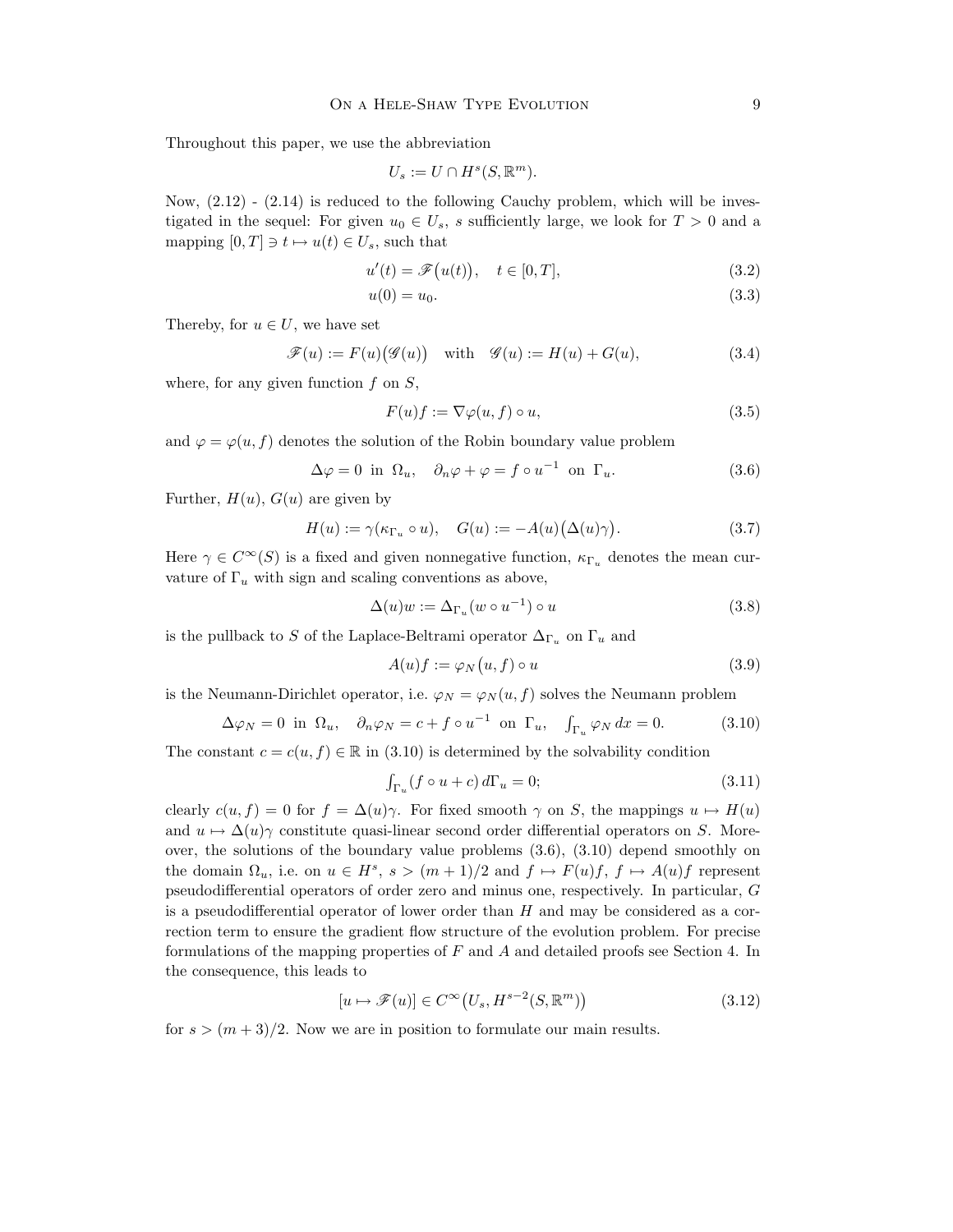Theorem 3.1. (Short-time existence and uniqueness.)

Fix an integer  $s_0 > (m+5)/2$  and assume  $\gamma = \rho^2$  with  $\rho \in C^{\infty}(S)$ . Let  $s \geq s_0$  be integer and  $u_0 \in U_s$ . Then there exists  $T > 0$  and an unique solution

$$
u \in C([0, T], U_s) \cap C^1([0, T], H^{s-2}(S, \mathbb{R}^m))
$$
\n(3.13)

of the initial value problem (3.2), (3.3). Additionally, any given  $\bar{u}_0 \in U_{s_0}$  has a suitable  $H^{s_0}$ -neighbourhood K, such that for initial values  $u_0$  varying in  $K \cap H^s$ , there are  $T > 0$ and C independent of  $u_0$  such that

$$
||u(t)||_{s} \le C(1 + ||u(0)||_{s}) \text{ for all } t \in [0, T].
$$
\n(3.14)

 $\mathbf{A}$ 

 $\begin{array}{c} \hline \end{array}$ 

(H)

 $\begin{array}{c} \hline \end{array}$ 

Theorem 3.2. (Regularity and continuous dependence on initial values.) Under the assumptions of Theorem 3.1 let u be any solution to  $(3.2)$  in the class  $(3.13)$ with some  $T > 0$ . Then there holds:

(i)  $u(0) \in H^{s+1}(S, \mathbb{R}^m)$  implies

$$
u\in C\big([0,T],U_{s+1}\big)\cap C^1\big([0,T],H^{s-1}(S,\mathbb{R}^m)\big).
$$

(ii) Assume  $u_0^n \to u_0$  in  $H^s(S, \mathbb{R}^m)$  for  $n \to \infty$ . Then, for n sufficiently large, there exist solutions  $u_n$  of (3.2) in the class (3.13) with initial values  $u_n(0) = u_0^n$  and there holds  $u_n \to u$  in  $C([0,T], H^s(S, \mathbb{R}^m))$ .

The proof of both theorems is given in Section 6.

#### 3.2. An existence result for abstract evolution equations

Here we consider (3.2), (3.3) as an abstract nonlinear Cauchy problem for an unknown function  $u = u(t)$  with values in a Banach space and prove existence of a solution if the nonlinearity  $\mathscr F$  satisfies a certain condition of semi-boundedness with respect to a family of bilinear forms. As general framework we adopt the following assumptions.

Let  $X \subseteq Y \subseteq Z$  be real, separable Banach spaces with dense und continuous embeddings and  $\mathscr{U} \subseteq Y$  open. For every  $u \in \mathscr{U}$  let  $\langle \cdot, \cdot \rangle_u$ :  $X \times Z \to \mathbb{R}$  be a continuous and nondegenerate bilinear form, such that with fixed constants  $C \geq 1, M \geq 0$ :

- (H1)  $\langle v, w \rangle_u = \langle w, v \rangle_u$  for all  $v, w \in X;$
- (H2)  $C^{-1} \|v\|_Y^2 \le \langle v, v \rangle_u \le C \|v\|_Y^2$  for all  $v \in X, u \in \mathcal{U}$ ;
- (H3)  $\langle v, v \rangle_u \leq \langle v, v \rangle_w \left(1 + M \|u w\|_Z\right)$  for all  $v \in X, u, w \in \mathcal{U}$ ;
- (H4) weak convergences  $u_n \rightharpoonup u$  in Y,  $u_n, u \in \mathcal{U}$ , and  $w_n \rightharpoonup w$  in Z imply  $\langle v, w_n \rangle_{u_n} \to \langle v, w \rangle_u$  for all  $v \in X$ .

Assuming (H) to hold, by the dense embedding  $X \subseteq Y$  and

$$
|\langle v, w \rangle_u|^2 \le \langle v, v \rangle_u \langle w, w \rangle_u \le C^2 ||v||_Y^2 ||w||_Y^2 \text{ for } v, w \in X
$$

there exists to each  $u \in \mathcal{U}$  a scalar product  $(\cdot, \cdot)_u$  on Y, which is compatible with  $\langle \cdot, \cdot \rangle_u$ , i.e. we have holds

$$
(v, w)_u = \langle v, w \rangle_u
$$
 for  $v \in X, w \in Y$ .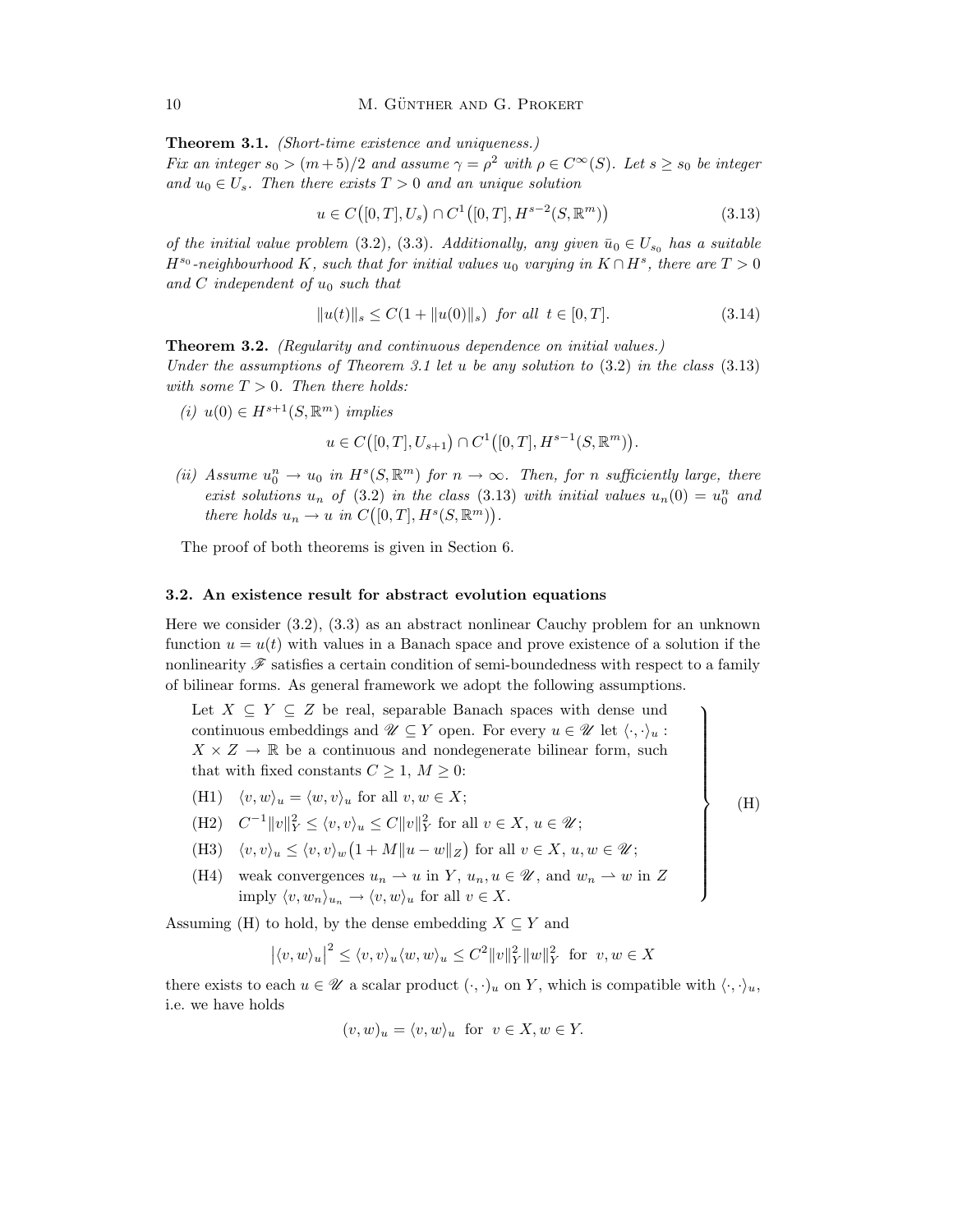Moreover, for  $u_n, u \in \mathcal{U}$ ,  $u_n \to u$ ,  $w_n \to w$  in Y implies

$$
(v, w_n)_{u_n} \to (v, w)_u
$$
 for all  $v \in X$ .

In further considerations, for the sake of brevity we put

$$
||v||_u = (v, v)_u^{1/2}, \quad |||u|| = (u, u)_u^{1/2}
$$

Assumption (H2) implies that  $\|\cdot\|_Y$  and  $\|\cdot\|_u$  are equivalent, hence Y has all topological properties of a Hilbert space, in particular, Y is reflexive. From  $u_n, u \in \mathcal{U}$ ,  $u_n \to u$  in Y it follows

$$
||u||| \le \underline{\lim}_{n \to \infty} |||u_n||| \ ;
$$

if  $||u|| = \lim_{n \to \infty} ||u_n||$  one concludes hereby  $u_n \to u$  in Y.

**Theorem 3.3.** Let (H) be valid and  $\mathcal{F} : \mathcal{U} \to Z$  a weakly sequentially continuous mapping such that for every  $u_0 \in \mathcal{U}$  there exists a neighbourhood  $B(u_0) \subset \mathcal{U}$  of  $u_0$  in Y with

$$
\sup\{\langle u, \mathcal{F}(u)\rangle_u \mid u \in B(u_0) \cap X\} < +\infty. \tag{3.15}
$$

Then for any  $u_0 \in \mathcal{U}$ , there exist  $T > 0$  and a solution u of (3.2), (3.3) in the class

$$
u \in C_w([0, T], \mathcal{U}) \cap C_w^1([0, T], Z). \tag{3.16}
$$

.

Additionally, this solution satisfies  $u(t) \to u_0$  in Y for  $t \to +0$ . Moreover,  $T > 0$  can be chosen uniformly for initial values taken from a suitable neighbourhood of  $u_0$  in Y.

In (3.16), we denote by  $C_w([0,T], \mathscr{U})$  the space of functions from  $[0,T]$  to  $\mathscr{U}$  which are continuous with respect to weak convergence in Y. Similarly,  $C_w^1([0,T], Z)$  denotes the set of weakly differentiable functions from  $[0,T]$  to Z with derivative in  $C_w([0,T],Z)$ . It should be noted that in general there is no uniqueness and no continuous dependence on initial data in any sense in Theorem 3.3. This theorem can be easily derived from a more elaborate, quantitative formulation given in the next theorem. Remark that, for the limit case  $R = +\infty$  and bilinear forms independent of u, this theorem coincides with Theorem A in [13], but, as already mentioned in the introduction, our application just requires the generalization to such variable bilinear forms.

Theorem 3.4. Assume (H) is satisfied with some ball

$$
\mathscr{U} = B := \{ u \in Y \, \big| \, \|u\|_Y < R \}, \quad R > 0,
$$

and  $\mathscr{G}:B\to Z$  is a weakly sequentially continuous mapping such that

$$
2\langle u, \mathcal{G}(u) \rangle_u + M \|\mathcal{G}(u)\|_Z \|\|u\| \le \beta \left(\| |u\| \right)^2 \text{ for all } u \in X \cap B \tag{3.17}
$$

with a  $C^1$ -function  $\beta : \mathbb{R}_+ \to \mathbb{R}_+ = [0, \infty)$ . Let  $u_0 \in B$ ,

$$
|\!|\!| u_0|\!|\!| < r := R/(2C^3)^{1/2},
$$

and  $T > 0$  such that the solution  $\rho$  of the scalar Cauchy problem

$$
d\rho/dt = \beta(\rho(t)), \quad \rho(0) = ||u_0||^2 \tag{3.18}
$$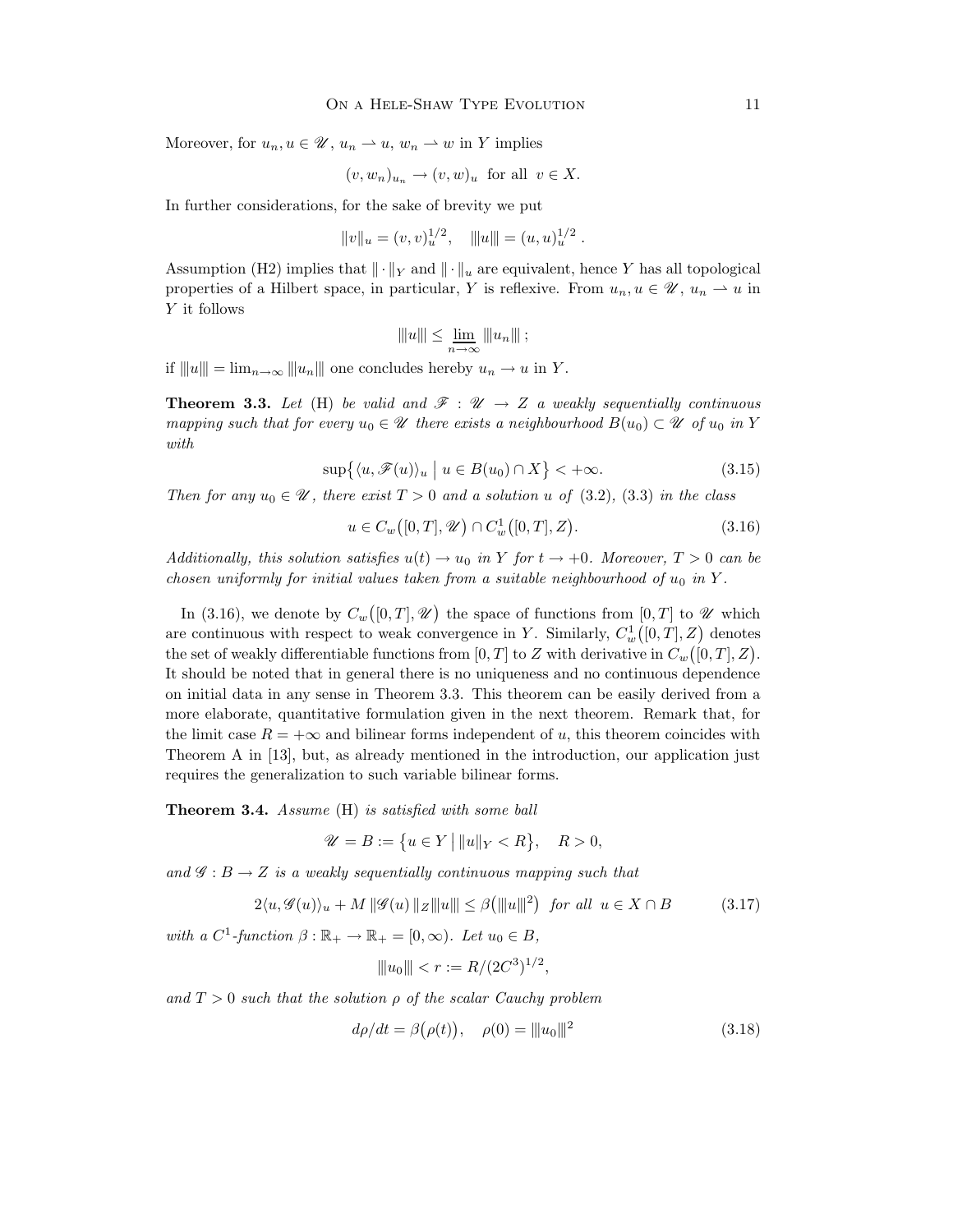exists on [0, T] and satisfies  $\rho(t) < r^2$  there. Then the Cauchy problem

$$
u'(t) = \mathcal{G}(u(t)), \qquad u(0) = u_0,
$$
\n(3.19)

possesses a solution u in the class (3.16) for which additionally

$$
||u(t)||^{2} \leq \rho(t) \text{ for all } t \in [0, T],
$$
  
 
$$
u(t) \to u_{0} \text{ in } Y \text{ for } t \to +0.
$$

The proof of this theorem will be given in the appendix.

**Proof of Theorem 3.3.** Let  $u_0 \in \mathcal{U}$  and  $B(u_0)$  as in Theorem 3.3 be given. We set

$$
\mathscr{G}(v) = \mathscr{F}(v + w_0) \text{ for } v \in B := \{v \in Y \mid ||v||_Y < R\},\
$$

$$
\langle \cdot, \cdot \rangle_{v,1} := \langle \cdot, \cdot \rangle_{v+w_0}, \quad |||v||_1 := (v, v)^{1/2}_{v+w_0},
$$

whereby the density of X in Y enables us to choose  $w_0 \in X$  and  $R > 0$  such that

$$
||w_0 - u_0||_Y < R/(32C^5)^{1/2}, \quad \{w_0 + v \mid v \in B\} \subseteq B(u_0).
$$

Clearly, the bilinear form  $\langle \cdot, \cdot \rangle_{v,1}, v \in B$  satisfies the assumptions (H) again (with same constants as  $\langle \cdot, \cdot \rangle_u$ ,  $u \in \mathcal{U}$ . Further, by (3.15), there exists  $L > 0$  such that

$$
\langle v + w_0, \mathcal{G}(v) \rangle_{v,1} \le L \text{ for all } v \in B \cap X
$$

and, by the weak sequential continuity of  $\mathscr{F}$ , the reflexivity of Y and (H4),

$$
|\langle w_0, \mathcal{G}(v) \rangle_{v,1}|, ||\mathcal{G}(v)||_Z \leq L
$$
 for all  $v \in B$ .

Thus

$$
2\langle v, \mathcal{G}(v)\rangle_{v,1} + M \|\mathcal{G}(v)\|_Z \|\|v\|_1 \le K \text{ for all } v \in B \cap X
$$

with  $K := L(4 + MCR)$ . Now, for any given  $w \in Y$  with

$$
||w - u_0||_Y \le R/(32C^5)^{1/2},
$$

we apply Theorem 3.4 to solve the initial value problem

 $dv/dt = \mathscr{G}(v)$ ,  $v(0) = w - w_0$ 

which corresponds to (3.2) with initial value  $u(0) = w$ . As

$$
\|w - w_0\|_1 \le C\big(\|w - u_0\|_Y + \|u_0 - w_0\|_Y\big) < r/2, \quad r := R/(2C^3)^{1/2},
$$

Theorem 3.4 ensures the existence of a solution in the class (3.16) with  $T = 3r^2/(4K)$ and  $v(t) \rightarrow w - w_0$  in Y for  $t \rightarrow +0$ .  $\Box$ 

#### 4. Smooth domain dependence of the nonlocal operators

In this Section we study the domain dependence, i.e. dependence on  $u \in U_s$ , of the Robin problem (3.6) by transforming it into a boundary value problem on the fixed reference domain  $E$ . In particular, we derive multilinear estimates for the Fréchet derivatives w.r. to u. The crucial tools here will be estimates for (multiple) pointwise products in our scale of Sobolev spaces and a differentiation rule based on invariance properties of the nonlocal operators.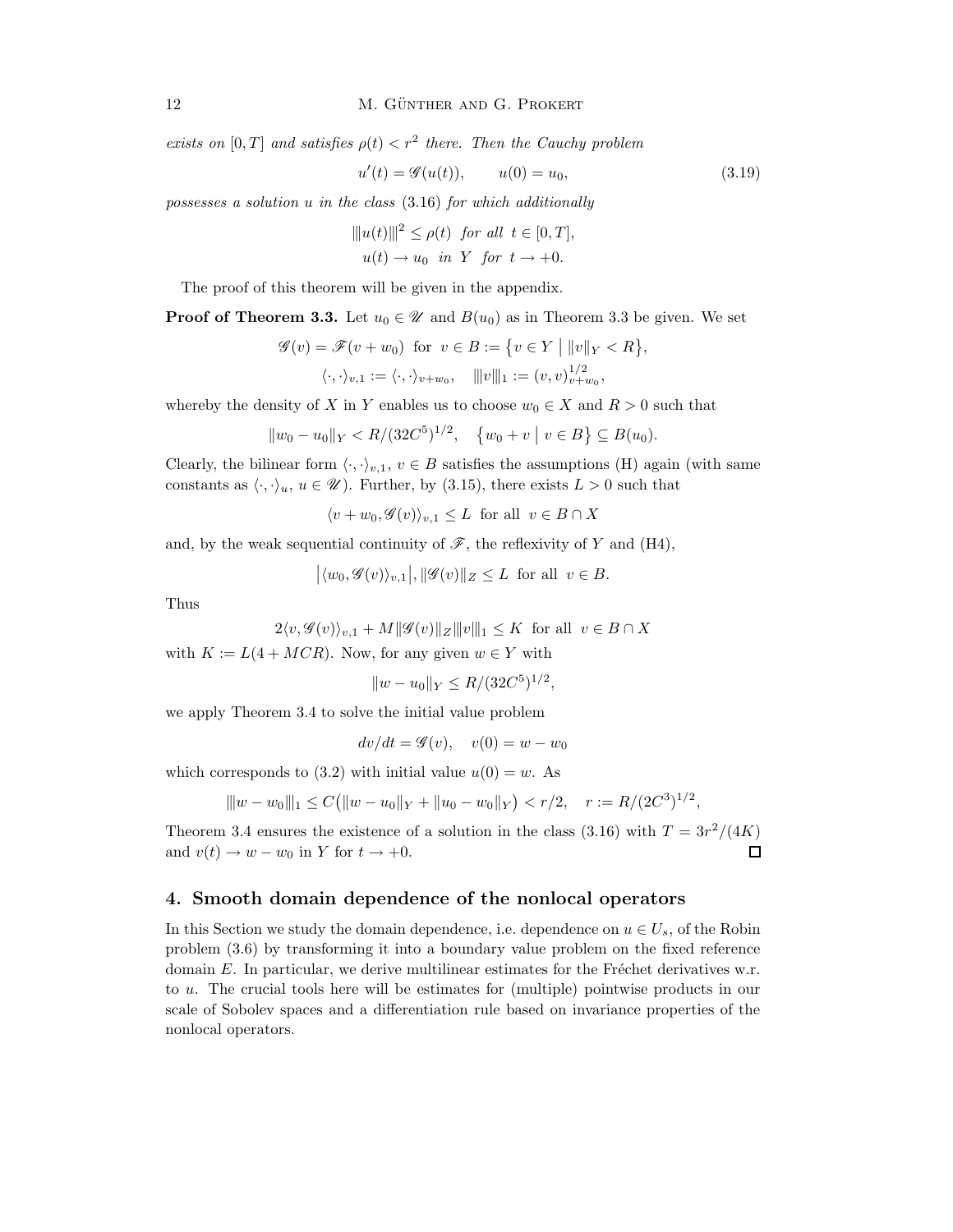To begin with, we recall some well-known basic properties and estimates concerning Sobolev spaces. For  $s > d/2$ , where M is E or S and  $d = \dim M/2$ , the spaces  $H<sup>s</sup>(M)$ turn into Banach algebras and the pointwise product of functions  $w_1, \ldots, w_n \in H^s(M)$ allows the estimate

$$
||w_1 w_2 \cdots w_n||_s^M \le C \sum_{i=1}^n (||w_i||_s^M \prod_{j \neq i} ||w_j||_{s_0}^M)
$$
\n(4.1)

if  $s \ge s_0 > d/2$ . Moreover, for such values of s the composition of  $C^{\infty}$ -functions with  $H^s$ -functions leads to  $H^s$ -functions again: e.g.  $\Psi \in C^\infty(\bar{M} \times \mathbb{R})$  and  $w \in H^s(M)$  imply  $\Psi(\cdot, w(\cdot)) \in H^s(M)$  (note the continuity of w by Sobolev's embedding),

$$
[w \mapsto \Psi(\cdot, w(\cdot))] \in C^{\infty}(H^s(M), H^s(M))
$$
\n(4.2)

and there holds

$$
\|\Psi(\cdot, w(\cdot))\|_{s}^{M} \le C\left(1 + \|w\|_{s}^{M}\right) \tag{4.3}
$$

for all w from bounded subsets of  $H^{s_0}(M)$ , where the constant depends, in addition to  $s_0$ , s and M, on  $\Psi$  and on upper bounds of  $||w||_{s_0}$ . In particular,

$$
||1/w||_{s}^{M} \le C(\alpha, ||w||_{s_{0}}^{M})||w||_{s}^{M}
$$
\n(4.4)

for all  $w \in H<sup>s</sup>(M)$  with  $w \ge \alpha > 0$  on M. On the other hand, we have the following counterpart of (4.1) for the product of functions  $w_1 \in H^{s_1}(M), \ldots, w_n \in H^{s_n}(M)$ 

$$
||w_1 w_2 \cdots w_n||_s^M \le c ||w_1||_{s_1}^M ||w_2||_{s_2}^M \cdots ||w_n||_{s_n}^M
$$
\n(4.5)

if  $0 \le s \le s_1, \ldots, s_n \le s_0$  with  $s_1 + \ldots + s_n \ge s + (n-1)s_0$  and  $s_0 > d/2$ .

In the following, for functions w defined on S let  $\mathscr{E}w$  be an extension into E, i.e.  $\mathscr{E} w|_S = w$ , whereby the trace mapping theorem permits us to choose

$$
\mathscr{E} \in \mathscr{L}\big(H^s(S), H^{s+1/2}(E)\big) \quad \text{for all} \quad s > 0. \tag{4.6}
$$

For  $\mathbb{R}^m$ -valued functions we apply  $\mathscr E$  componentwise.

**Lemma 4.1.** Let  $v \in U_s$ ,  $s > (m+1)/2$ . Then there exist a H<sup>s</sup>-neighbourhood  $V_s \subseteq U_s$ of v and a map  $u_0 \in C^\infty(\overline{E}, \mathbb{R}^m)$  such that for every  $u \in V_s$  the mapping

$$
\widetilde{u} := u_0 + \mathscr{E}(u - u_0) \tag{4.7}
$$

defines a diffeomorphism of  $\bar{E}$  onto  $\bar{\Omega}_u$ .

**Proof.** By the definition (3.1) of U, every  $v \in U$  has a an extension  $v_1 \in \text{Diff}(\bar{E}, \bar{\Omega}_v)$ and there exists a  $\varepsilon > 0$  such that  $w \in \text{Diff}(\bar{E}, \bar{\Omega}_{w|S})$  for all  $w \in C^1(\bar{E}, \mathbb{R}^n)$  with  $||w - v_1||_{C^1}^{\bar{E}} \leq \varepsilon$ . Thus it suffices to find  $u_0$  and  $V_s$  with

$$
\|\widetilde{u} - v_1\|_{C^1}^{\bar{E}} \le \varepsilon \text{ for all } u \in V_s,\tag{4.8}
$$

where  $\tilde{u}$  is given by (4.7). Let

$$
\mathcal{E}_1 \in \mathcal{L}\left(C^1(S, \mathbb{R}^m), C^1(\bar{E}, \mathbb{R}^m)\right) \tag{4.9}
$$

be an extension operator which maps  $C^{\infty}(S, \mathbb{R}^m)$  into  $C^{\infty}(\overline{E}, \mathbb{R}^m)$ . Setting

 $u_0 = w_1 + \mathscr{E}_1 w_2$  with  $w_1 \in C^\infty(\overline{E}, \mathbb{R}^m), w_2 \in C^\infty(S, \mathbb{R}^m)$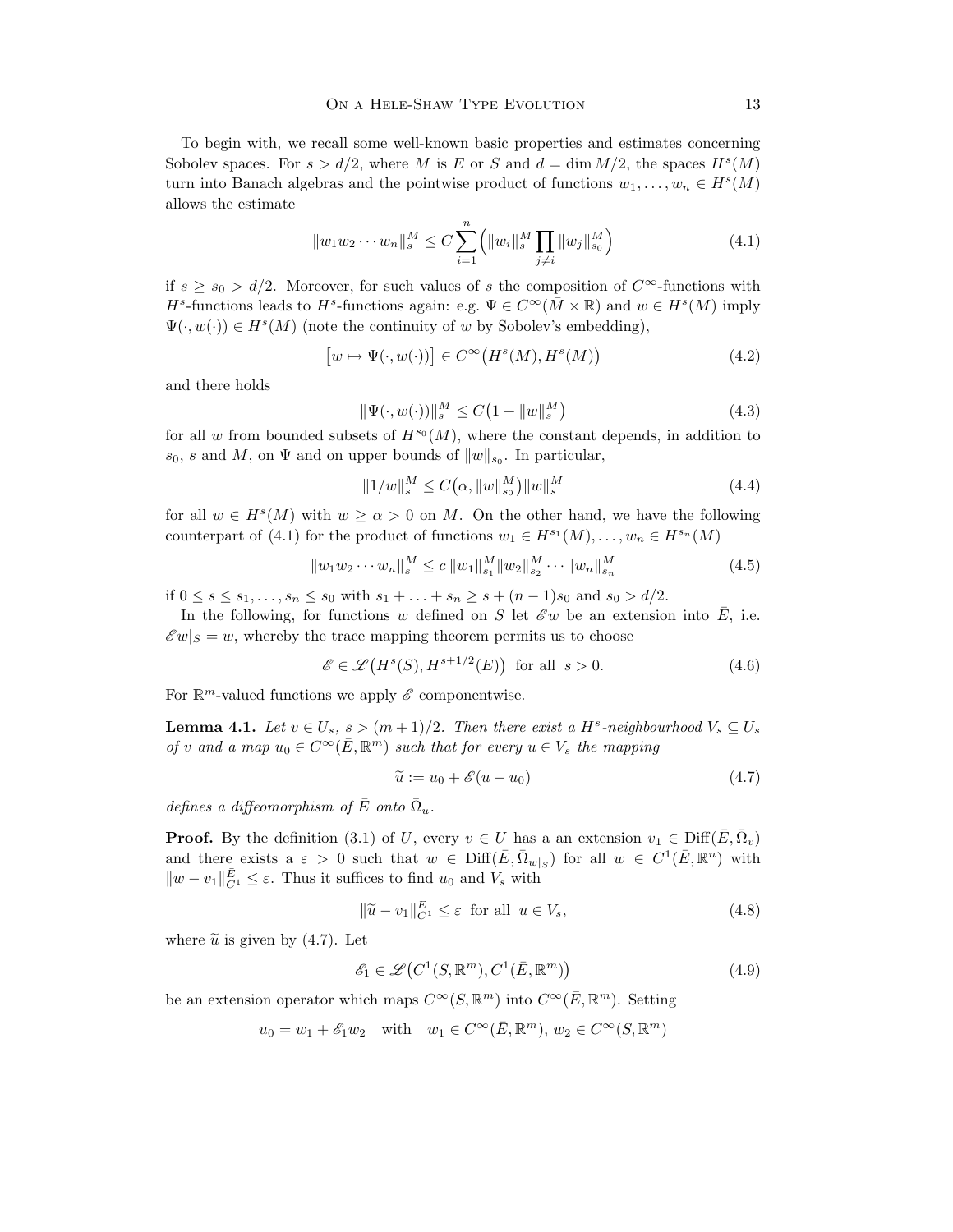to be chosen later, we get by Sobolev embedding  $H^{s+1/2}(E) \hookrightarrow C^1(\overline{E})$  and  $(4.6)$ ,  $(4.9)$ 

$$
\|\widetilde{u} - v_1\|_{C^1}^{\overline{E}} \le C \|u - u_0\|_{H^s}^S + \|u_0 - v_1\|_{C^1}^{\overline{E}} \n\le C ( \|w_2\|_{C^1}^S + \|u - u_0\|_{H^s}^S ) + \|w_1 - v_1\|_{C^1}^{\overline{E}} \n\le C ( \|w_1 - v_1\|_{C^1}^{\overline{E}} + \|w_2 + w_1 - v\|_{H^s}^S + \|v - u_0\|_{H^s}^S + \|u - v\|_{H^s}^{\overline{S}} ).
$$

Hence, letting  $\delta = \varepsilon/(4C)$  and choosing firstly  $w_1$  with  $||w_1 - v_1||_{C_1}^{\bar{E}} \leq \delta$  and, afterwards,  $w_2$  with  $||w_2 + w_1 - v||_{H^s}^S \le \delta$  then (4.8) is valid with  $V_s = \{u \mid ||u - v||_{H^s}^S < \delta\}.$ 

Fix  $s > (m+1)/2$ ,  $v \in U_s$ , and  $V_s$  according to Lemma 4.1. Maintaining notation and construction of this lemma, let

$$
\bar{E} \ni x \to y = \tilde{u}(x) = (\tilde{u}_1(x), \dots, \tilde{u}_m(x)) \in \bar{\Omega}_u, \quad u \in V_s,
$$
\n(4.10)

be the corresponding diffeomorphism  $(4.7)$ ,  $J = (\partial_i \tilde{u}_j)$  its Jacobian and  $(g_{ij}) = J^{\top} J$ the Euclidean metric tensor relative to the above coordinates. Furthermore let  $(g^{ij})$  be the inverse of  $(g_{ij})$  and  $g = det(g_{ij})$ . Then we have  $(g^{ij}) = g^{-1}(\text{Cof }J)^\top(\text{Cof }J)$  where Cof  $J = (a_{ij})$  and  $a_{ij}$  is the algebraic complement of  $\partial_i \tilde{u}_j$  in J. Note that, uniformly in  $u \in V_s$ , the function g is strictly positive in E. Moreover, for the transformation  $\omega = d\Gamma_u/dS$  of surface area elements via (4.10) and the outer normals n of  $\Omega_u$  and  $\nu$  of S there holds

$$
\omega = |(\mathrm{Cof}\, J)\nu|, \quad n \circ \widetilde{u} = (\mathrm{Cof}\, J)\nu/|(\mathrm{Cof}\, J)\nu|.
$$

By definition, all of the quantities  $g, g_{ij}, a_{ij}$  and  $g^{ij}$  are polynomials in the first derivatives of  $\tilde{u}$  and, in case of  $g^{ij}$ , additionally in 1/g. Consequently, remembering (4.1)-(4.5) and the construction (4.7) of  $\tilde{u}$  we obtain smooth dependence of these quantities on u. More precisely, we have

$$
[u \mapsto q] \in C^{\infty}(V_s, H^{s-1/2}(E)), \quad q = g, g_{ij}, a_{ij} \text{ or } g^{ij}
$$
 (4.11)

and  $(4.5)$  implies an estimate of the k-th Fréchet derivative:

$$
||q^{(k)}(u)\{u_1,\ldots,u_k\}||_{t-1/2}^E \leq C||u_1||_{s_1}\cdots||u_k||_{s_k}
$$
\n(4.12)

if  $1/2 \le t \le s_1, \ldots, s_k \le s$  and  $s_1 + \ldots + s_k \ge t + (k-1)s$ . The constant is independent of  $u \in V_s$  and of  $u_1 \in H^{s_1}(S), \ldots, u_k \in H^{s_k}(S)$ . Similar arguments leads to

$$
[u \mapsto p] \in C^{\infty}(V_s, H^{s-1}(S)), \quad p = \omega \text{ or } n \circ \tilde{u}
$$
\n(4.13)

with an estimate of the derivatives corresponding to (4.12).

Now, introducing the transformed velocity potential  $\psi = \psi(u) f = \varphi(u, f) \circ \tilde{u}$  and the transformed Laplace and boundary operator according

$$
L(u)\psi = \partial_i(\sqrt{g}g^{ij}\partial_j\psi), \quad B(u)\psi = \omega\psi + \nu_i\sqrt{g}g^{ij}\partial_j\psi,
$$

the Robin problem (3.6) may be written as

$$
L(u)\psi = 0 \text{ in } E, \quad B(u)\psi = \omega f \text{ on } S. \tag{4.14}
$$

Note that the values of  $\psi(u)f$  in E depend not only on u and f, but also on the diffeomorphism  $\tilde{u}$ , i.e. on the chosen  $V_s$ . On the other hand,  $\psi(u)f|_S$  is completely determined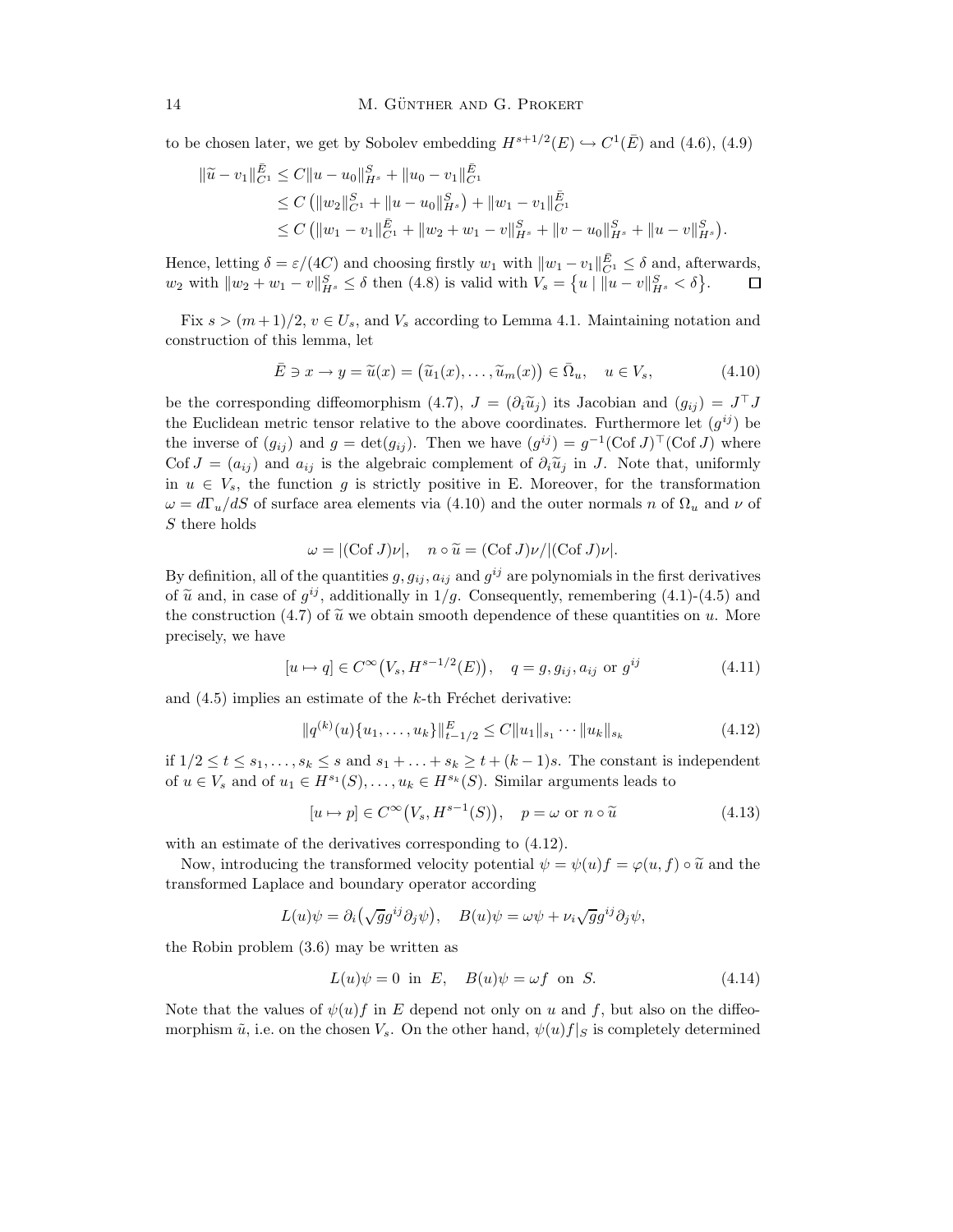by u and f. The symmetry of the operator  $h \mapsto \varphi(u)h$  with respect to the  $L^2$ -scalar product on  $\Gamma_u$  implies

$$
\int_{S} w \,\psi(u) f \,dS = \int_{S} \omega f \,\psi(u) (w\omega^{-1}) \,dS \tag{4.15}
$$

(recall  $\omega = d\Gamma_u/dS$ ) and the operator F from (3.5) gets the form

$$
F(u)f = (F_1(u)f, \dots, F_m(u)f), \quad F_i(u)f = a_{ij}\partial_j \psi(u)f/\sqrt{g}.
$$
 (4.16)

We start the investigation of  $F$  by discussing a generalized version of  $(4.14)$ . Note that we have to deal with two technical difficulties here, concerning nonsmooth coefficients and uniformity of the estimates for "large" subsets of  $U_s$ . Therefore, we need the following preparation:

**Lemma 4.2.** Let  $\Omega \subset \mathbb{R}^m$  be a bounded smooth domain,  $x_0 \in \Omega$   $\chi \in C_0^{\infty}(\mathbb{R}^m)$  and

$$
\chi_{\varepsilon}(x) := \chi((x - x_0)/\varepsilon), \qquad x \in \mathbb{R}^m.
$$

Moreover, let  $\mu \in H^s(\Omega)$  with  $s > m/2$  and  $\mu(x_0) = 0$ . Then there is an  $s_1 \in (m/2, s)$ such that

$$
\lim_{\varepsilon\downarrow 0}\|\chi_\varepsilon\mu\|^{\Omega}_{s_1}=0.
$$

Proof. Note at first that

$$
\|\chi_{\varepsilon}\|_{s}^{\mathbb{R}^m} \leq C \varepsilon^{m/2-s}.
$$

This is immediately clear for integer s, the general case follows by interpolation. By Sobolev's embedding, we have  $\mu \in C^{\alpha}(\overline{\Omega})$  for some  $\alpha > 0$ , and consequently, due to  $\mu(x_0) = 0,$ 

$$
|\mu(x)| \leq C\varepsilon^{\alpha}, \qquad x \in \text{supp}\chi_{\varepsilon} \cap \Omega.
$$

Thus,

$$
\|\chi_{\varepsilon}\mu\|_{0}^{\Omega} \le C\varepsilon^{\alpha}\|\chi_{\varepsilon}\|_{0}^{\Omega} \le C\varepsilon^{\alpha+m/2}
$$

and

 $\|\chi_{\varepsilon}\mu\|_{s}^{\Omega} \leq C \|\chi_{\varepsilon}\|_{s}^{\Omega} \|\mu\|_{s}^{\Omega} \leq C \varepsilon^{m/2-s}.$ 

The assertion follows now from interpolation.

**Lemma 4.3.** Let 
$$
s > (m+1)/2
$$
,  $s_0 \in ((m+1)/2, s)$  be given.  
For any  $v \in U_s$  there is an  $H^{s_0}$ -neighborhood  $V_{s_0}$  such that the BVP

$$
L(u)w = \partial_i h_i \text{ in } E, \quad B(u)w = \omega e + \nu_i h_i \text{ on } S
$$

is uniquely solvable for  $u \in V_{s_0} \cap H^s(S, \mathbb{R}^m)$ ,  $e \in H^{s-1}(S)$ ,  $h \in H^{s-1/2}(E, \mathbb{R}^m)$ . Moreover, we have

$$
||w||_{t}^{E} \le C(||h||_{t-1}^{E} + ||e||_{t-3/2}^{S})
$$
\n(4.17)

for  $t \in [1, s + 1/2]$  with C independent of h, e, and  $u \in V_{s_0} \cap H^s(S, \mathbb{R}^m)$ .

**Proof.** 1. Fix  $v \in U_s$  and choose  $V_{s_0}$  according to Lemma 4.1. Fix  $u \in V_{s_0} \cap H^s(S, \mathbb{R}^m)$ . For  $t = 1$ , the assertions easily seen from the variational formulation. For  $t = s + 1/2$ , the assertions follow from the  $H^s$ -regularity theory of elliptic boundary value problems (with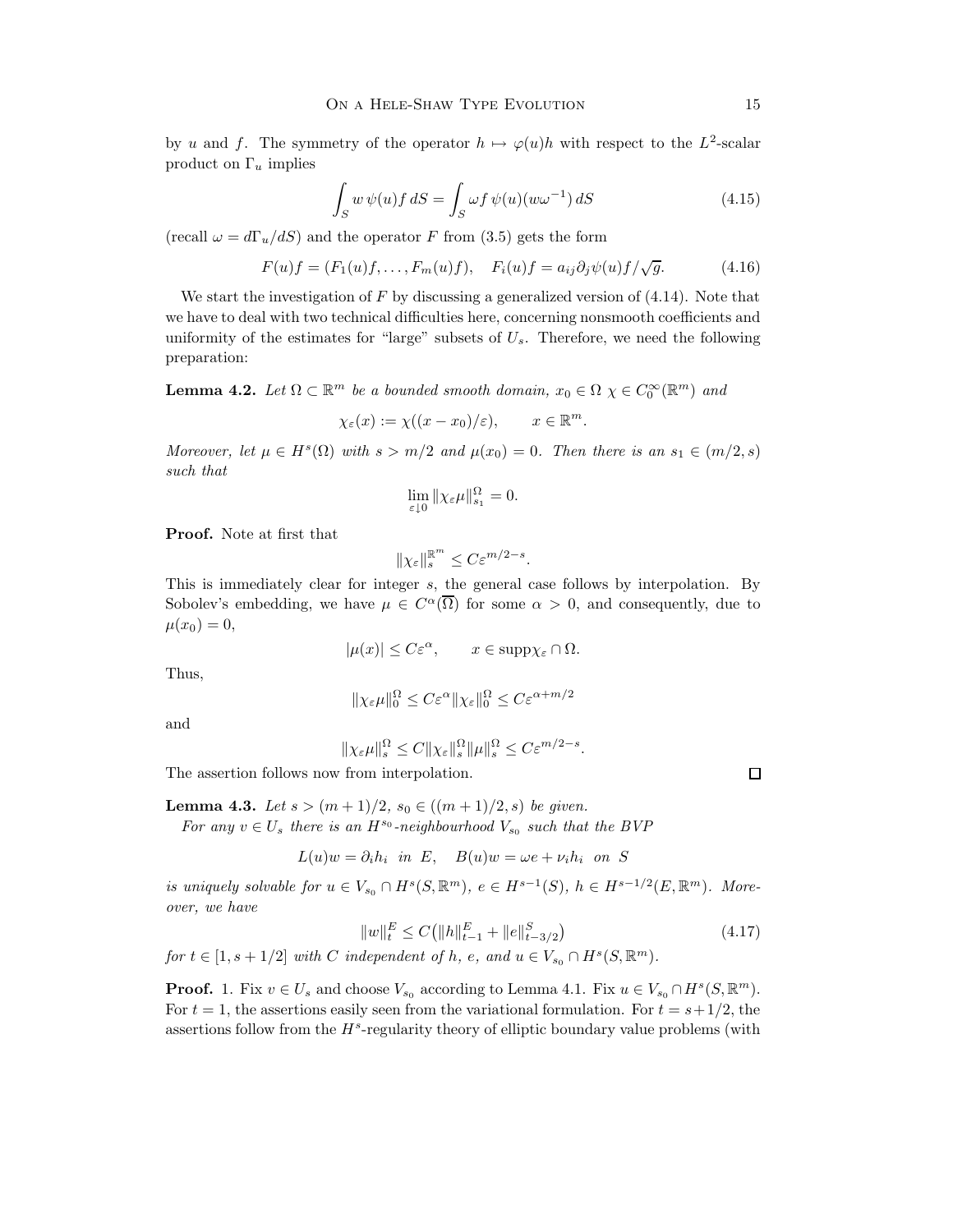operators in divergence form). Our coefficients  $\sqrt{g}g^{ij}$ , however, are only in  $H^{s-1/2}(E)$ which is slightly nonstandard. To prove the necessary regularity result in this case, we can proceed as in the proof of Theorem A.14 in  $[11]$ , replacing the Hölder norms there by Sobolev norms. To control the error terms occurring from the freezing of coefficients, we use the estimate

$$
\|\mu_{ij}\partial_j w\|_{s-1/2}^E \leq C\big(\|\mu_{ij}\|_{s_1}^E\|w\|_{s+1/2}^E + \|\mu_{ij}\|_{s-1/2}^E\|w\|_{s_1+1/2}^E\big)
$$

(and a corresponding one for the boundary term) with  $s_1$  from Lemma 4.2. Recalling that  $\mu_{ij}$  has a form to which that lemma applies, (4.17) can be established for  $t = s + 1/2$ by a usual perturbation argument, with a constant  $C = C(u)$ . The general case follows by interpolation.

2. To show uniformity with respect to  $u \in V_{s_0} \cap H^s(S, \mathbb{R}^m)$ , we proceed in a similar way: For  $t = s + 1/2$ , pick  $u_1, u_2 \in V_{s_0} \cap H^s(S, \mathbb{R}^m)$ , denote the corresponding coefficients by  $\sqrt{g_k}g_k^{ij}$ ,  $k=1,2$ , and estimate

$$
\begin{split} \left\| \left( \sqrt{g_1} g_1^{ij} - \sqrt{g_2} g_2^{ij} \right) \partial_j w \right\|_{s-1/2}^E \\ &\leq C \left( \|\widetilde{u}_1 - \widetilde{u}_2\|_{s_0+1/2}^E \|w\|_{s+1/2}^E + \|\widetilde{u}_1 - \widetilde{u}_2\|_{s+1/2}^E \|w\|_{s_0+1/2}^E \right) \\ &\leq C \left( \|u_1 - u_2\|_{s_0}^S \|w\|_s^E + \|w\|_1^E \right), \end{split}
$$

where an interpolation inequality has been used. A similar estimate can be given for the boundary term. After shrinking  $V_{s_0}$  if necessary, one can show the uniformity by another perturbation argument.  $\Box$ 

Under the assumptions of Lemma 4.3, as a first trivial consequence we obtain the estimate

$$
\|\psi(u)f\|_{t}^{E}, \|\psi(u)f\|_{t-1/2}^{S} \le C\|f\|_{t-3/2}
$$
\n(4.18)

for  $t \in [1, s + 1/2]$ . Note for later reference that these estimates continue to hold for  $t \in [0, s + 1/2]$ , provided  $s > \max\{m+1, 5\}/2$ . To see this, it is sufficient to show (4.18) for  $t = 0$ ; the general case follows by interpolation again. Fix u, pick  $\phi \in L^2(S)$  arbitrary and define  $w \in H^{3/2}(E)$  by

$$
L(u)w = 0
$$
 in E,  $B(u)w = \phi$  on S.

Then, by Green's formula rewritten in the form

$$
\int_{E} (\phi_1 L(u) \phi_2 dx - \phi_2 L(u) \phi_1) dx = \int_{S} (\phi_1 B(u) \phi_2 - \phi_2 B(u) \phi_1) dS
$$

and  $(4.17)$  with  $t = 2$ ,

$$
\begin{array}{lcl} \displaystyle\int_S \phi \psi (u) f\, dS & = & \displaystyle\int_S B(u) w \psi (u) f\, dS = \int_S w \omega f\, dS \\ & \leq & C \|w\|_{3/2} \|f\|_{-3/2} \leq C \| \phi \|_{1/2} \|f\|_{-3/2} . \end{array}
$$

This proves the second estimate in (4.18). Analogously, picking  $\zeta \in L^2(E)$  and defining  $v \in H^2(E)$  by

$$
L(u)v = \zeta \text{ in } E, \quad B(u)w = 0 \text{ on } S,
$$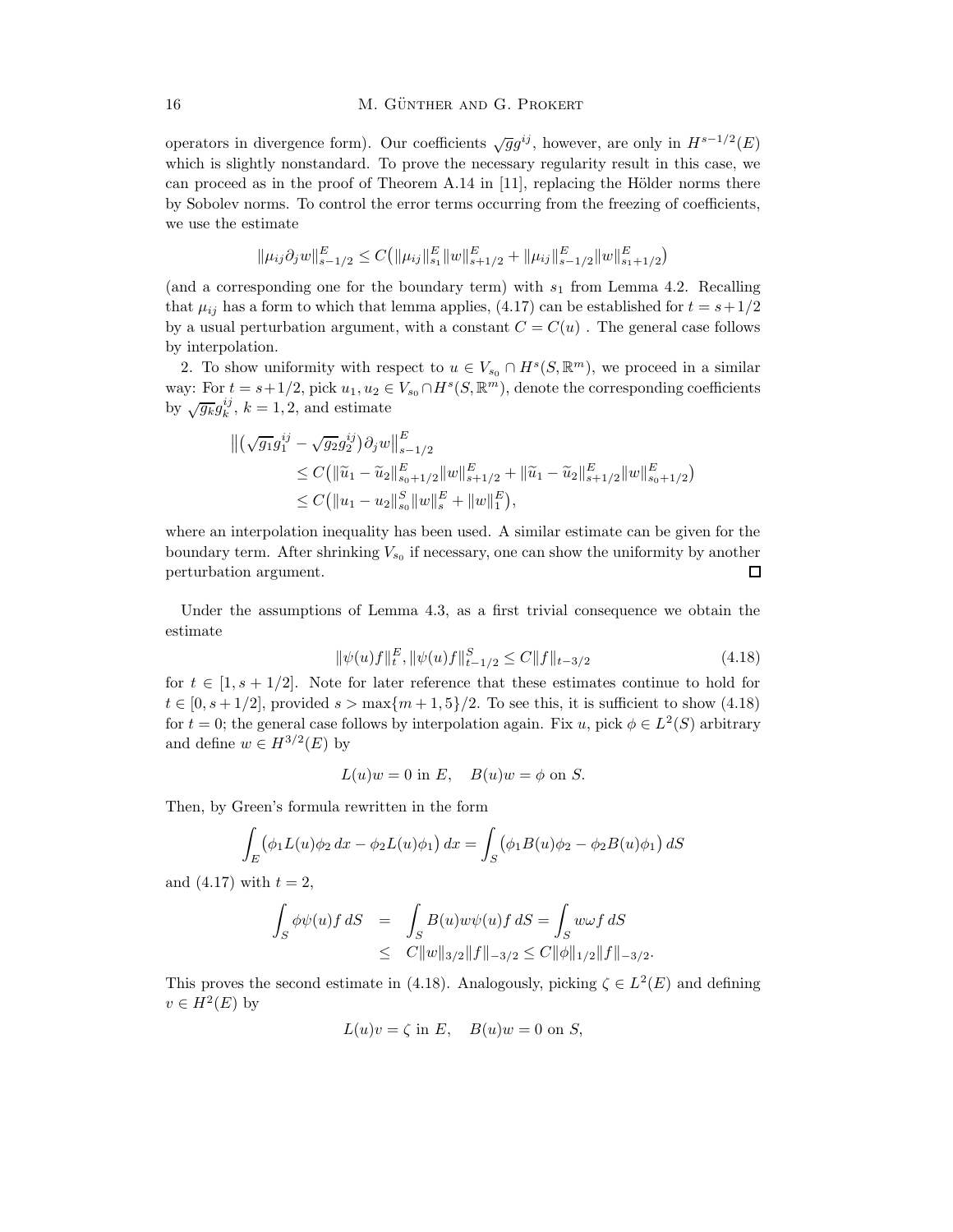we get

$$
\int_{\mathcal{C}} \zeta \psi(u) f \, dx = \int_{E} L(u) w \psi(u) f \, dx = - \int_{S} v \omega_{f} \, dS \leq C ||\zeta||_{0} ||f||_{-3/2}.
$$

This proves the first estimate in (4.18).

Furthermore, concerning the smooth dependence of  $\psi(u)$  on u, Lemma 4.3 together with  $(4.11)$ ,  $(4.13)$  implies via a perturbation argument

$$
[u \mapsto \psi(u)] \in C^{\infty}(V_s, \mathcal{L}(H^{t-3/2}(S), H^t(E))).
$$
\n(4.19)

Replacing t by  $t - 3/2$  and considering (4.16), this leads to

Corollary 4.4. Let  $s > (m+1)/2$  and  $-1/2 \le t \le s-1$ , then

$$
[u \mapsto F(u)] \in C^{\infty}(U_s, \mathscr{L}\big(H^t(S), H^t(S, \mathbb{R}^m)\big)\big). \quad \Box
$$

**Lemma 4.5.** Let  $s > (m+1)/2$ ,  $u \in U_s$  and  $t \in [1, s]$  be given. Then for any choice of  $s_1, \ldots s_{k+1} \in [t, s]$  with  $s_1 + \ldots + s_{k+1} \ge t + ks$  there exists a constant  $C > 0$  such that for all  $f \in H^{s-1}(S)$  and all  $u_1, \ldots, u_k \in H^s(S, \mathbb{R}^m)$  there holds

$$
\left\|F^{(k)}(u)\{u_1,\ldots,u_k\}f\right\|_{t-1} \leq C\|u_1\|_{s_1}\cdots\|u_k\|_{s_k}\|f\|_{s_{k+1}-1}.\tag{4.20}
$$

The constant may be chosen independently of  $u$  as long as  $u$  varies in  $H<sup>s</sup>$ -bounded and closed subsets of Us.

**Proof.** 1. Fix  $s_0 \in ((m+1)/2, s), v \in U_s$  and a neighbourhood  $V_{s_0}$  according to Lemma 4.3. We show (4.20) with C independent of  $u \in V_{s_0} \cap H^s(S, \mathbb{R}^m)$ . To begin with, recall the estimate (4.18) in the form

$$
\|\nabla \psi(u)f\|_{t-1}^S, \|\psi(u)f\|_{t+1/2}^E \le C \|f\|_{t-1}
$$
\n(4.21)

for  $t \in [1, s]$ ; concerning the estimate of  $\nabla \psi$  along S in the limit case  $t = 1$  note that the boundary condition allows a representation of  $\nabla \psi$  as a suitable linear combination of  $\psi$ , f and tangential derivatives of  $\psi$ . In view of (4.16) this implies the asserted estimate (4.20) for the simplest case  $k = 0$ . To obtain similar estimates for the Fréchet derivatives  $\psi^{(k)} =$  $\psi^{(k)}(u)\{u_1,\ldots,u_k\}$ ,  $k=1,2,\ldots$  we have to examine the corresponding derivatives of the coefficients in the transformed Laplacian and the boundary terms. For  $\psi^{(k)}$  we get

$$
L(u)\psi^{(k)} = -\sum L^{(l)}(u)\{u_{i_1}, \dots, u_{i_j}\}\psi^{(k-l)}(u)\{u_{i_{j+1}}, \dots, u_{i_k}\}f \text{ in } E,
$$
  
\n
$$
B(u)\psi^{(k)} = -\sum B^{(l)}(u)\{u_{i_1}, \dots, u_{i_j}\}\psi^{(k-l)}(u)\{u_{i_{j+1}}, \dots, u_{i_k}\}f
$$
  
\n
$$
+ \omega^{(k)}\{u_1, \dots, u_k\}f \text{ on } S,
$$
\n(4.22)

where

$$
L^{(l)}(u)\{u_{i_1},\ldots,u_{i_j}\}\varphi = \partial_i((\sqrt{g}g^{ij})^{(k)}\{u_{i_1},\ldots,u_{i_j}\}\partial_j\varphi),
$$
  

$$
B^{(l)}(u)\{u_{i_1},\ldots,u_{i_j}\}\varphi = \nu_i(\sqrt{g}g^{ij})^{(k)}\{u_{i_1},\ldots,u_{i_j}\}\partial_j\varphi + \omega^{(l)}\{u_{i_1},\ldots,u_{i_j}\}\varphi,
$$

and the sums are extended over  $1 \leq l \leq k$  and all decompositions  $i_1 < \ldots < i_l$  and  $i_{j+1} < \ldots < i_k$  of the indices  $1, 2, \ldots, n$ . In particular, if  $k = 1$  we obtain for  $\psi' =$  $\psi'(u)\{u_1\}f$  the boundary value problem

$$
L(u)\psi' = -\partial_i((\sqrt{g}g^{ij})'\{u_1\}\partial_j\psi) \text{ in } E,
$$
  
\n
$$
B(u)\psi' = -\nu_i(\sqrt{g}g^{ij})'\{u_1\}\partial_j\psi + \omega'\{u_1\}(f - \psi) \text{ on } S.
$$
\n(4.23)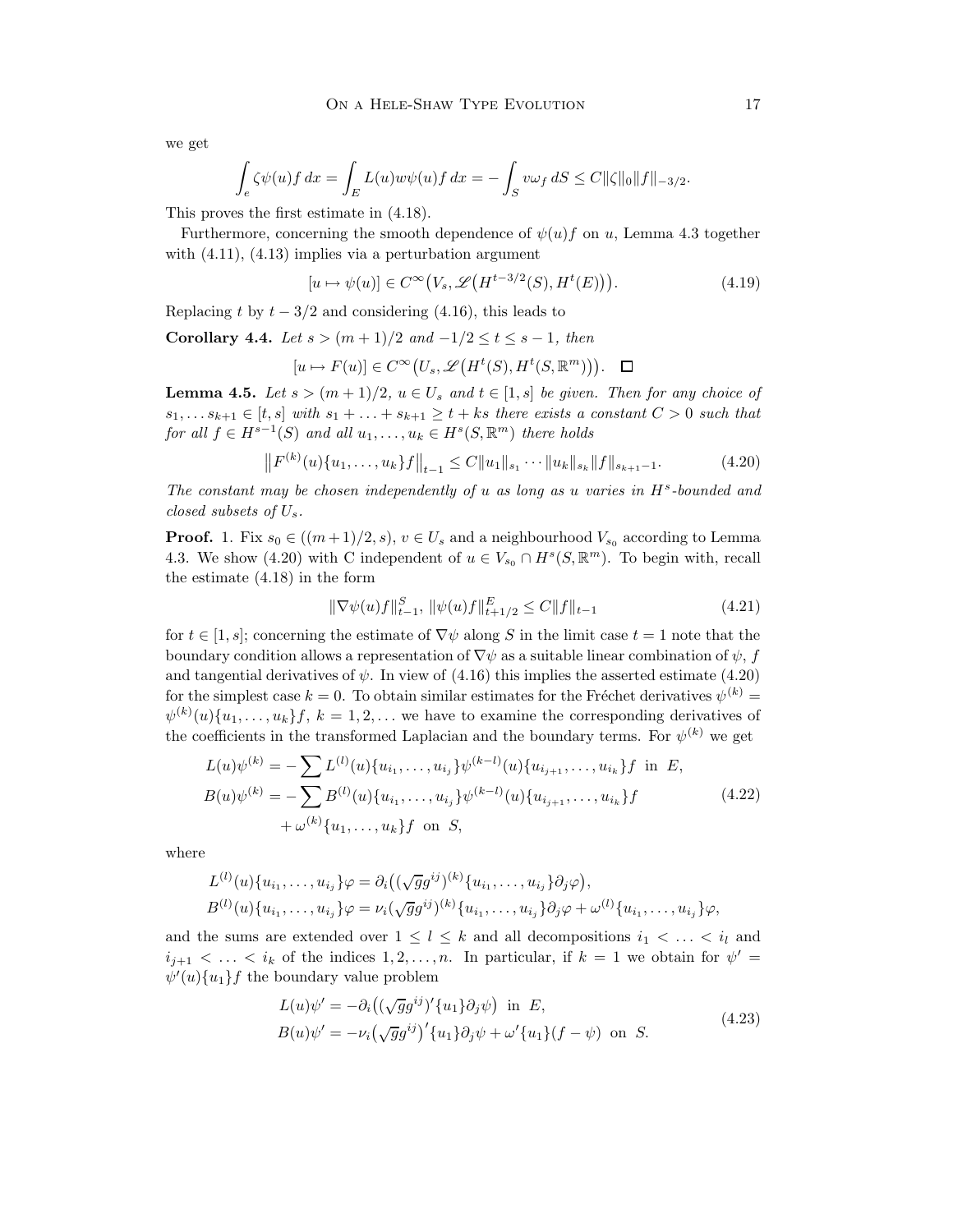Thus, for any  $t \in [1, s]$ , Lemma 4.3 implies

$$
\|\psi'(u)\{u_1\}f\|_{t+1/2}^E \leq C(\|(\sqrt{g}g^{ij})'\{u_1\}\partial_j\psi\|_{t-1/2}^E + \|\omega'\{u_1\}(f-\psi)\|_{t-1}^S).
$$

To estimate the terms on the right-hand side we obtain by (4.5)

$$
\|(\sqrt{g}g^{ij})'\{u_1\}\partial_j\psi\|_{t-1/2}^E\leq C\|(\sqrt{g}g^{ij})'\{u_1\}\|_{s_1-1/2}^E\|\partial_j\psi\|_{s_2-1/2}^E,
$$

and accordingly

$$
\|\omega'\{u_1\}(f-\psi)\|_{t-1}^S \le C\|\omega'\{u_1\}\|_{s_1-1}^S(\|f\|_{s_2-1} + \|\psi\|_{s_2-1}^S)
$$

for any choice of  $s_1, s_2 \in [t, s]$  with  $s_1 + s_2 \ge t + s$ . As

$$
\|\psi\|_{s_2-1}^S, \|\partial_j \psi\|_{s_2-1/2}^E \le C \|\psi\|_{s_2+1/2}^E \le C' \|f\|_{s_2-1},
$$

by (4.21), using (4.12), (4.13) we find

$$
\left\|(\sqrt{g}g^{ij})'\{u_1\}\partial_j\psi\right\|_{t-1/2}^E, \left\|\omega'\{u_1\}(f-\psi)\right\|_{t-1}^S \leq C'\|u_1\|_{s_1}\|f\|_{s_2-1},
$$

hence

$$
\|\nabla\psi'(u)\{u_1\}f\|_{t-1}^S, \|\psi'(u)\{u_1\}f\|_{t+1/2}^E \leq C\|u_1\|_{s_1}\|f\|_{s_2-1},
$$

where the same remark applies to the estimate of  $\nabla \psi'$  along S as to (4.21). Using (4.22), these estimates are extended inductively to  $\psi^{(k)}$ :

$$
\|\nabla \psi^{(k)}\|_{t-1}^{S}, \|\psi^{(k)}\|_{t+1/2}^{E} \le C \|u_1\|_{s_1} \cdots \|u_k\|_{s_k} \|f\|_{s_{k+1}-1}, \tag{4.24}
$$

provided  $s_1, \ldots, s_{k+1} \in [t, s]$  with  $s_1 + \ldots + s_{k+1} \geq t + ks$ . In view of (4.16), these estimates together with (4.11) and (4.5) imply the asserted estimate (4.20).

2. Let  $K \subset U_s$  be closed and bounded in  $H^s(S, \mathbb{R}^m)$ . As shown in 1., K can be covered by  $H^{s_0}$ -open sets  $V_{s_0,v}, v \in K$ , such that (4.20) holds uniformly for  $u \in V_{s_0,v} \cap K$ . Now the assertion follows from the compactness of K in  $H^s(S, \mathbb{R}^m)$ .

Now we use invariance properties with respect to diffeomorphisms (cf. e.g. [9]). Let  $\tau \in \text{Diff}(S)$ . Then by definition

$$
\varphi(u, f) = \varphi(u \circ \tau, f \circ \tau) \text{ in } \Omega_u. \tag{4.25}
$$

Recalling the definition of  $F$ , we have

$$
(F(u)f) \circ \tau = (\nabla \varphi(u, f)) \circ (u \circ \tau),
$$
  

$$
F(u \circ \tau)(f \circ \tau) = (\nabla \varphi(u \circ \tau, f \circ \tau)) \circ (u \circ \tau),
$$

consequently (4.25) implies

$$
(F(u)f) \circ \tau = F(u \circ \tau)(f \circ \tau) \text{ on } S. \tag{4.26}
$$

Any smooth vector field  $D$  on  $S$ , identified with a first order differential operator, generates a one-parameter group of smooth diffeomorphisms  $t \mapsto \tau_t$  with  $\tau_t = id$  for  $t = 0$ . Setting  $\tau = \tau_t$  in (4.26) and differentiating with respect to t at  $t = 0$  gives

$$
DF(u)f = F'(u)\{Du\}f + F(u)Df \qquad (4.27)
$$

for  $u \in U_s$  and  $f \in H^{s-1}(S)$ ,  $s > (m+1)/2$ . Furthermore, by differentiation with respect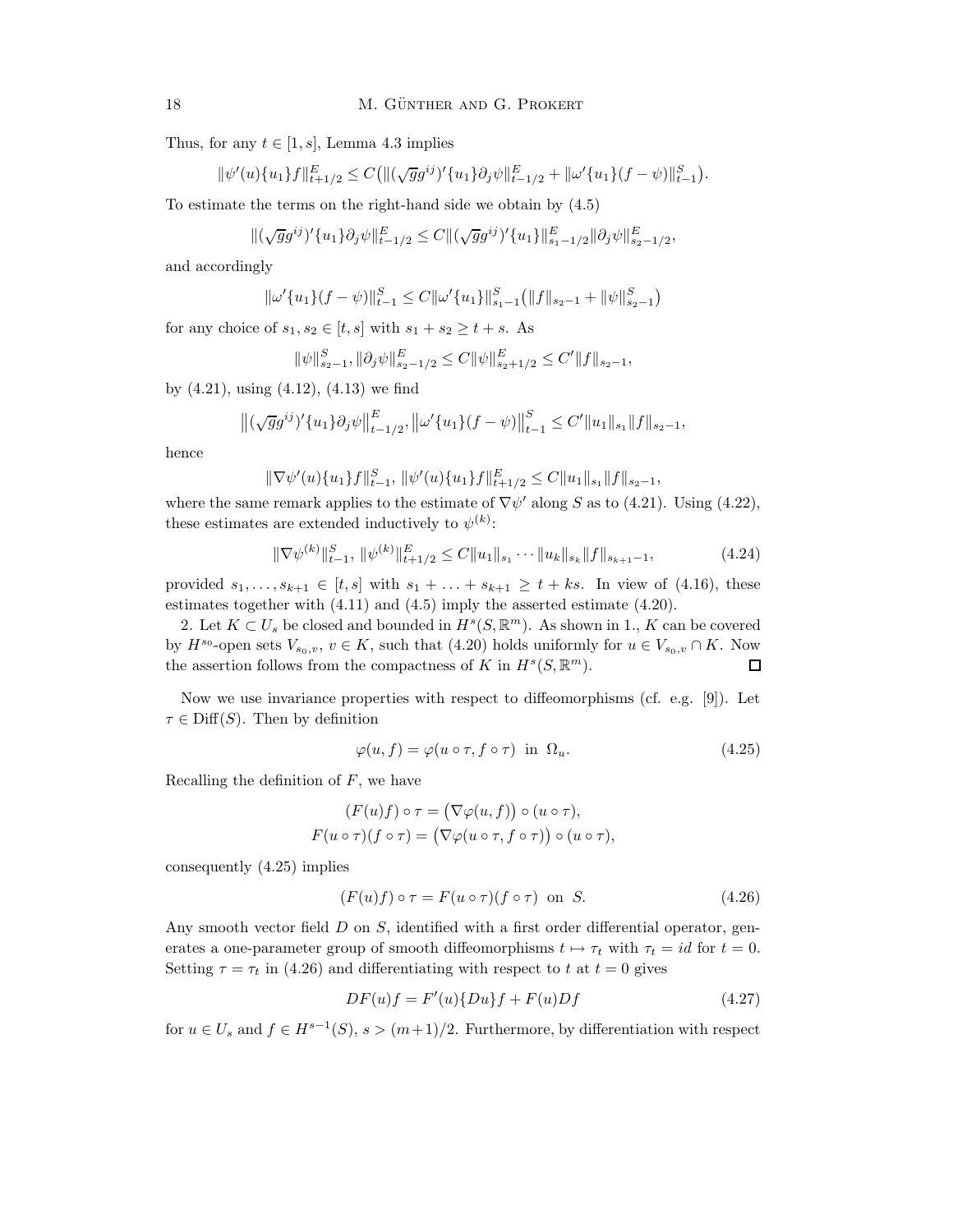to u,

$$
DF^{(k)}(u)\{\ldots\}f = F^{(k+1)}(u)\{Du,\ldots\}f + F^{(k)}(u)\{\ldots\}Df
$$
  
+ 
$$
\sum_{j=1}^{k} F^{(k)}(u)\{u_1,\ldots,u_{j-1},Du_j,u_{j+1},\ldots,u_k\}f,
$$
(4.28)

where the dots indicate the arguments  $u_1, \ldots, u_k \in H^s(S, \mathbb{R}^m)$ . We choose m smooth vector fields  $D_1, \ldots, D_m$  on S such that

$$
span\{D_1,\ldots,D_m\}=T_x \text{ for all } x\in S
$$

and use the multi-index notation  $D^{\alpha} = D_1^{\alpha_1} \dots D_m^{\alpha_m}$ ,  $\alpha = (\alpha_1, \dots, \alpha_m)$  for higher order derivatives. Note that, for  $s \geq 0$  integer, we can use

$$
(u,v)_s = \sum_{|\alpha| \le s} (D^{\alpha}u, D^{\alpha}v)_{L^2(S)}
$$

as scalar product generating the norm in  $H<sup>s</sup>(S)$ . As a consequence of (4.27), (4.28) by induction we obtain a differentiation rule which resembles Leibniz' rule at an abstract level: For any multi-index  $\alpha$  and  $u \in U_s$ ,  $f \in H^{s-1}(S)$ ,  $s > |\alpha| + (m+1)/2$  there holds

$$
D^{\alpha}F(u)f = \sum c_{\beta_1,\dots,\beta_{k+1}} F^{(k)}(u) \{ D^{\beta_1}u, \dots, D^{\beta_k}u \} D^{\beta_{k+1}}f, \tag{4.29}
$$

where the sum has to be extended over all integers  $k$  and systems of nonnegative multiindices  $\beta_1, \ldots, \beta_{k+1}$  with

$$
0 \le k \le |\alpha|, \quad 1 \le |\beta_1|, \ldots, |\beta_k|, \quad \beta_1 + \ldots + \beta_{k+1} = \alpha. \tag{4.30}
$$

The coefficients are nonnegative integers, in particular,  $c_{\alpha} = c_{\alpha,0} = 1$ . Combining the differentiation rule with the estimate of the derivatives in lower norms we obtain

**Proposition 4.6.** (i) Let  $s \ge s_0 > (m+1)/2$  integer,  $u \in U_{s+1}$ . Then

$$
||F(u)f||_s \leq C(||u||_{s+1}||f||_{s_0} + ||f||_s).
$$

(ii) Assume additionally  $s \geq s_0 + 1$  and let  $\alpha$  be any multi-index with  $|\alpha| = s$ . Then we have

$$
D^{\alpha}F(u)f = F(u)D^{\alpha}f + F'(u)\{D^{\alpha}u\}f, +R_{\alpha}(u)f
$$

where the remainder term allows the estimate

$$
||R_{\alpha}(u)f||_0 \leq C(||u||_s||f||_{s_0} + ||f||_{s-1}).
$$

The constants in both estimates can be chosen uniformly as u varies in  $H^{s_0}$ - closed,  $H^{s_0+1}$ - bounded subsets of  $U_{s+1}$ .

Proof. We consider the more complicated situation (ii) only. According to (4.29), the remainder term has a representation as a sum of terms

$$
I_{\beta} = F^{(k)}(u) \{D^{\beta_1}u, \ldots, D^{\beta_k}u\} D^{\beta_{k+1}}f,
$$

where the multi-indices satisfy (4.30) and additionally  $|\beta_i| < s = |\alpha|$ . Thus  $k \ge 1$ and  $|\beta_i| \geq 1$  for at least two indices, say  $i = i_1, i_2$ . We estimate  $I_\beta$  using (4.20) with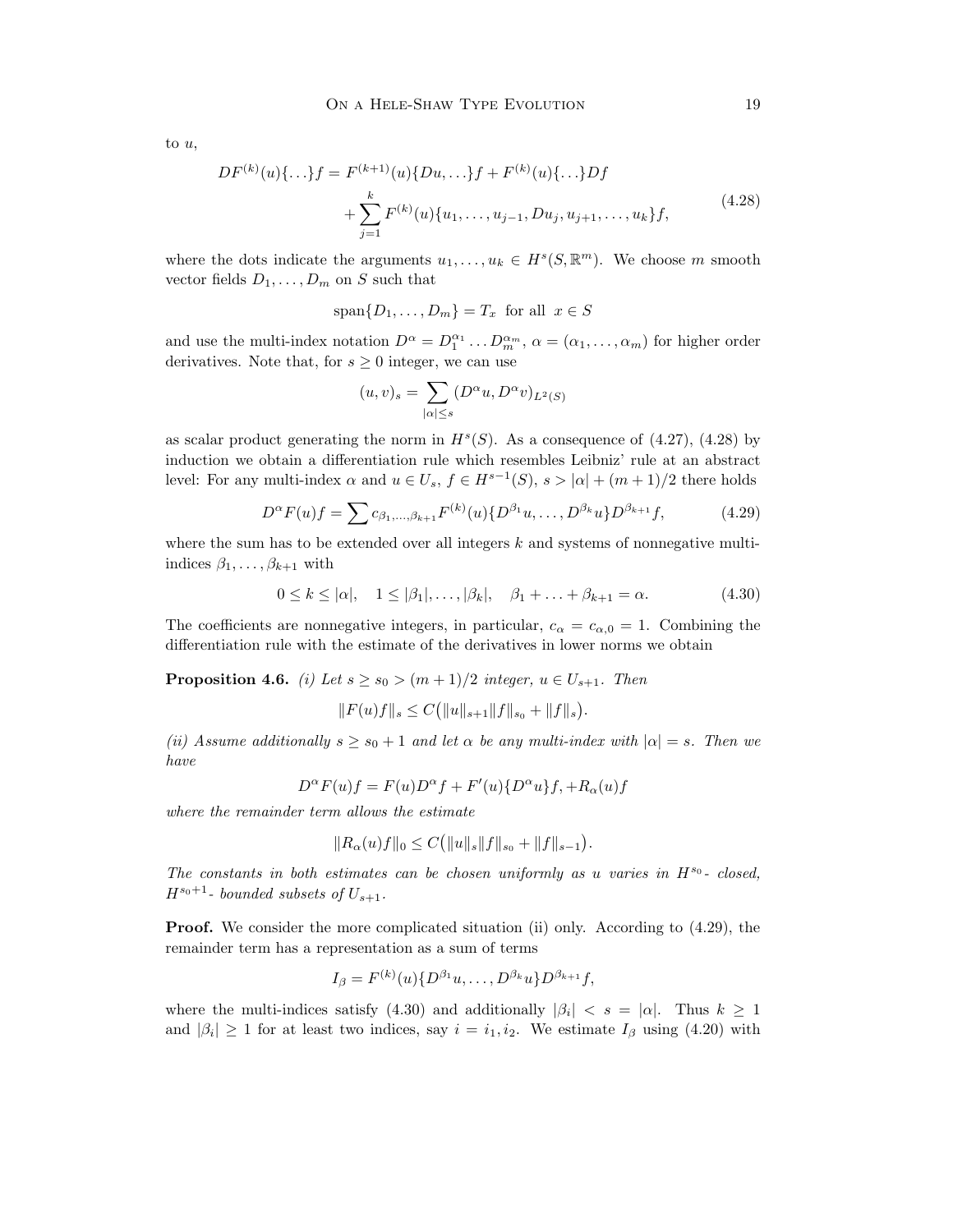$s_i = 1 + (1 - \theta_i)(s_0 - 1)$  and

 $\theta_i = (|\beta_i| - 1)/(s - 2), \quad i = i_1, i_2, \qquad \theta_i = |\beta_i|/(s - 2), \quad i \notin \{i_1, i_2\}.$ 

Then  $s_i \in [1, s_0]$  and  $s_1 + ... + s_{k+1} = 1 + ks_0$ , hence applying (4.20) (with  $t = 1$ ,  $s = s_0$ ) yields

 $||I_{\beta}||_0 \leq C ||u||_{|\beta_1|+s_1} \ldots ||u||_{|\beta_1|+s_k} ||f||_{|\beta_{k+1}|+s_{k+1}-1}.$ Note that  $\theta_1 + \ldots + \theta_{k+1} = 1$  and set  $\lambda := \theta_1 + \ldots + \theta_k$ . From

$$
|\beta_i|+s_i\leq (1-\theta_i)(s_0+1)+\theta_i(s-1)
$$

we get by norm convexity and Youngs inequality

$$
||I_{\beta}||_0 \leq C||u||_{s_0+1}^{k-1} (||u||_{s_0+1}||f||_{s-1})^{1-\lambda} (||u||_s||f||_{s_0})^{\lambda}
$$
  
\n
$$
\leq C||u||_{s_0+1}^{k-1} (||u||_{s_0+1}||f||_{s-1} + ||u||_s||f||_{s_0}).
$$

This proves the assertion.

We conclude this section with remarks concerning the Neumann-Dirichlet operator A defined by (3.9), (3.10). It is obvious that the regularity properties of  $u \mapsto A(u)$  are the same as for  $u \mapsto \psi(u)|_S$ , hence (4.19) reappears as

$$
[u \mapsto A(u)] \in C^{\infty}(U_s, \mathcal{L}\left(H^t(S), H^{t+1}(S))\right) \tag{4.31}
$$

for  $s > (m+1)/2$  and  $-1/2 \le t \le s-1$ . Moreover, the differentiation rule (4.28) also holds for A and  $\psi_N(u)f := \varphi_N(u)f \circ \tilde{u}$  satisfies estimates parallel to (4.24), hence we get

$$
||A^{(k)}(u)\{u_1,\ldots,u_k\}f||_t \leq C||u_1||_{s_1}\cdots||u_k||_{s_k}||f||_{s_{k+1}-1},
$$
\n(4.32)

provided  $s_1, \ldots, s_{k+1} \in [t, s]$  with  $s_1 + \ldots + s_{k+1} \geq t + ks$ . Thus we have the following analogon of Proposition 4.6:

**Proposition 4.7.** (i) Let  $s \ge s_0 > (m+1)/2$  integer,  $u \in U_s$  and  $f \in H^{s-1}(S)$ . Then

$$
||A(u)f||_s \leq C(||u||_s||f||_{s_0-1} + ||f||_{s-1}).
$$

with a uniform constant as long as u varies in  $H^{s_0}$ -closed,  $H^{s_0}$ -bounded subsets of  $U_s$ . (ii) Assume additionally  $s \geq s_0 + 1$  and let  $\alpha$  be any multi-index with  $|\alpha| = s - 1$ . Then we have

$$
||D^{\alpha}A(u)f - A(u)D^{\alpha}f||_1 \leq C(||u||_s||f||_{s_0-1} + ||f||_{s-2}).
$$

where now the constant can be chosen uniformly as u varies in  $H^{s_0}$ -closed,  $H^{s_0+1}$ -bounded subsets of  $U_{s+1}$ .

Finally, for later reference we point out the simple commutator estimate

$$
||A(u)hf - hA(u)f||_1 \le C||h||_s||f||_{-1}
$$
\n(4.33)

for  $u \in U_s$ ,  $f, h \in H^s(S)$ ,  $s > (m+1)/2$ . Fixing any neighbourhood  $V_s$  according to Lemma 4.1,  $u \in V_s$  with corresponding diffeomorphism (4.10) and considering

$$
A(u)f = \psi(u)\big(f - \omega A(u)f\big)|_S,
$$

(4.33) is reduced to

$$
||h\psi(u)f - \psi(u)(hf)||_1^S \le C||h||_s||f||_{-1}.
$$
\n(4.34)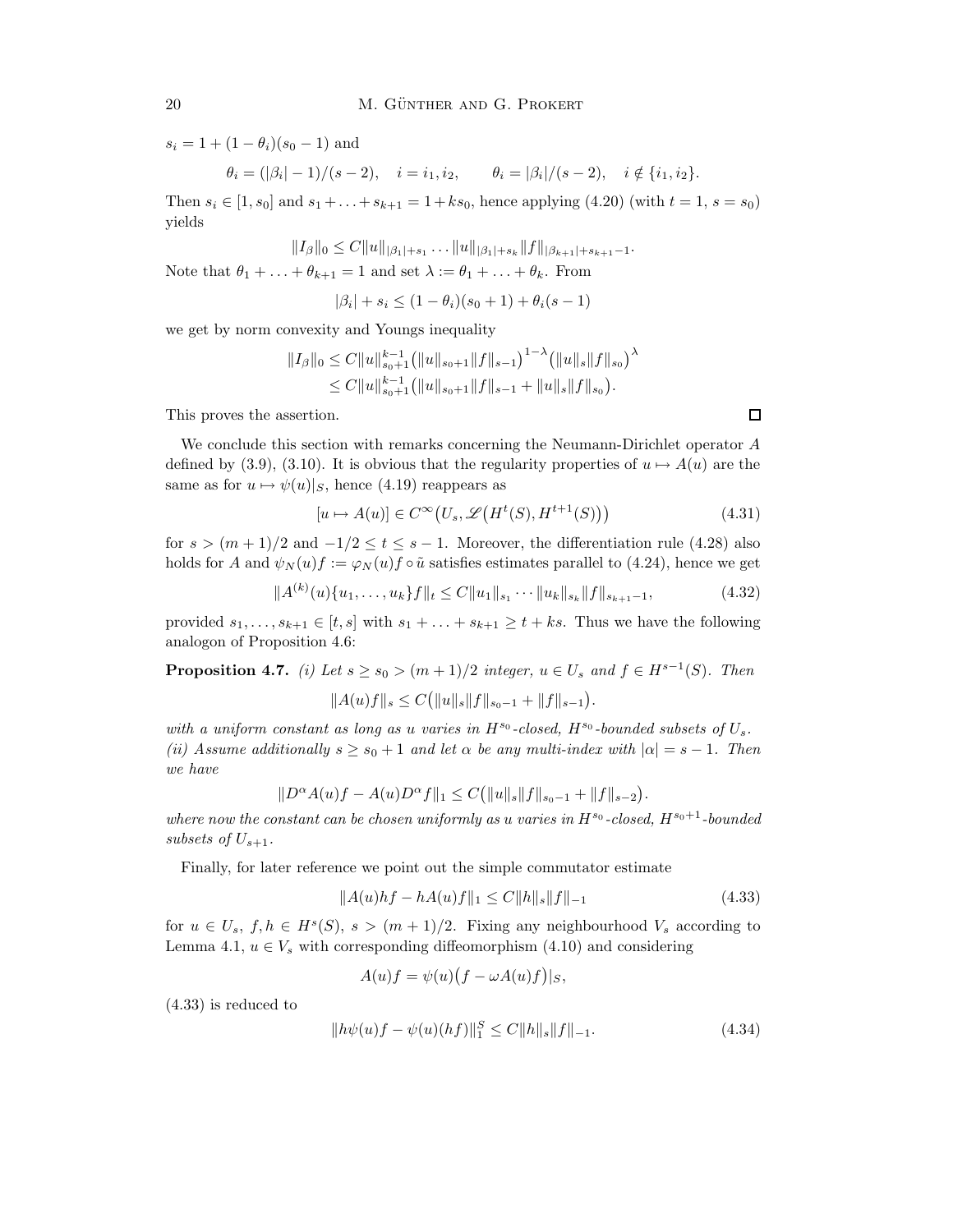Let h be the extension of h into E determined by solving the Dirichlet problem

$$
L(u)\tilde{h} = 0
$$
 in E,  $\tilde{h} = h$  on S.

Clearly  $\|\tilde{h}\|_{s+1/2}^E \leq C \|h\|_s$  and  $\tilde{\psi} := h\psi(u)f - \psi(u)(hf)$  solves the BVP

$$
L(u)\tilde{\psi} = 2\partial_i(\sqrt{g}g^{ij}\partial_i\tilde{h}\,\psi(u)f) \text{ in } E,
$$
  

$$
B(u)\tilde{\psi} = -\omega\nu_ig^{ij}\partial_i\tilde{h}\,\psi(u)f \text{ on } S.
$$

Hence by Lemma 4.3

$$
\|\tilde{\psi}\|_{3/2}^{E} \leq C \|\sqrt{g}g^{ij}\partial_i \tilde{h}\|_{s-1/2} \|\psi(u)f\|_{1/2}^{E} \leq C \|h\|_{s} \|\psi(u)f\|_{1/2}^{E}.
$$

Together with (4.18) this implies (4.34).

#### 5. The main estimate

In this section we prove  $H^s$ - a priori estimates for the nonlinear operator  $\mathscr F$  w.r. to variable bilinear forms which we define in the sequel. As already mentioned in the introduction, these estimates are the main ingredient in the existence proof.

To begin with, for  $u \in U_s$ ,  $s > (m+1)/2$  we define

$$
P(u)v := v \cdot (n(u) \circ u), \quad N(u)w := w (n(u) \circ u), \tag{5.1}
$$

$$
\Lambda(u)w := \nabla_{\Gamma_u}(w \circ u^{-1}) \circ u \tag{5.2}
$$

as the euclidean scalar product and multiplication with outer normal  $n(u)$  of  $\Gamma_u$  and pullback of tangential gradient  $\nabla_{\Gamma_u}$  along  $\Gamma_u$ , respectively. If  $P(u)$ ,  $N(u)$ , and  $\Lambda(u)$  are considered as operators in  $v$  and  $w$ , their coefficients are smooth functions of  $u$  and its first derivatives. Thus, using  $(4.1) - (4.5)$ ,

$$
P(u) \in \mathscr{L}\big(H^t(S, \mathbb{R}^m), H^t(S)\big), \quad N(u) \in \mathscr{L}\big(H^t(S), H^t(S, \mathbb{R}^m)\big),\tag{5.3}
$$

$$
\Lambda(u) \in \mathcal{L}\big(H^t(S), H^{t-1}(S, \mathbb{R}^m)\big) \tag{5.4}
$$

depend smoothly on  $u \in U_s$  for  $0 \leq t \leq s$  and  $1 \leq t \leq s$  respectively. Clearly, the operators  $P, N, \Lambda$  satisfy invariance properties as stated for F in (4.26). As a consequence, the differentiation rule (4.27) and its corollary (4.28) are also true for P, N,  $\Lambda$ ; we make use of that without explicit mention. Further, recall that the pullback  $\Delta(u)w$  of the Laplace Beltrami operator  $\Delta_{\Gamma_u}$  on  $\Gamma_u$  according to (3.8) and the operator  $H(u)$  according to (3.7) may be expressed as

$$
\Delta(u)w = \Lambda_i(u)\big(\Lambda_i(u)w\big), \quad H(u) = -\gamma \Lambda_i(u)\big(n_i(u)\circ u\big),
$$

respectively (see e.g. [8], Sect. 15.1). Thus, recalling (4.31), the operator  $\mathscr G$  defined by (3.4), (3.7) satisfies

$$
[u \mapsto \mathscr{G}(u)] \in C^{\infty}\big(U_s, H^{s-2}(S)\big)
$$

provided  $s > (m+3)/2$ . Together with Corollary 4.4 this implies the smoothness of  $\mathscr F$ as stated in (3.12).

In further considerations of this section we fix the integer  $s_0 := [(m+5)/2] + 1$  and set

$$
U_s := U_s \cap K \text{ for all } s \ge s_0
$$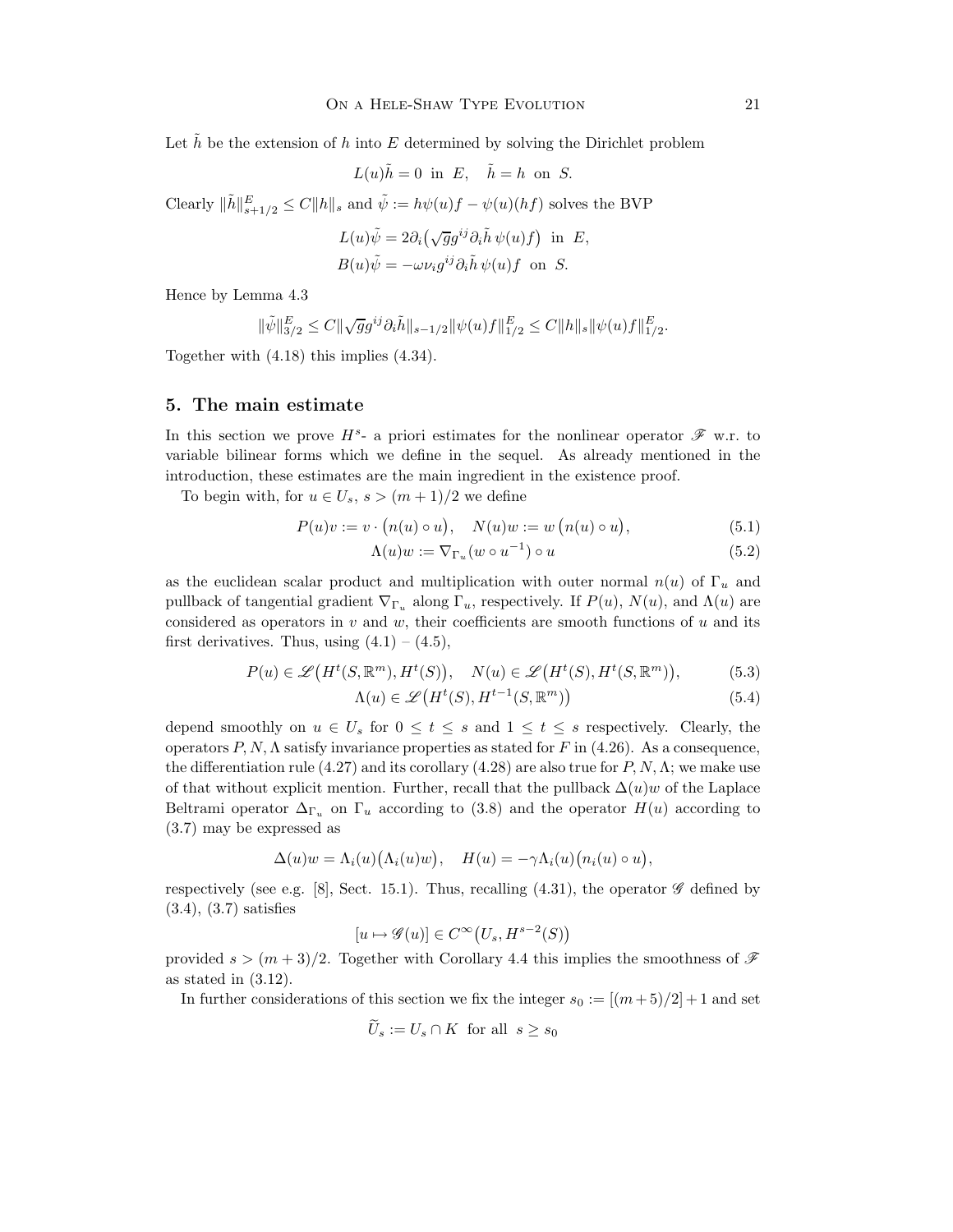with an  $H^{s_0}$ - bounded and  $L^2$ -closed subset  $K \subseteq U_{s_0}$ . Note that

$$
1 \le C \|u\|_{s_0} \le C' \|u\|_s, \quad \|u\|_{C^3(S)} \le C
$$

for all  $u \in \tilde{U}_s$ ,  $s \geq s_0$ . By transforming the well-know integration by parts formula for the differential operator  $\nabla_{\Gamma_u}$  onto S, it gets the form

$$
\int_{S} \omega \Lambda_i(u) f \, dS = - \int_{S} \omega(\kappa_{\Gamma_u} \circ u)(n_i(u) \circ u) f \, dS.
$$

Consequently, for  $u \in \tilde{U}_s$ ,  $s \geq s_0$  and any  $f \in C^1(S)$  we have

$$
\left| \int_{S} \Lambda_i(u) f \, dS \right| \le C \int_{S} |f| \, dS. \tag{5.5}
$$

Furthermore, note the estimates

$$
\|\mathscr{G}(u)\|_{s-2}, \|\mathscr{F}(u)\|_{s-2} \leq C \|u\|_{s}
$$
 for all  $u \in \tilde{U}_{s}, s \geq s_{0}$ .

Now we can formulate

**Lemma 5.1.** Let  $s \geq s_0$ . Then for  $u \in U_s$ ,  $v \in H^s(S, \mathbb{R}^m)$  and  $f \in H^{s-1}(S)$  there holds  $F'(u)\{v\}f = F(u)(\Lambda(u)(P(u)v) \cdot F(u)f) + R(u)\{v\}f,$ 

where R allows the estimate

$$
||R(u)\{v\}f||_0 \leq C||f||_{s-1}||v||_0.
$$

The constant is independent of u as long as u varies in  $\tilde{U}_s$ .

**Proof.** As in the proof of Lemma 4.5 we can assume  $u \in V_s$ . We have

$$
F_i'(u)\{v\}f = \partial_i\varphi' \circ u + v_j\partial_i\partial_j\varphi \circ u,
$$

where  $\varphi' = \varphi'(u, f) \{v\}$  denotes the derivative with respect to u of the velocity potential  $\varphi = \varphi(u, f)$  in  $\Omega_u$ . As

$$
\|\varphi(u,f)\|_{C^2(\bar{\Omega}_u)} \le C_1 \|\psi(u)f\|_{C^2(\bar{E})} \le C_2 \|\psi(u)f\|_{H^{s+1/2}(E)} \le C_3 \|f\|_{s-1}
$$

by Sobolev's embedding and (4.21), we obtain

$$
||v_j \partial_i \partial_j \varphi \circ u||_0^S \leq C ||f||_{s-1} ||v||_0.
$$

Furthermore,  $\varphi'$  satisfies  $\Delta \varphi' = 0$  in  $\Omega_u$  and the boundary condition

$$
\varphi' + n \cdot \nabla \varphi' + n' \cdot \nabla \varphi + (\partial_i \varphi + n_j \partial_i \partial_j \varphi) v_i \circ u^{-1} = 0 \text{ on } \Gamma_u
$$

where we have used the abbreviation

$$
n' = \partial_{\varepsilon} \big( n(u + \varepsilon v) \circ (id + \varepsilon v \circ u^{-1}) \big) |_{\varepsilon = 0}
$$

for the variation of the outer normal on  $\Gamma_u$ . A simple calculation, cf. Lemma 1.1 in [3], shows

$$
n' = -\nabla_{\Gamma_u}\left(n \cdot v \circ u^{-1}\right) + v_i \circ u^{-1}\nabla_{\Gamma_u} n_i.
$$
\n(5.6)

By retransformation onto the reference domain E, this implies for  $\tilde{\psi}' = \varphi' \circ u$  to satisfy the BVP

$$
L(u)\tilde{\psi}' = 0
$$
 in E,  $B(u)\tilde{\psi}' = \Lambda(u)(P(u)v) \cdot F(u)f + R_1(u)\{v\}f$  on S.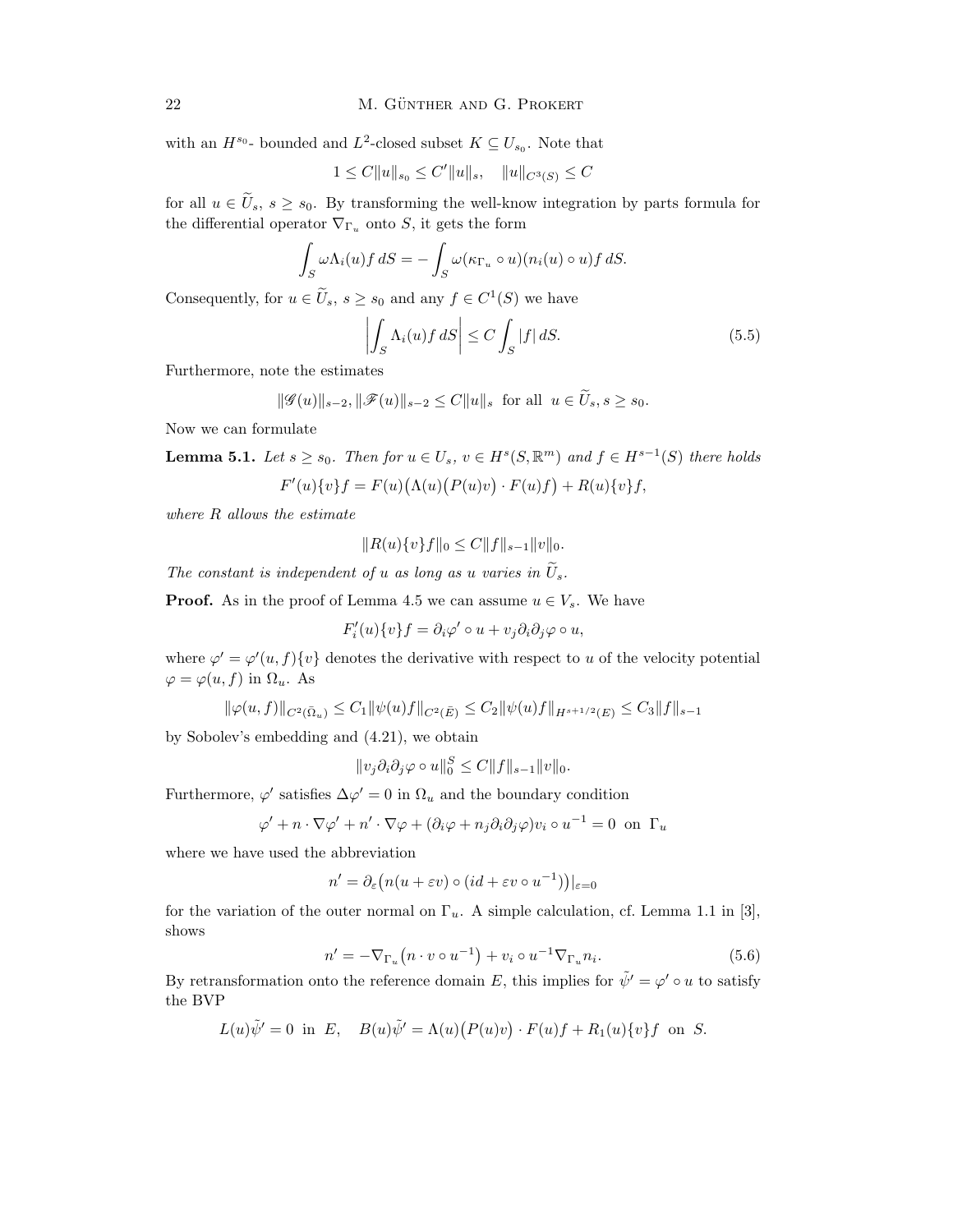The operator  $R_1$  acts by pointwise multiplications with respect to the components of v, hence by the same reasoning as above we get the estimate

$$
||R_1(u)\{v\}f||_0^S \leq C||f||_{s-1}||v||_0.
$$

Thus the result follows.

For 
$$
u \in U_s
$$
 let  $M(u) \in \mathcal{L}(L^2(S, \mathbb{R}^m))$  be the operator defined by

$$
M(u)v := v - \Lambda(u)\big(\psi(u)P(u)v\big). \tag{5.7}
$$

By (4.19) and (5.4),

$$
M(u) \in \mathscr{L}\big(H^t(S, \mathbb{R}^m), H^t(S, \mathbb{R}^m)\big), \quad 0 \le t \le s - 1,
$$

depends smoothly on  $u \in U_s$ ,  $s > (m+1)/2$ ; for later reference we state explicitly

$$
||M(u)\{u_1,\ldots,u_k\}v||_t \leq C||u_1||_s\cdots||u_k||_s||v||_t.
$$
\n(5.8)

Because of  $P(u)\Lambda(u) = 0$  the operator  $M(u)$  constitutes an isomorphism in  $L^2(S, \mathbb{R}^m)$ with inverse

$$
M(u)^{-1}v = v + \Lambda(u)\big(\psi(u)P(u)v\big) \tag{5.9}
$$

and we have

$$
C^{-1}||v||_0 \le ||M(u)v||_0 \le C||v||_0 \tag{5.10}
$$

for all  $v \in L^2(S, \mathbb{R}^m)$  with a positive constant C independent of  $u \in \widetilde{U}_s$ .

**Lemma 5.2.** Let  $s > (m+3)/2$ . There exists a positive constant C such that for all  $u \in \widetilde{U}_s$  and  $f \in L^2(S)$ ,  $w \in L^2(S, \mathbb{R}^m)$ 

$$
\left| \left( M(u)F(u)f, M(u)w \right)_{0} - \left( f, P(u)w \right)_{0} \right| \leq C \|f\|_{-1} \|w\|_{0}.
$$
 (5.11)

**Proof.** Reformulating the boundary condition satisfied by  $\psi(u)f$ , we have

$$
P(u)(F(u)f) = f - \psi(u)f, \quad F(u)f - \Lambda(u)(\psi(u)f) = N(u)(f - \psi(u)f),
$$

and consequently

$$
M(u)F(u)f = F(u)f - \Lambda(u)\psi(u)(f - \psi(u)f)
$$
  
=  $N(u)(f - \psi(u)f) + \Lambda(u)\psi(u)^2f$ .

Further, recalling  $P(u)\Lambda(u) = 0$ ,

$$
\left(N(u)f,M(u)w\right)_0=\left(f,P(u)M(u)w\right)_0=\left(f,P(u)w\right)_0,
$$

and we obtain

$$
\bigl(M(u)F(u)f,M(u)w\bigr)_0=\bigl(f-\psi(u)f,P(u)w\bigr)_0+\bigl(\Lambda(u)\psi(u)^2f,M(u)w\bigr)_0.
$$

Together with

$$
\|\Lambda(u)\psi(u)^2f\|_0^S, \|\psi(u)f\|_0^S \le C\|f\|_{-1}
$$

from (4.18), this immediately implies (5.11).

 $\Box$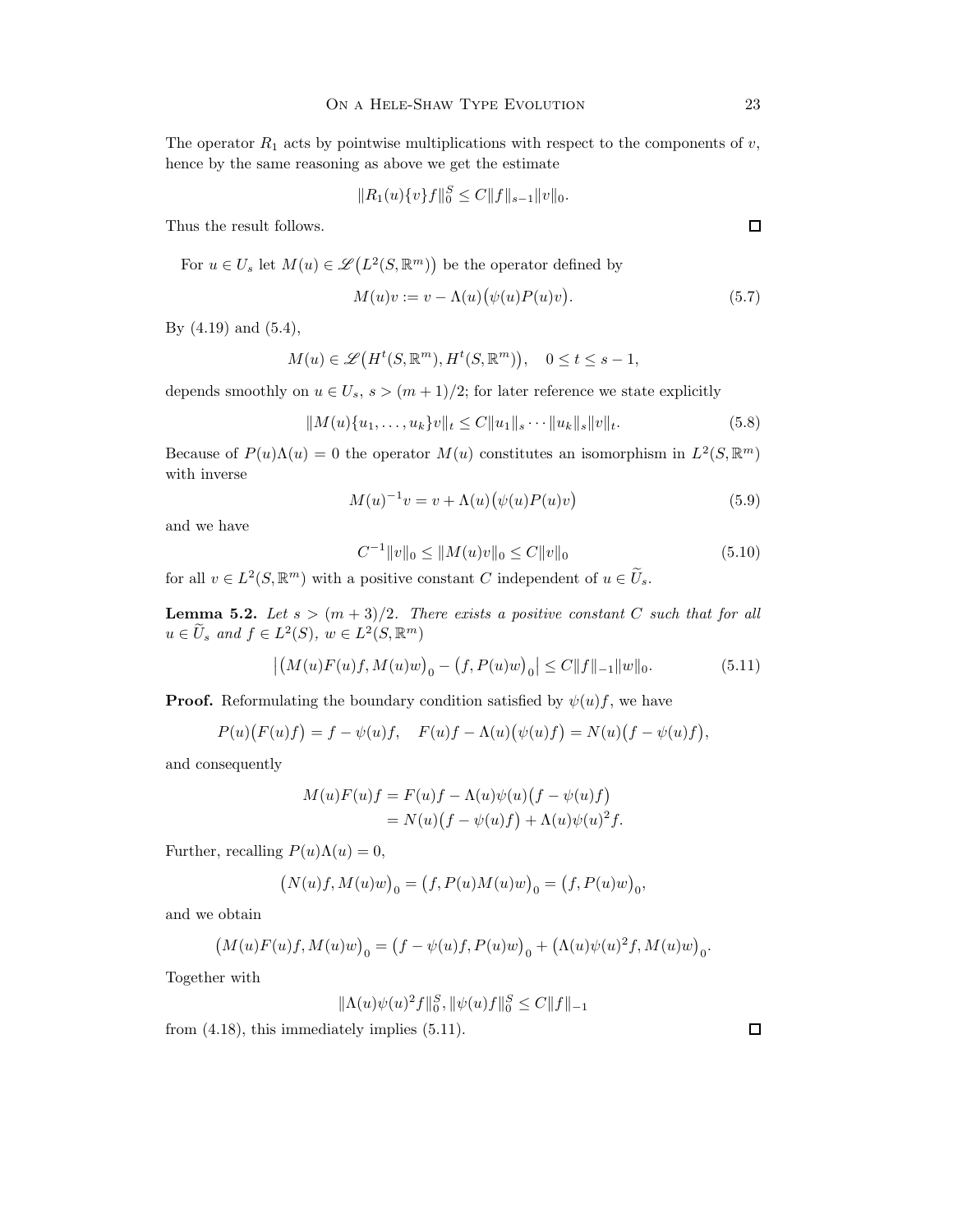In view of (5.10), for every fixed  $u \in U_s$ ,  $s \geq s_0$ ,

$$
(v, w)_{s,u} := (M(u)v, M(v)w)_0 + \sum_{|\alpha| = s} (M(u)D^{\alpha}v, M(u)D^{\alpha}w)_0
$$
 (5.12)

defines a scalar product on  $H^s(S, \mathbb{R}^m)$  which is equivalent to the usual one.

**Lemma 5.3.** Let  $s \geq s_0$  and  $u \in \widetilde{U}_s$ .

(i) There exists a  $C > 0$  independent of u such that for all  $v \in H^{s+2}(S, \mathbb{R}^m)$  and  $w \in H^s(S, \mathbb{R}^m)$ 

$$
(v, w)_{s,u} \le C \|v\|_{s+2} \|w\|_{s-2}.
$$
\n(5.13)

(ii) There exist  $\lambda_0, c_0 > 0$  independent of u such that for all  $v \in H^{s+4}(S, \mathbb{R}^m)$  and  $\lambda \geq \lambda_0$ 

$$
\left(v, (\Delta_0^2 + \lambda)v\right)_{s,u} \ge c_0 \|v\|_{s+2}^2. \tag{5.14}
$$

with the elliptic operator  $\Delta_0 := D_i D_i$  on S.

**Proof.** (i) We consider a typical term of  $(5.12)$  and show

$$
I_{\alpha}(v, w) := (M(u)D^{\alpha}v, M(u)D^{\alpha}w)_0 \le C ||v||_{s+2} ||w||_{s-2}
$$
\n(5.15)

for smooth v, w and multi-indices  $\alpha$  with  $|\alpha| = s$ . Recalling (5.8), we have

$$
||M^{(k)}(u)\{D^{\alpha_1}u,\ldots,D^{\alpha_k}u\}w||_0 \leq C||w||_0
$$

if  $|\alpha_1|, \ldots, |\alpha_k| \leq 2$ . Thus, writing  $D^{\alpha}w = D^{\beta}D^{\delta}w$  with  $|\beta| = 2$  and  $|\delta| = s-2$ , multiple application of the differentiation rule gives a representation

$$
M(u)D^{\alpha}w = \sum_{n=1}^{\infty} (-1)^{|\alpha_0|} D^{\alpha_0} M^{(k)}(u) \{D^{\alpha_1}u, \dots, D^{\alpha_k}u\} D^{\delta}w,
$$
 (5.16)

where  $|\alpha_i| \leq 2$  (in fact  $\alpha_0 + \ldots + \alpha_k = \beta$ ), hence

$$
||M^{(k)}(u)\{D^{\alpha_1}u,\ldots,D^{\alpha_k}u\}D^{\delta}w||_0 \leq C||w||_{s-2}.
$$

Furthermore, using the differentiation rule again, we have

$$
||M(u)D^{\alpha}v||_2 \leq C||v||_{s+2},
$$

and consequently

$$
(M(u)D^{\alpha}v, D^{\alpha_0}M^{(k)}(u)\{D^{\alpha_1}u, \ldots, D^{\alpha_k}u\}D^{\delta}v)_0 \leq C||v||_{s+2}||w||_{s-2}.
$$

This implies (5.15).

(ii) Using the same type of arguments as in the proof of part (i) we obtain

$$
\left(v,\Delta_0^2 v\right)_{s,u} \geq \left(D_i D_j v,D_i D_j v\right)_{s,u} - C \|v\|_{s+1} \|v\|_{s+2}
$$

and consequently

$$
(v, (\Delta_0^2 + \lambda)v)_{s,u} \ge c_0 (||v||_{s+2}^2 + \lambda ||v||_s^2) - C||v||_{s+1}^2
$$

with a positive constant  $c_0$ . Hence applying

$$
||v||_{s+1}^{2} \le \sigma ||v||_{s+2}^{2} + C(\sigma)||v||_{s}^{2}
$$

with  $\sigma = c_0/2$  and choosing  $\lambda$  sufficiently large we get the claim.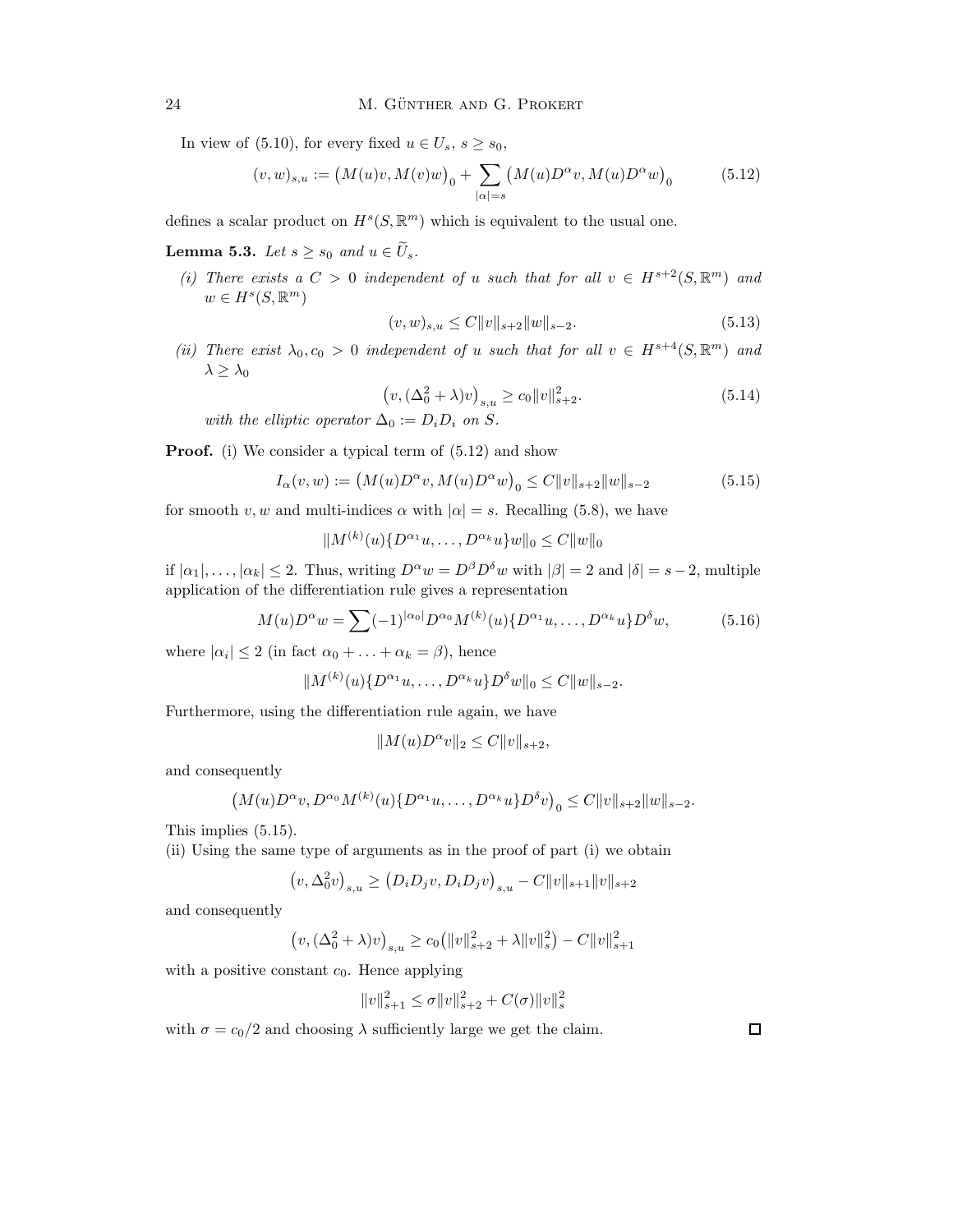An immediate consequence of Lemma 5.3, (i) is the existence of a continuous bilinear form  $\langle \cdot, \cdot \rangle_{s,u}$  on  $H^{s+2}(S, \mathbb{R}^m) \times H^{s-2}(S, \mathbb{R}^m)$  compatible with  $(\cdot, \cdot)_{s,u}$ , i.e. there holds  $\langle v, w \rangle_{s,u} = (v, w)_{s,u}$  for all  $v, w \in H^{s+2}(S, \mathbb{R}^m)$ . Further, we put for  $\varepsilon \in (0, 1]$ 

$$
\langle v, w \rangle_{s,u}^{\varepsilon} := \langle v, w \rangle_{s_0, u} + \varepsilon^2 \langle v, w \rangle_{s,u}.
$$
\n(5.17)

**Lemma 5.4.** We assume as above  $s \geq s_0$ ,  $\varepsilon \in (0,1]$ .

- (i) For fixed  $u \in U_s$ , the mapping  $\langle \cdot, \cdot \rangle_{s,u}^{\varepsilon}: H^{s+2}(S, \mathbb{R}^m) \times H^{s-2}(S, \mathbb{R}^m) \to \mathbb{R}$  constitutes a continuous, nondegenerate bilinear form, symmetric on  $H^{s+2}(S, \mathbb{R}^m) \times$  $H^{s+2}(S,\mathbb{R}^m)$ .
- (ii) With constants  $C > 0$  independent of  $\varepsilon, u, v, w$ , one has for  $u, w \in \tilde{U}_s$  and  $v \in$  $H^{s+2}(S,\mathbb{R}^m)$ :

$$
C(||v||_{s_0}^2 + \varepsilon^2 ||v||_s^2) \le \langle v, v \rangle_{s,u}^{\varepsilon} \le C^{-1} (||v||_{s_0}^2 + \varepsilon^2 ||v||_s^2), \tag{5.18}
$$

$$
\langle v, v \rangle_{s,u}^{\varepsilon} \le \langle v, v \rangle_{s,w}^{\varepsilon} (1 + C \|u - w\|_{s_0 - 2}). \tag{5.19}
$$

(iii) The weak convergences  $u_n \rightharpoonup u \in H^s$ ,  $w_n \rightharpoonup w \in H^{s-2}$  imply for each  $v \in H^{s+2}$ 

$$
\langle v,w_n\rangle_{s,u_n}^\varepsilon\to \langle v,w\rangle_{s,u}^\varepsilon.
$$

Proof. (i) It remains to show nondegeneracy only. First note that Lemma 5.3, (ii) implies for every  $v \in H^{s+2}$  and  $\lambda \geq \lambda_0$ 

$$
\left\langle v, \Delta_0^2 v + \lambda v \right\rangle_{s,u}^{\varepsilon} \ge c_0 \|v\|_0^2.
$$

Let  $\varepsilon, u, w$  be fixed such that  $\langle v, w \rangle_{s,u}^{\varepsilon} = 0$  for every  $v \in H^{s+2}$ . Let  $\lambda$  be sufficiently large and  $v \in H^{s+2}$  the unique solution of the fourth-order elliptic equation

$$
\Delta_0^2 v + \lambda v = w
$$
 on *S*.

Thus we have

$$
0 = \langle v, w \rangle_{s,u}^{\varepsilon} = \langle v, \Delta_0^2 v + \lambda v \rangle_{s,u}^{\varepsilon} \ge c_0 ||v||_0^2
$$

for our special v, consequently it follows that  $v = 0$  and then  $w = 0$ . (ii) The estimates (5.18) are immediate consequences of (5.10). Concerning (5.19) we only note that by (5.8)

$$
||M(u)f - M(w)f||_0 \leq C||u - w||_{s_0 - 2}||f||_0
$$

from which the assertion can easily be derived.

(iii) Fix  $v \in H^{s+2}$ ,  $u \in U_s$  and for the time being  $w \in H^s$ . Using the representation  $(5.14)$ , we get for  $|\alpha| = s$ 

$$
(M(u)D^{\alpha}v, M(u)D^{\alpha}w)_{0} =
$$
  

$$
\sum (-1)^{|\alpha_{0}|} (M(u)D^{\alpha}v, D^{\alpha_{0}}M^{(k)}(u)\{D^{\alpha_{1}}u, \ldots, D^{\alpha_{k}}u\}D^{\delta}w)_{0}
$$

with  $|\alpha_i| \leq 2$ ,  $|\delta| = s - 2$ . Now assume  $u_n \rightharpoonup u$  in  $U_s$ , thus  $u_n \rightharpoonup u$  in  $H^{s'}$  with  $s \in [0, s)$ , and  $w_n \rightharpoonup w$  in  $H^{s-2}$ . According to the above remark,  $\langle v, w_n \rangle_{s,u_n}$  can essentially be represented as a sum of terms

$$
\sum_{n=1}^{\infty} (-1)^{|\alpha_0|} \langle M(u_n) D^{\alpha} v, D^{\alpha_0} M^{(k)}(u_n) \{D^{\alpha_1} u_n, \dots, D^{\alpha_k} u_n\} D^{\delta} w_n \rangle_{H^2 \times H^{-2}}
$$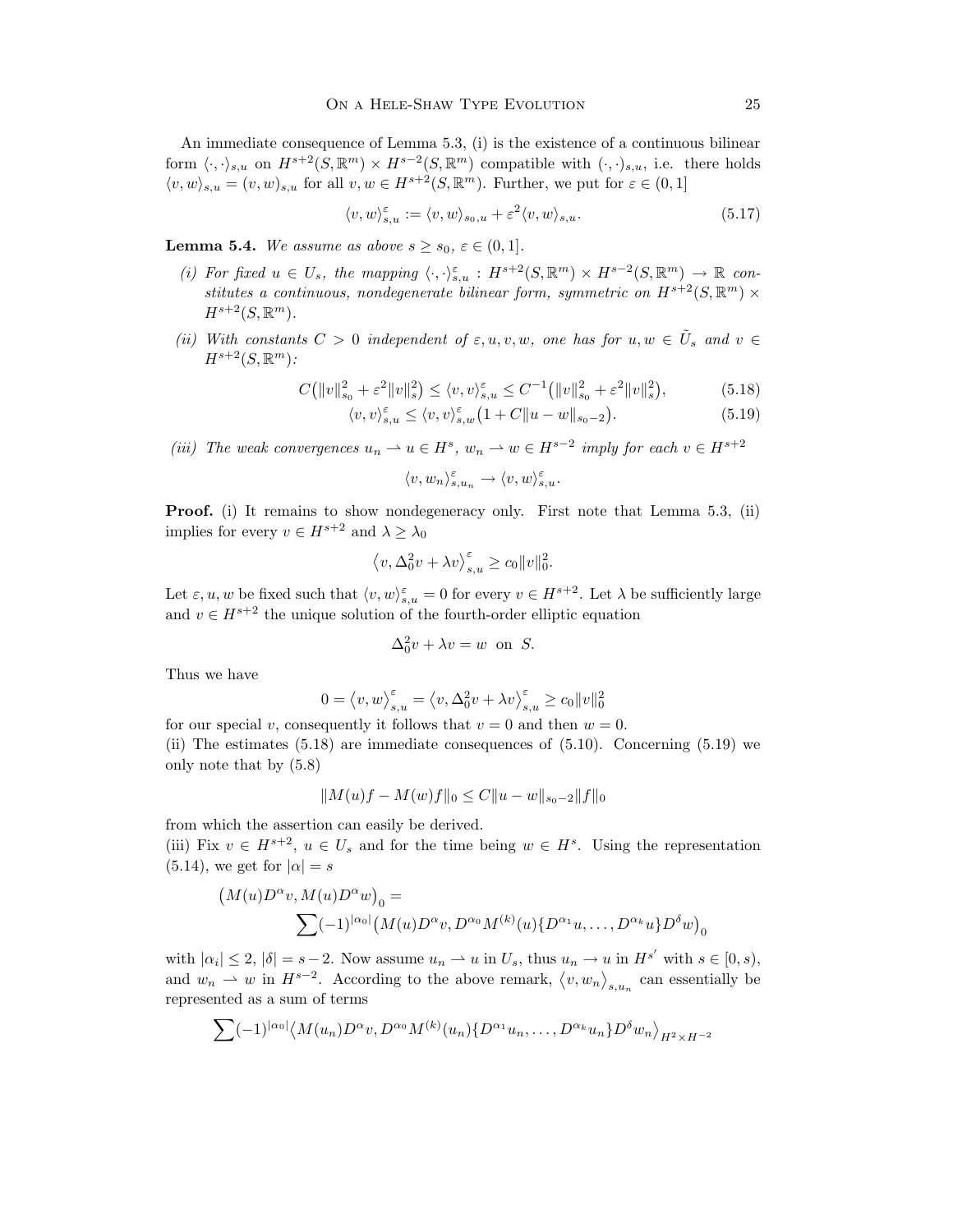with  $\alpha$ ,  $\alpha_i$ , and  $\delta$  as above, where  $\langle \cdot, \cdot \rangle_{H^2 \times H^{-2}}$  denotes the  $L^2$ -duality map on  $H^2(S, \mathbb{R}^m) \times$  $H^{-2}(S, \mathbb{R}^m)$ . From the smoothness properties of M we conclude

$$
M(u_n)D^{\alpha}v \to M(u)D^{\alpha}v \text{ in } H^2(S, \mathbb{R}^m). \tag{5.20}
$$

Similarly, uniform boundedness of  $||w_n||_{s-2}$  and convergence  $u_n \to u$  in  $H^{s_0-2}$  imply via (5.8)

$$
M^{(k)}(u_n)\{D^{\alpha_1}u_n, \dots, D^{\alpha_k}u_n\}D^{\delta}w_n - M^{(k)}(u)\{D^{\alpha_1}u, \dots, D^{\alpha_k}u\}D^{\delta}w_n \to 0
$$

in  $L^2$ . As strong continuity of linear operators implies weak continuity, we have

$$
M^{(k)}(u)\{D^{\alpha_1}u, \ldots, D^{\alpha_k}u\}D^{\delta}w_n \to M^{(k)}(u)\{D^{\alpha_1}u, \ldots, D^{\alpha_k}u\}D^{\delta}w
$$

weakly in  $L^2$ , and consequently

$$
D^{\alpha_0} M^{(k)}(u_n) \{ D^{\alpha_1} u_n, \dots, D^{\alpha_k} u_n \} D^{\delta} w_n \rightharpoonup D^{\alpha_0} M^{(k)}(u) \{ D^{\alpha_1} u, \dots, D^{\alpha_k} u \} D^{\delta} w
$$

weakly in  $H^{-2}$ . Together with (5.20), this completes the proof.

**Lemma 5.5.** Let  $s \geq s_0$  be an integer,  $u \in \tilde{U}_s$  and assume  $\gamma = \rho^2$  with  $\rho \in C^{\infty}(S)$ .

(i) There exists positive constants  $c, C$ , independent of u, such that

$$
\|\mathscr{G}'(u)v\|_{0} \le C(\|\rho P(u)v\|_{2} + \|v\|_{1}),\tag{5.21}
$$

$$
(DP(u)v, D\mathscr{G}'(u)v)_0 \le -c||\rho P(u)Dv||_1^2 + C||v||_1^2 \tag{5.22}
$$

for all  $v \in H^2(S, \mathbb{R}^m)$  and any derivative  $D = D^{\alpha}$ ,  $|\alpha| \leq 1$ .

(ii) Moreover, for  $|\alpha| = s$  we have

$$
||D^{\alpha}\mathscr{G}(u)||_{-1} \le C (||\rho P(u)D^{\alpha}u||_{1} + ||u||_{s}), \qquad (5.23)
$$

$$
(P(u)D^{\alpha}u, D^{\alpha}\mathscr{G}(u))_0 \le -c||\rho P(u)D^{\alpha}u||_1^2 + C||u||_s^2. \tag{5.24}
$$

**Proof.** (i) To show  $(5.21)$ ,  $(5.22)$  it suffices to construct a representation of the form

$$
\mathscr{G}'(u)v = \gamma \Delta(u)(P(u)v) + \rho R_1(u)v + R_2(u)v \tag{5.25}
$$

with operators  $R_1(u)$ ,  $R_2(u)$  such that

$$
||R_1(u)v||_0, ||R_2(u)v||_1 \le C||v||_1.
$$
\n(5.26)

For the part  $H'(u)v$  of  $\mathscr{G}'(u)v$ , which is a second order differential operator in v, this is quite clear using the well-known fact that the linearization of the mean curvature has  $\Delta(u)(P(u)v)$  as main part. Concerning  $G'(u)v$  we note

$$
-G'(u)v = A(u)\Delta'(u)\{v\}\gamma + A'(u)\{v\}\Delta(u)\gamma,
$$
  

$$
\Delta'(u)\{v\}\gamma = 2\rho\Delta'(u)\{v\}\rho + 4\Lambda'_i(u)\{v\}\rho\Lambda_i(u)\rho,
$$

hence we have the representation  $-G'(u)v = \rho R_1(u) + R_2(u)$  with

$$
R_1(u) := 2A(u)\Delta'(u)\{v\}\rho,
$$
  
\n
$$
R_2(u) := 2(A(u)(\rho\Delta'(u)\{v\}\rho) - \rho A(u)\Delta'(u)\{v\}\rho) + 4A(u)\Lambda'_i(u)\{v\}\rho\Lambda_i(u)\rho + A'(u)\{v\}\Delta(u)\gamma.
$$

$$
\qquad \qquad \Box
$$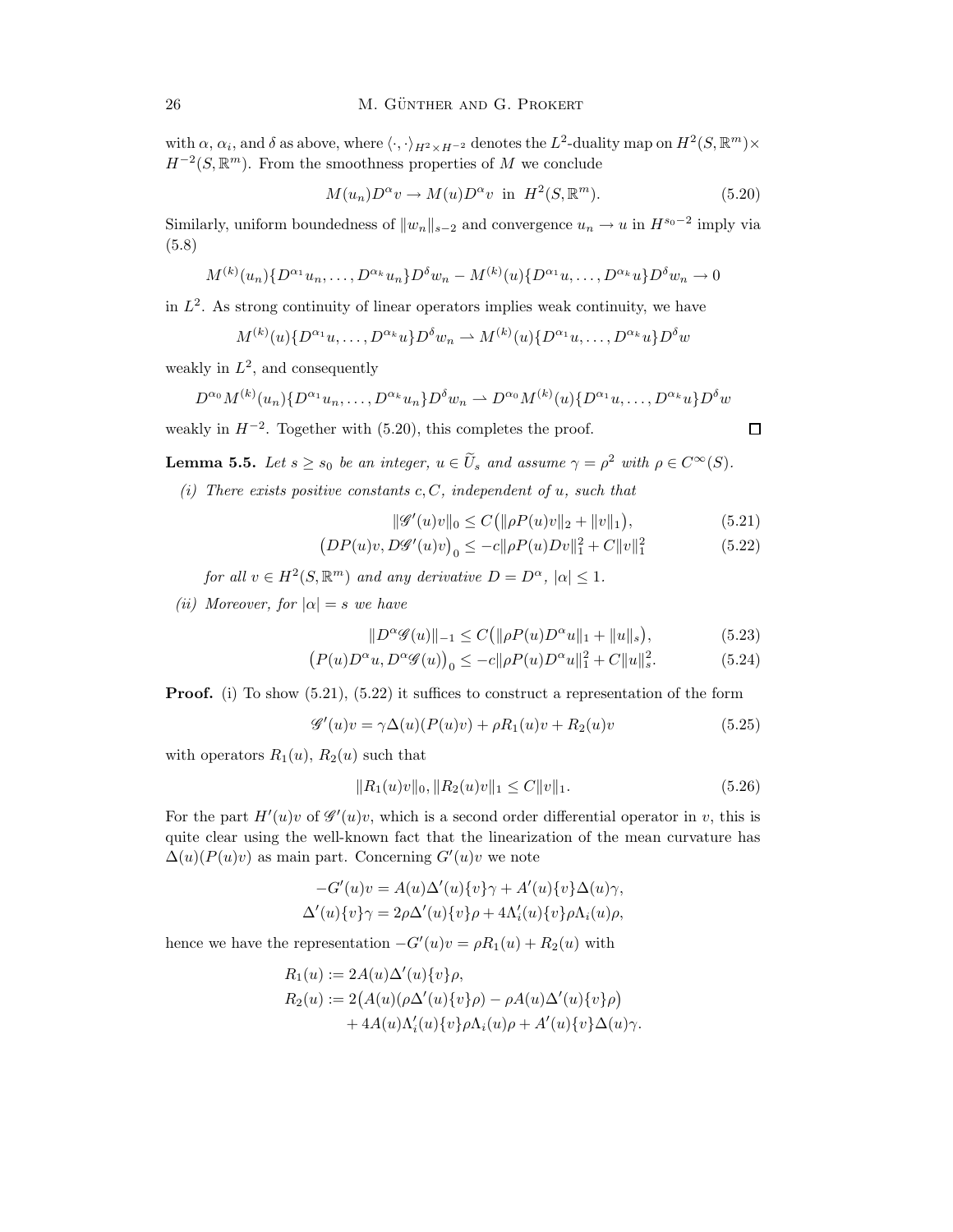Due to

$$
\|\Delta(u)\rho\|_{s_0-2} \leq C, \quad \|\Delta'(u)\{v\}\rho\|_{-1}, \|\Lambda'_i(u)\{v\}\rho\|_0 \leq C\|v\|_1,
$$

the estimate  $(5.26)$  for  $R_1$  is now a consequence of

$$
||A(u)f||_0 \le C||f||_{-1}, \quad ||\Delta'(u)\{v\}\rho||_{-1} \le C||v||_1,
$$

whereas the estimate for  $R_2$  follows from the commutator estimate (4.33) together with

$$
||A(u)f||_1 \leq C||f||_0, \quad ||A'(u)\{v\}f||_1 \leq C||v||_1||f||_{s_0-2}.
$$

(ii) Similar to part (i), it suffices to show the existence of a decomposition

$$
D^{\alpha}\mathscr{G}(u) = \gamma \Delta(u)(P(u)D^{\alpha}u) + \rho R_1(u) + R_2(u)
$$

with operators  $R_1, R_2$  allowing the estimates

$$
||R_1(u)||_{-1}, ||R_2(u)||_0 \leq C||u||_s.
$$

Again, for the part  $D^{\alpha}H$  of  $D^{\alpha}\mathscr{G}$  this is quite clear, where  $R_1, R_2$  are now local differential operators with respect to u of order  $s + 1$  and s, respectively. Concerning  $D^{\alpha}G(u)$  we write  $\alpha = \beta + \delta$  with  $|\beta| = 1$ ,  $|\delta| = s - 1$  and calculate

$$
-D^{\alpha}G(u) = 2\rho D^{\beta}A(u)\Delta'(u)\{D^{\delta}u\}\rho + Q_1 + \ldots + Q_5
$$

with

$$
Q_1 := D^{\beta} (D^{\delta} A(u) \Delta(u) \gamma - A(u) D^{\delta} \Delta(u) \gamma),
$$
  
\n
$$
Q_2 := D^{\beta} A(u) (D^{\delta} \Delta(u) \gamma - \Delta'(u) \{D^{\delta} u\} \gamma),
$$
  
\n
$$
Q_3 := 4D^{\beta} A(u) \Lambda'_i(u) \{D^{\delta} u\} \rho \Lambda_i(u) \rho,
$$
  
\n
$$
Q_4 := 2D^{\beta} (A(u) (\rho \Delta'(u) \{D^{\delta} u\} \rho) - \rho A(u) \Delta'(u) \{D^{\delta} u\} \rho),
$$
  
\n
$$
Q_5 := 2(D^{\beta} \rho) A(u) \Delta'(u) \{D^{\delta} u\} \rho.
$$

Now we set  $R_1 := 2D^{\beta}A(u)\Delta'(u)\{D^{\delta}u\}\rho$  and  $R_2 := Q_1 + \ldots + Q_5$ . The necessary estimates follow from the properties of A, in particular, Proposition 4.7 (ii) and (4.33), and from the additional commutator estimate

$$
||D^{\delta}\Delta(u)\gamma - \Delta'(u)\{D^{\delta}u\}\gamma||_0 \leq C||u||_s.
$$

Now we are prepared to formulate and prove the following a-priori estimates for  $\mathscr F$ w.r. to the bilinear forms  $\langle \cdot, \cdot \rangle_{s,u}$ .

**Proposition 5.6.** Let  $s \geq s_0$  be integer. Then

$$
\langle v, \mathcal{F}'(u)v \rangle_{1,u} \le C ||v||_1^2,
$$
\n(5.27)

$$
\langle u, \mathcal{F}(u) \rangle_{s,u} \le C \|u\|_{s}^{2}
$$
\n(5.28)

for all  $u \in \widetilde{U}_s$  and  $v \in H^2(S, \mathbb{R}^m)$  with constants independent of u and v.

**Proof.** We start with the proof of  $(5.27)$ . Due to  $(5.21)$ , for any derivative D

$$
||D\mathscr{F}'(u)v - F'(u)\{Dv\}\mathscr{G}(u) - F(u)\{D\mathscr{G}'(u)v\}||_0 \leq C(||v||_1 + ||\rho P(u)v||_2)
$$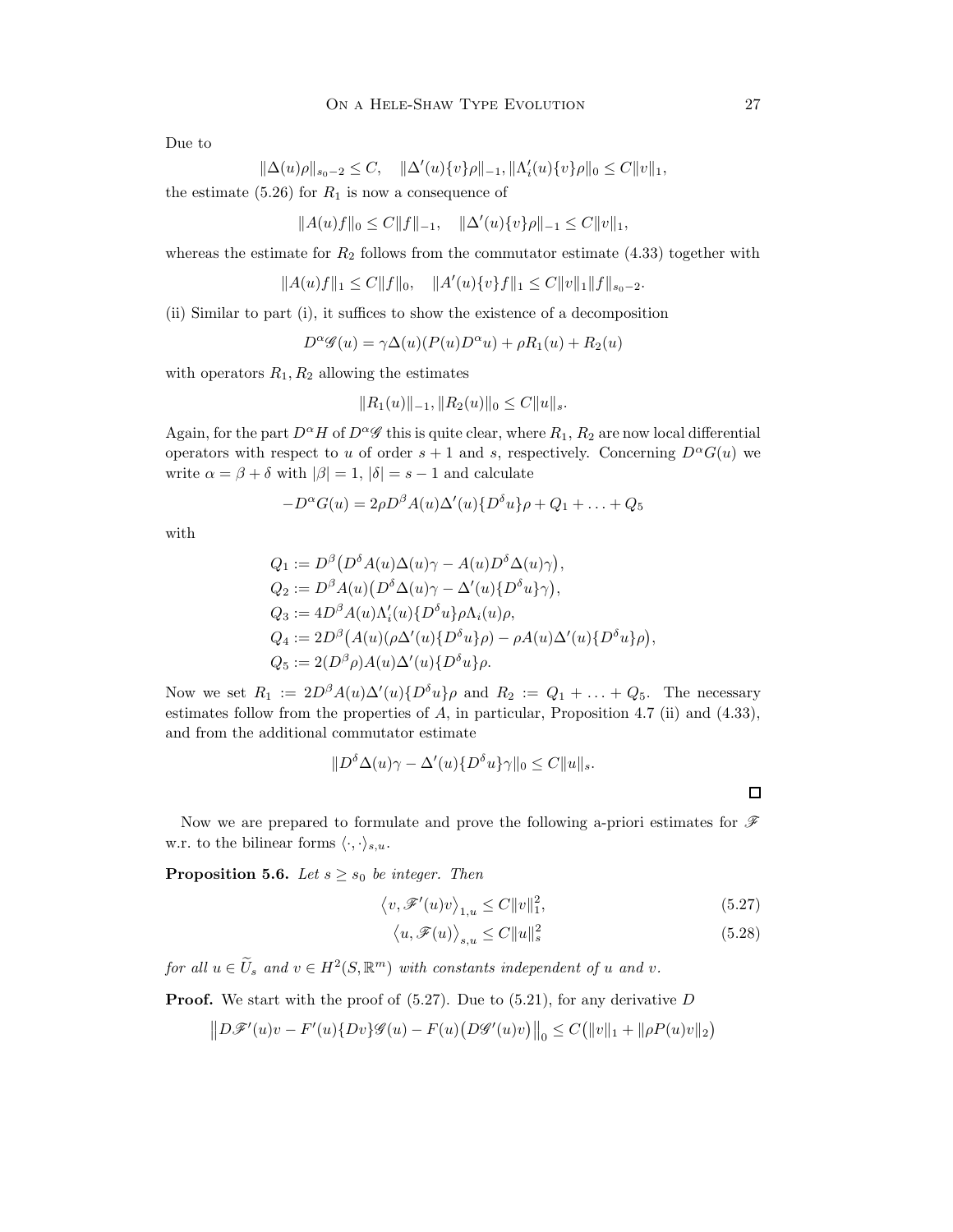and consequently by Lemma 5.1

$$
D\mathscr{F}'(u)v = F(u)\big(\mathscr{F}(u)\cdot \Lambda(u)(P(u)Dv)+D\mathscr{G}'(u)v\big)+R(u)v,
$$

where the remainder term satisfies

$$
||R(u)v||_0 \leq C(||v||_1 + ||\rho P(u)v||_2).
$$

Further, by (5.21) we have

$$
||D\mathscr{G}'(u)v||_{-1} \leq C(||v||_1 + ||\rho P(u)v||_2),
$$

and moreover

$$
\|\mathscr{F}(u)\cdot\Lambda(u)(P(u)Dv)\|_{-1}\leq C\|v\|_1.
$$

Hence by Lemma 5.2 it follows that

$$
\big\langle Dv, D\mathscr{F}'(u)v\big\rangle_{0,u}\leq \big(P(u)Dv,\mathscr{F}(u)\cdot\Lambda(u)(P(u)Dv)+D\mathscr{G}'(u)v\big)_0+I(u)v^2
$$

where now

$$
I(u)v^{2} \leq C(||v||_{1} + ||\rho P(u)v||_{2})||v||_{1}.
$$

Writing

$$
(P(u)Dv, \mathscr{F}(u) \cdot \Lambda(u)(P(u)Dv))_0
$$
  
=  $\frac{1}{2} \int_S (\Lambda_i(u) (\mathscr{F}_i(u)(P(u)Dv)^2) - (P(u)Dv)^2 \Lambda_i(u) \mathscr{F}_i(u)) dS,$ 

an integration by parts on  $S$  using  $(5.5)$  yields

$$
\left|\left(P(u)D v, \mathscr{F}(u)\cdot \Lambda(u)(P(u)D v)\right)_0\right|\leq C\|v\|_1^2,
$$

hence together with Lemma 5.5,  $(5.22)$  we obtain the estimate  $(5.27)$ .

Further, to prove (5.28) we use the abbreviation

$$
||u||'_{s+1} := (||u||_s + \sum_{|\alpha|=s} ||\rho P(u)D^{\alpha}u||_1).
$$

Using Proposition 4.6, (ii) we write

$$
D^{\alpha} \mathscr{F}(u) = F(u)D^{\alpha} \mathscr{G}(u) + F'(u)\{D^{\alpha}u\} \mathscr{G}(u) + R_1(u),
$$

where  $R_1$  allows the estimate

$$
||R_1(u)||_0 \leq C(||u||_s||\mathcal{G}(u)||_{s_0-2} + ||\mathcal{G}(u)||_{s-1}) \leq C||u||'_{s+1}
$$

because of

$$
\|\mathscr{G}(u)\|_{s-1} \leq C \left( \sum_{|\alpha|=s} \|D^{\alpha} \mathscr{G}(u)\|_{-1} + \|\mathscr{G}(u)\|_{0} \right)
$$

and (5.23). Further, using Lemma 5.1 we have

$$
D^{\alpha} \mathscr{F}(u) = F(u) \big( D^{\alpha} \mathscr{G}(u) + \mathscr{F}(u) \cdot \Lambda(u) (P(u) D^{\alpha} u) \big) + R_1(u) + R_2(u),
$$

where again

$$
||R_2(u)||_0 \le C||D^{\alpha}u||_0 \le C||u||_s,
$$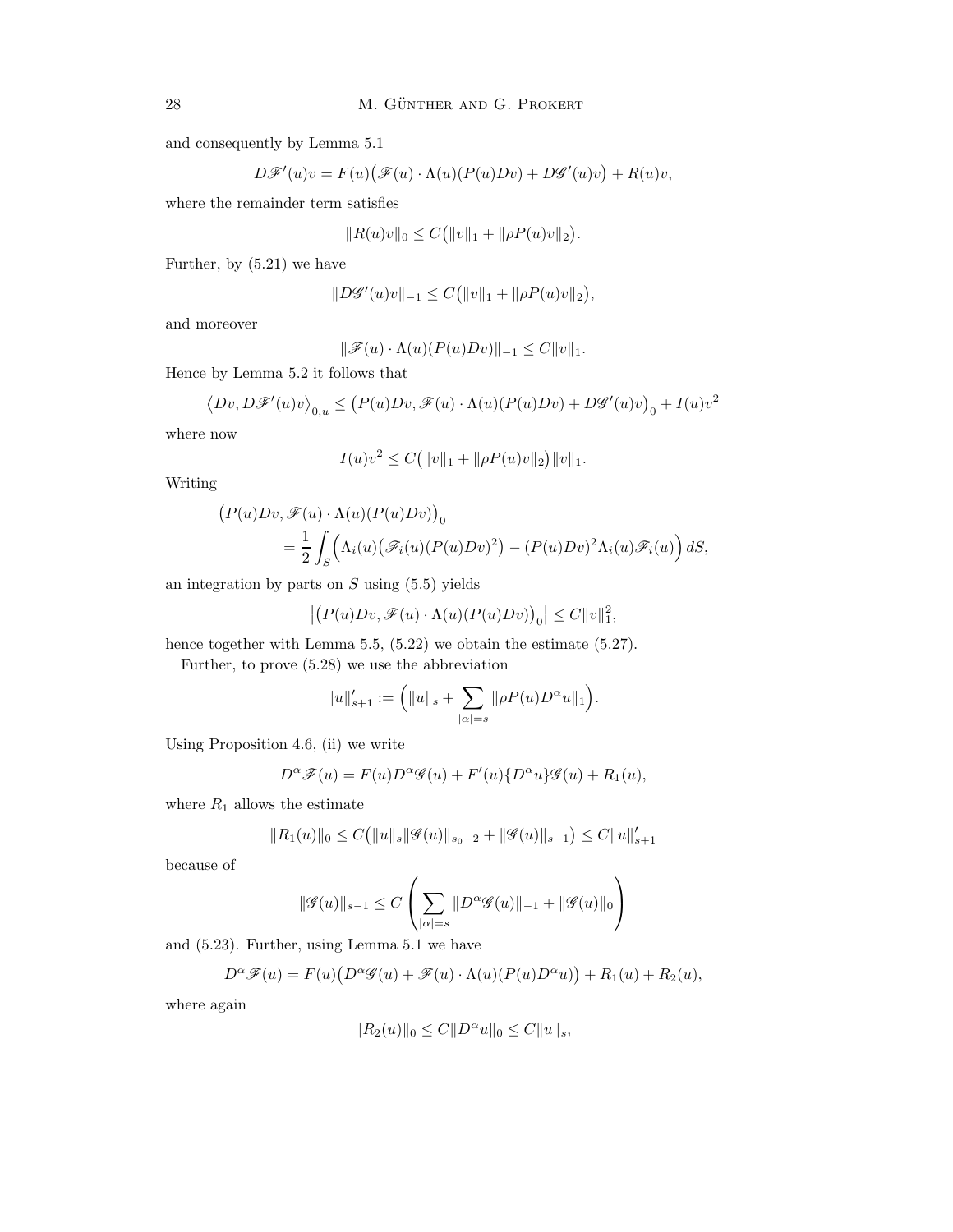and consequently

$$
\langle R_1(u) + R_2(u), D^{\alpha}u \rangle_{0,u} \le C ||u||'_{s+1} ||u||_s.
$$

By Lemma 5.2,  $(5.11)$  we obtain

$$
\big\langle D^{\alpha}u, D^{\alpha}\mathscr{F}(u)\big\rangle_{0,u}=\big(P(u)D^{\alpha}u,\mathscr{F}(u)\cdot\Lambda(u)(P(u)D^{\alpha}u)+D^{\alpha}\mathscr{G}(u)\big)_0+I(u),
$$

where  $I(u)$  allows the estimate

$$
I(u) \le C \|D^{\alpha}u\|_0 (\|D^{\alpha} \mathcal{G}(u)\|_{-1} + \|\mathcal{F}(u) \cdot \Lambda(u)(P(u)D^{\alpha}u)\|_{-1})
$$
  
\n
$$
\le C\left(1 + \|u\|_{s+1}'\right) \|u\|_{s}.
$$

Finally, by an integration by parts as above we get

$$
\left(D^\alpha u,\mathscr{F}(u)\cdot\Lambda(u)(P(u)D^\alpha u\right)_0\leq C\|u\|_s^2.
$$

Together with (5.24), this completes the proof.

The structure of  $F'(u)$  as stated in Lemma 5.1 and the integration by parts argument used in the above proof are necessary to cover the case of a  $\gamma$  which can degenerate. If  $\gamma$  is strictly positive the argumentation can be simplified by using Lemma 5.1 to obtain the estimate

$$
||F'(u)\{v\}f||_0 \le C(||P(u)v||_1 + ||v||_0)||f||_{s_0 - 1}.
$$
\n(5.29)

To conclude this section we add some remarks about the case of a slip factor  $\delta$  (introduced in (2.8)) different from one. The nonlinear operator of the evolution equation is now

$$
\mathscr{F}_1(u) := F_1(u)\big(\mathscr{G}_1(u)\big)
$$

with

$$
F_1(u)f := (\delta id + (1 - \delta)N(u)P(u))F(u)f, \quad \mathcal{G}_1(u) = H(u) + \delta G(u).
$$

Clearly, Lemma 4.5 and Proposition 4.6 continue to hold also for  $F_1$ . To see that  $F'_1(u)$ satisfies an estimate parallel to (5.29) as well, note that due to (5.6) we have

$$
||P'(u)\{v\}w||_0 \le C(||P(u)v||_1 + ||v||_0)||w||_{s_0-2},
$$
  

$$
||N'(u)\{v\}z||_0 \le C(||P(u)v||_1 + ||v||_0)||z||_{s_0-2}.
$$

This implies such an estimate for  $F_1$ . Hence, by changing the definition (5.7) of M into

$$
M(u)v:=v-\delta\Lambda(u)\bigl(\psi(u)P(u)v\bigr)
$$

and  $\langle \cdot, \cdot \rangle_{s,u}$  accordingly, we obtain the crucial estimates (5.27), (5.28) of Proposition 5.6 also for  $\mathscr{F}_1$ , at least in the case of strictly positive  $\gamma$ . Note that for  $\delta = 0$  the bilinear forms  $\langle \cdot, \cdot \rangle_{s,u}$  are in fact independent of u.

### 6. Proof of Theorems 3.1 and 3.2

**Lemma 6.1.** Fix  $\widetilde{U}_{s_0} \subset U_{s_0}$ . Let  $u, v \in C_w([0,T], H^{s_0}) \cap C_w^1([0,T], H^{s_0-2})$  be two solutions of (3.2) with

$$
u(t), v(t) \in U_{s_0} \text{ for } t \in [0, T].
$$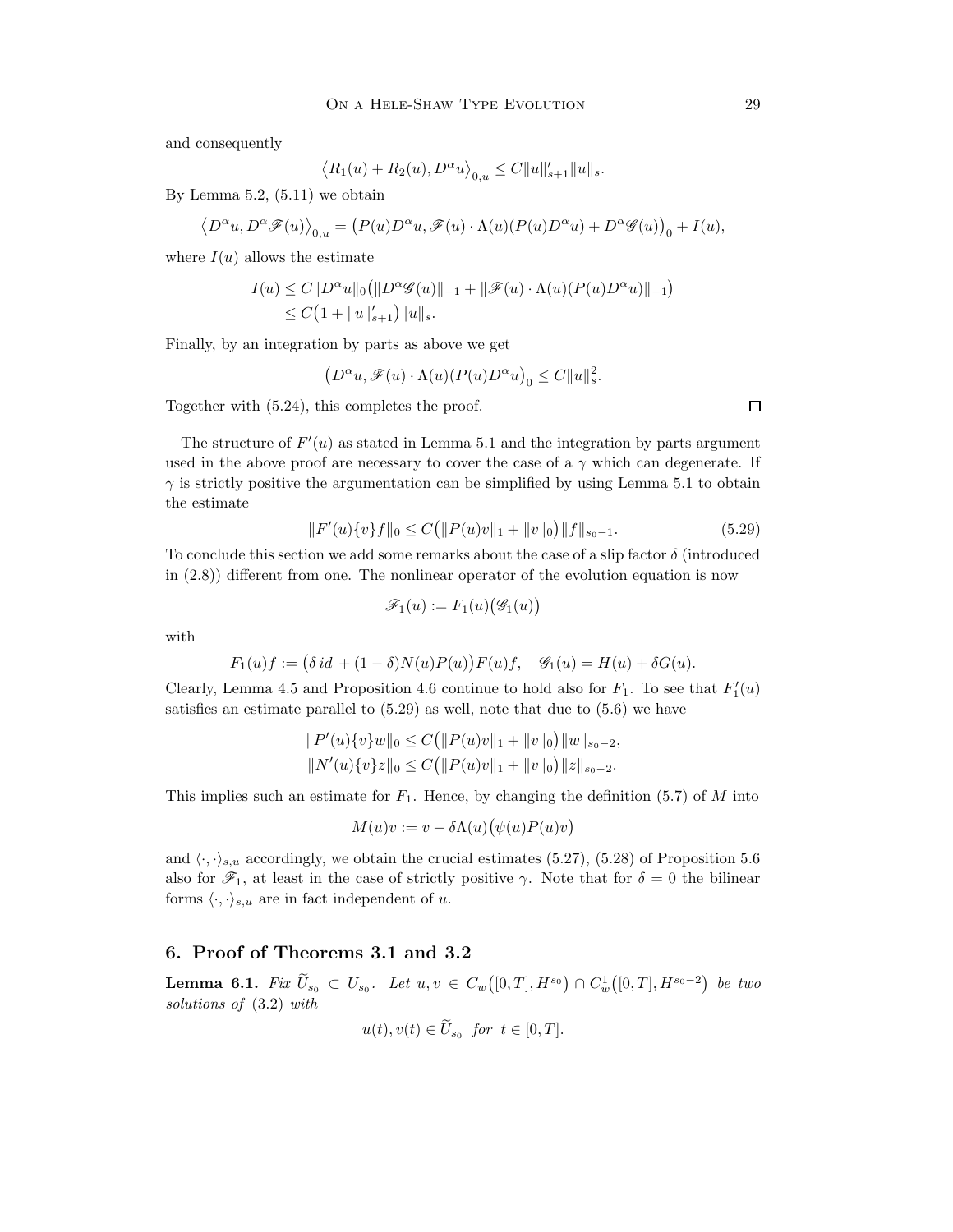There exists a real number C depending only on T and  $U_{s_0}$  such that

$$
||u(t) - v(t)||_1 \le C||u(0) - v(0)||_1 \text{ for all } t \in [0, T].
$$
\n(6.1)

**Proof.** We put  $w(t) := v(t) - u(t)$  and remark

$$
u, v \in C([0, T], H^s) \cap C^1([0, T], H^{s-2})
$$
 for  $2 \le s < s_0$ ;

in particular, the mapping  $[0,T] \ni t \mapsto \langle w(t), w(t) \rangle_{0,u(t)}$  is differentiable and we will show

$$
\frac{d}{dt} \langle w(t), w(t) \rangle_{1, u(t)} \le C \langle w(t), w(t) \rangle_{1, u(t)}, \tag{6.2}
$$

which implies  $(6.1)$  via Gronwall's lemma. Recalling that  $H$  is a quasilinear second order differential operator, we have

$$
||H'(z)w||_1 \leq C||w||_3, \quad ||H''(z)\{w,w\}||_1 \leq C||w||_3||w||_{s_0-2}
$$

and accordingly by (4.32)

$$
||G'(z)w||_1 \leq C||v||_3, \quad ||G''(z)\{w,w\}||_1 \leq C||w||_3||w||_{s_0-2}.
$$

Consequently, together with Lemma 4.5, (4.20) we obtain

$$
\|\mathscr{F}''(z)\{w,w\}\|_1 \le C \|w\|_3 \|w\|_{s_0 - 2}.\tag{6.3}
$$

Using Taylor's theorem we have

$$
w'(t) := \frac{d}{dt}w(t) = \mathscr{F}(v(t)) - \mathscr{F}(u(t)) = \mathscr{F}'(u(t))w(t) + R(u(t), v(t));
$$

the remainder term therein can be estimated by (6.3) and norm convexity

$$
||R(u(t),v(t))||_1 \leq C_1||w(t)||_{s_0-2}||w(t)||_3 \leq C_2||w(t)||_{s_0}||w(t)||_1 \leq C_3||w(t)||_1.
$$

Thus, together with (5.27), we obtain

$$
\langle w(t), w'(t) \rangle_{1, u(t)} = \langle w(t), \mathscr{F}'(u(t))w(t) + R(u(t), v(t)) \rangle_{1, u(t)} \le C ||w(t)||_1^2.
$$
 (6.4)

Furthermore, recalling (5.8), we have

$$
||M'(u(t))\{u'(t)\}w(t)||_1 \leq C_2||u'(t)||_{s_0-2}||w(t)||_1,
$$

hence

$$
||u'(t)||_{s_0-2} = ||\mathscr{F}(u(t))||_{s_0-2} \leq C
$$

gives

$$
||M'(u(t))\{u'(t)\}w(t)||_1 \leq C||w(t)||_1.
$$
\n(6.5)

Consequently, considering

$$
\begin{split} &\tfrac{1}{2}\tfrac{d}{dt}\big\langle w(t),w(t)\big\rangle_{1,u(t)}\\ &=\big\langle w(t),w'(t)\big\rangle_{1,u(t)}+\big(M\big(u(t)\big)w(t),M'\big(u(t)\big)\{u'(t)\}w(t)\big)_1, \end{split}
$$

we obtain the desired estimate  $(6.1)$  from  $(6.4)$ ,  $(6.5)$ .

 $\Box$ 

We note a result on nonlinear interpolation, whose proof can be found in [2], Propostion A.1 and Remark A.2.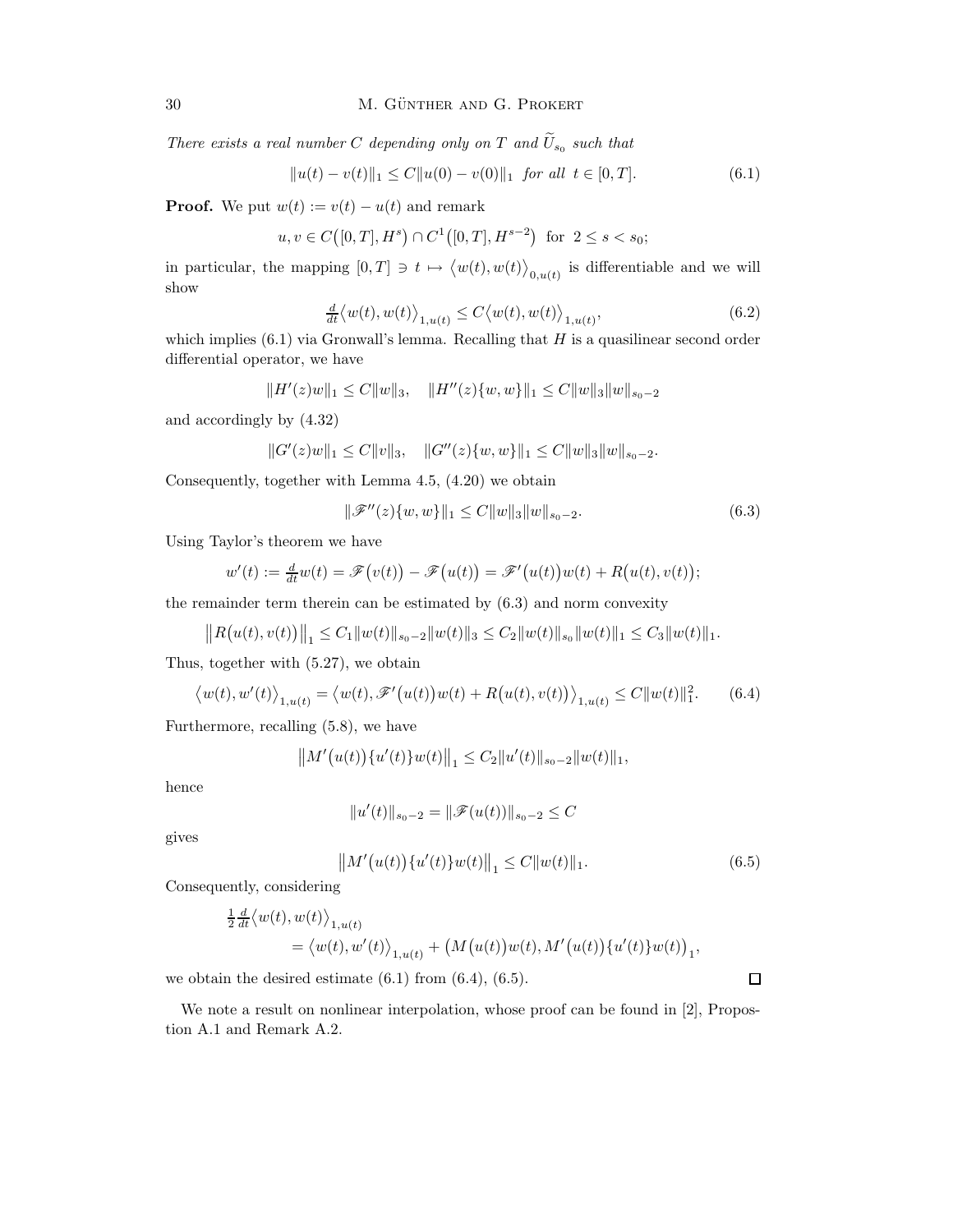**Lemma 6.2.** Let  $\mathscr{U} \subseteq H^s(S, \mathbb{R}^m)$ ,  $s \geq 1$  be an open set. Let  $T_\alpha : \mathscr{U} \to H^1(S, \mathbb{R}^m)$  be mappings with  $T_{\alpha}(\mathcal{U} \cap H^{s+1}) \subseteq H^{s+1}$ ;  $\alpha$  runs through a certain index set I. Further, assume Lipschitz continuity of  $T_{\alpha}$  in  $H^1$  and boundedness of  $T_{\alpha}$  in  $H^{s+1}$ :

$$
||T_{\alpha}(u) - T_{\alpha}(v)||_1 \le C||u - v||_1 \text{ for all } u, v \in \mathcal{U},
$$
  

$$
||T_{\alpha}(u)||_{s+1} \le C(1 + ||u||_{s+1}) \text{ for all } u \in \mathcal{U} \cap H^{s+1}
$$

with a constant C independent of u, v and  $\alpha \in I$ . Then  $T_{\alpha}(\mathcal{U} \cap H^s) \subseteq H^s$  and the mappings  $T_{\alpha}: \mathscr{U} \subseteq H^s \to H^s$  are continuous, uniformly with respect to  $\alpha \in I$ .

Now we are prepared for the proof of our theorems. In many respects, it is parallel to the proof of the main results in [9].

**Proof of Theorem 3.1.** Step 1. We show that for any given  $\bar{u}_0 \in U_{s_0}$  and any integer  $s \geq s_0$  there exist  $T = T(\bar{u}_0, s) > 0$  and  $\delta = \delta(\bar{u}_0, s) > 0$  such that the Cauchy problem (3.2) has a unique solution in the class

$$
u \in C_w([0,T],U_s) \cap C_w^1([0,T],H^{s-2})
$$

for all initial values  $u_0 \in H^s$  with  $||u_0 - \bar{u}_0||_{s_0} \leq \delta$ . The uniqueness of the solution follows immediately from Lemma 6.1. In order to prove the existence we use Theorem 3.4. With a fixed  $s \geq s_0$  and an  $\varepsilon \in (0,1]$  which will be fixed below, we put

$$
X = H^{s+2}(S, \mathbb{R}^m), \quad || \cdot ||_X = || \cdot ||_{s_0+2} + \varepsilon || \cdot ||_{s+2};
$$
  
\n
$$
Y = H^s(S, \mathbb{R}^m), \quad || \cdot ||_Y = || \cdot ||_{s_0} + \varepsilon || \cdot ||_s;
$$
  
\n
$$
Z = H^{s-2}(S, \mathbb{R}^m), \quad || \cdot ||_Z = || \cdot ||_{s_0-2} + \varepsilon || \cdot ||_{s-2}.
$$

Further, let  $\tilde{U}_s$  be as in Section 5 and assume that the given  $\bar{u}_0$  is an interior point. Then, according to the results of Section 5, for  $u \in \widetilde{U}_s$  the bilinear forms  $\langle v, w \rangle_{s,u}^{\varepsilon} : X \times Z \to \mathbb{R}$ satisfy the requirements (H) of Section 3; note that the constants  $C, M$  in (H) can be chosen independently of  $\varepsilon$ . As in the proof of Theorem 3.3 we choose  $w_0 \in C^{\infty}(S, \mathbb{R}^m)$ and  $R > 0$  (both independent of  $\varepsilon$ ) such that

$$
||w_0 - u_0||_{s_0} \le R/(32C^5)^{1/2}, \quad \{w_0 + v \mid v \in B\} \subseteq \widetilde{U}_{s_0}
$$

with the ball  $B := \{ v \in Y \mid ||v||_Y < R \}$ . We set

$$
\langle v, w \rangle_u := \langle v, w \rangle_{s, w_0 + u}^{\varepsilon}, \quad |||v||| = \langle v, v \rangle_{w_0 + v}
$$

and define a map  $\mathscr{H} : B \subseteq Y \to Z$  by

$$
\mathscr{H}(v) := \mathscr{F}(v+w_0), \quad u \in B.
$$

Further, the mapping  $\mathscr{H} : B \subseteq Y \to Z$  is weakly sequentially continuous and

$$
\langle w_0 + v, \mathcal{H}(v) \rangle \le C_1 \|w_0 + v\|_Y^2 \le C_2
$$

by Proposition 5.6. Moreover we have

$$
\|\mathcal{H}(v)\|_Z \leq C_3 \|v + w_0\|_Y \leq C_4
$$

and

$$
|\langle w_0, \mathcal{H}(v) \rangle_v| \le C_5 \|w_0\|_X \|\mathcal{H}(v)\|_Z \le C_6.
$$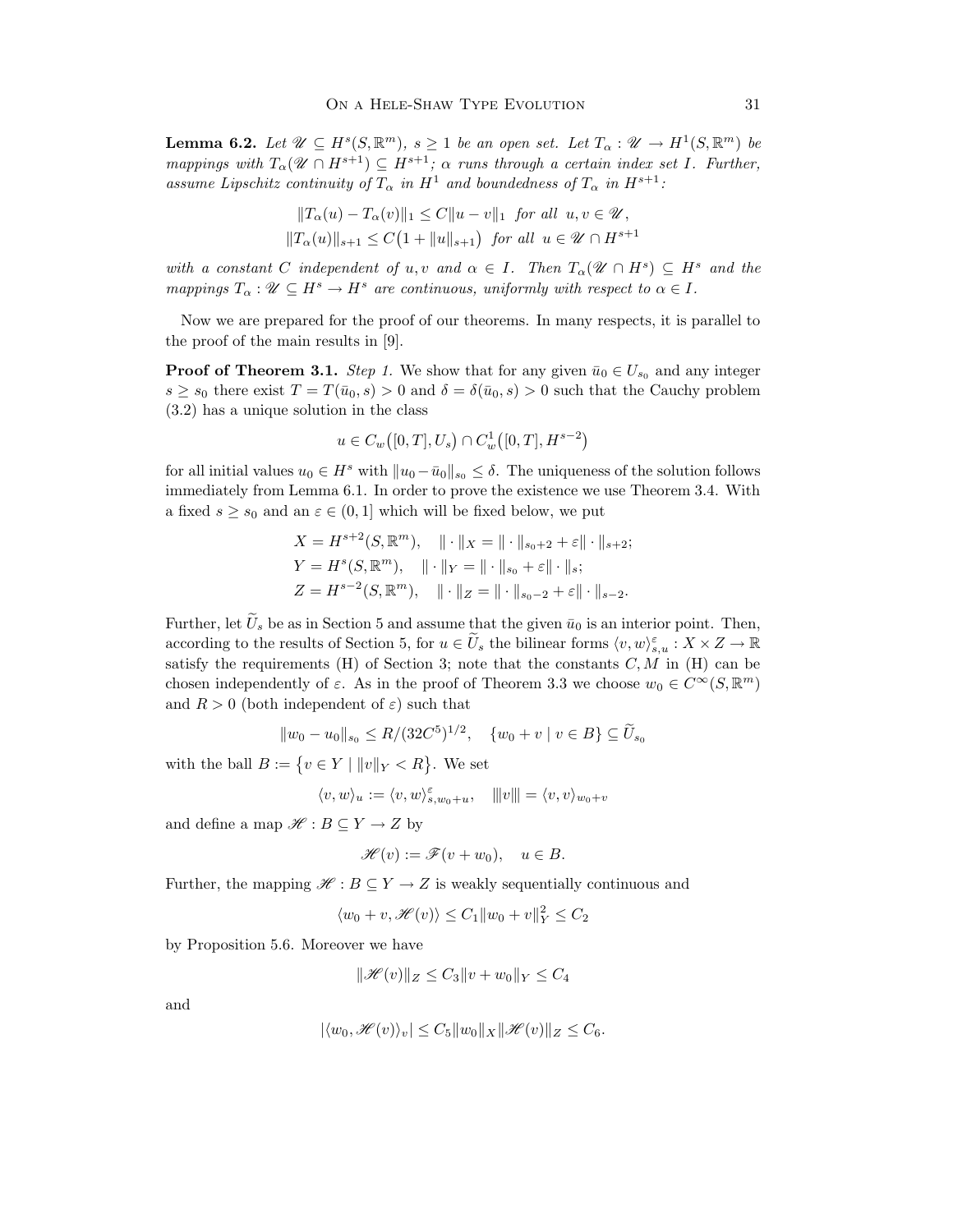These estimates hold for all  $v \in B$  with constants  $C_1, \ldots$  which may depend on  $C, M, R, s$ and  $\bar{u}_0, w_0$ , but not on v. Gathering them, we obtain the inequality

$$
2\langle v, \mathcal{H}(v)\rangle_v + M\|\mathcal{H}(v)\|_Z \|v\| \le C_7 \text{ for all } v \in B \cap X.
$$

Now, let  $u_0 \in H^s(S, \mathbb{R}^m)$  be given such that

$$
||u_0 - \bar{u}_0||_{s_0} \le R/(32C^5)^{1/2}
$$
\n(6.6)

Hence, with  $r := R/(2C^3)^{1/2}$  we find

$$
\|u_0 - w_0\| \le C\big(\|u_0 - \bar{u}_0\|_{s_0} + \|\bar{u}_0 - w_0\|_{s_0} + \varepsilon(\|u_0\|_{s} + \|w_0\|_{s})\big) \le r
$$

if  $\varepsilon$  is chosen according to

$$
\varepsilon := \min\big\{1, r/4C(||u_0||_s + ||w_0||_s)\big\}.
$$
\n(6.7)

By Theorem 3.4, applied to  $\mathscr{H}$ , there exists  $T > 0$ , independent of  $u_0$  with (6.6), and a solution

$$
v\in C_w\big([0,T],B\cap H^s\big)\cap C_w^1\big([0,T],H^{s-2}\big)
$$

of

$$
dv(t)/dt = \mathscr{G}(v(t))
$$
 for  $t \in [0, T]$ ,  $v(0) = u_0 - w_0$ .

Then  $u := v + w_0$  is a solution of (3.2) with initial value  $u(0) = u_0$  and we have

 $||u(t)||_s \leq ||w_0||_s + ||v(t)||_s \leq ||w_0||_s + \varepsilon^{-1} ||v(t)||_Y,$ 

which in view of (6.7) implies

$$
||u(t)||_s \le C(1 + ||u(0)||_s). \tag{6.8}
$$

Step 2. Let u,  $\tilde{u}$  be two solutions of (3.2) in [0, T] according to Step 1 with initial values

$$
u(0), \tilde{u}(0) \in \mathcal{U}, \quad \mathcal{U} := \{ v \in H^s \mid ||v - \bar{u}_0||_{s_0} \le \delta \},
$$

 $\delta > 0$  sufficiently small. Lemma 6.1 gives

$$
||u(t) - \tilde{u}(t)||_1 \le C||u(0) - \tilde{u}(0)||_1.
$$
\n(6.9)

For fixed  $t \in [0, T]$  we consider the evolution operator

$$
\mathscr{U} \ni u_0 \mapsto T_t(u_0) := u(t) \in H^s
$$

assigning to any initial value  $u_0$  the value of the corresponding solution of (3.2) at time t. By Step 1 with s replaced by  $s + 1$  we obtain  $T_t(\mathcal{U} \cap H^{s+1}) \subseteq H^{s+1}$  and the estimate

$$
||T_t(u_0)||_{s+1} \le C\big(1 + ||u_0||_{s+1}\big). \tag{6.10}
$$

(6.9), (6.10) and together with the interpolation result from Lemma 6.2 shows the continuity of the mapping

$$
\mathscr{U} \cap H^s \ni u_0 \mapsto u(t) \in H^s \text{ for } s \ge s_0,
$$

uniformly with respect to  $t \in [0, T]$ .

Step 3. To complete the proof of Theorem 3.1 it remains to show that the solutions according to Step 1 actually belong to

$$
u \in C([0, T], H^s) \cap C^1([0, T], H^{s-2}).
$$
\n(6.11)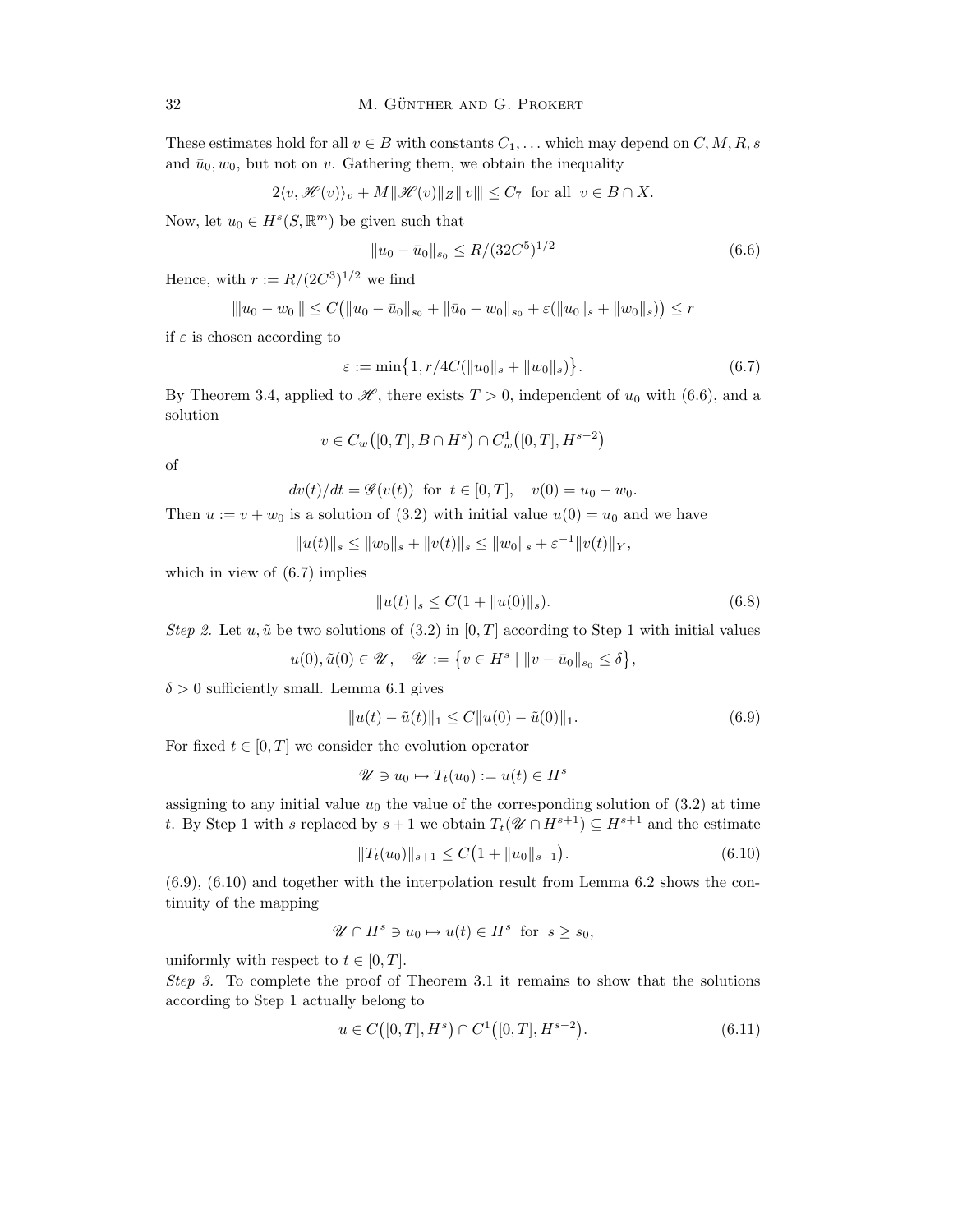To do this, we approximate the initial value  $u_0 = u(0)$  by a sequence  $u_0^n \in H^{s+1}$  such that  $u_0^n \to u_0$  in  $H^s$ . Then by Step 1, for *n* sufficiently large, there exist solutions  $u_n$  of  $(3.2)$  with  $u_n(0) = u_0^n$  in the class

$$
u_n \in C_w([0,T], H^{s+1}) \cap C_w^1([0,T], H^{s-1}),
$$

which in particular implies

$$
u_n \in C([0,T],H^s) \cap C^1([0,T],H^{s-2}).
$$

On the other hand, by Step 2, we have  $u_n(t) \to u(t)$  in  $H^s$  uniformly with respect to  $t \in [0, T]$ . As the uniform limit of continuous functions is continuous again, this implies (6.11).  $(6.11).$ 

**Proof of Theorem 3.2.** Let a solution  $u \in C([0,T],U_s) \cap C^1([0,T],H^{s-2})$  be given. The set  $\{u(t)|t \in [0,T]\}$  is compact in  $H^s$  and can be covered by the open sets  $\{v \in$  $H^s \,|\, \|v - u(t)\|_{s} < \delta(u(t), s + 1)\}, t \in [0, T],$  where  $\delta(u(t), s + 1)$  are the same as in the proof of Theorem 3.1. Choosing a finite subcover, we find from this theorem and the autonomous character of (3.2) that there is a  $T_0 > 0$  such that for any  $t \in [0, T]$  with  $u(t) \in H^{s+1}$ , we have

 $u|_{[t,T_1]} \in C([t,T_1],U_{s+1}) \cap C^1([t,T_1],H^{s-1}), \quad T_1 := \min\{t+T_0,T\}.$ 

Proceeding stepwise, we obtain (i).

A similar compactness argument together with Theorem 3.1 and its proof ensures the existence of  $T_2 > 0$  such that the following is true for all  $t \in [0, T]$ : Problem (3.2) is solvable on the time interval  $[0, T_2]$  (in the class  $(3.13)$ ) for all initial values z sufficiently near  $u(t)$ , and the mapping which assigns to z its corresponding solution  $V(\cdot, z)$  is continuous with values in  $C([0, T_2], H^s)$ . We choose  $t_i \in [0, T]$  such that  $0 = t_0 < \ldots < t_n = T$ ,  $t_i - t_{i-1} < T_2$ , and open  $H^s$ -neighbourhoods  $K_i$  of  $u(t_i)$  small enough to ensure that V is defined on  $K_i$  and  $V(t_i - t_{i-1}, K_{i-1}) \subset K_i$ ,  $i = n - 1, ..., 1$ . Now (ii) follows from the continuity of the composition of continuous maps. □

### A. Proof of Theorem 3.4

We will construct a solution of  $(3.19)$  by implicit time discretization, solving the nonlinear problems in each timestep by Galerkin approximations. For this purpose, we need the following lemma:

**Lemma A.1.** For any  $K \in (0, r^2)$  there is an  $\varepsilon_0 > 0$  such that for any  $\varepsilon \in (0, \varepsilon_0]$  and any  $v \in Y$  satisfying  $|||v||^2 \leq K$  there is a  $u^* \in B$  satisfying

$$
u^* = v + \varepsilon \mathcal{G}(u^*)
$$
\n(A.1)

and the estimate

$$
|||u^*|||^2 \le |||v|||^2 + \varepsilon \beta (|||u^*|||^2) \le 2K. \tag{A.2}
$$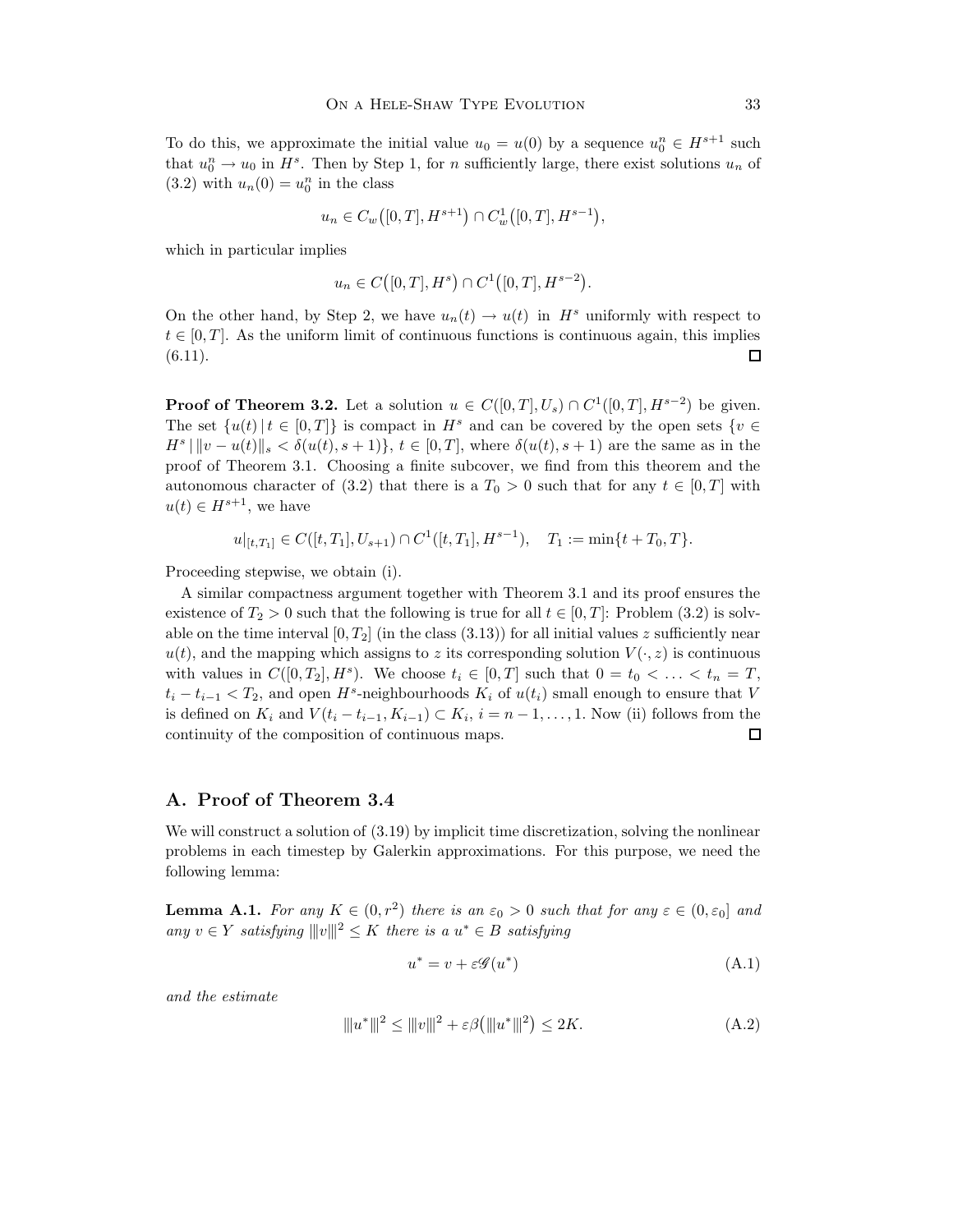**Proof:** For arbitrary  $v \in Y$ ,  $u \in X \cap B$  we have

$$
\langle u, u - \varepsilon \mathcal{G}(u) - v \rangle_u = |||u|||^2 - \varepsilon \langle u, \mathcal{G}(u) \rangle_u - (u, v)_u
$$
  
\n
$$
\geq |||u|||^2 - \frac{\varepsilon}{2} \beta (|||u|||^2) + \frac{\varepsilon M}{2} ||\mathcal{G}(u)||_Z |||u|||^2 - |||u|| |||v||_u
$$
  
\n
$$
\geq \frac{1}{2} (|||u|||^2 - \varepsilon \beta (|||u|||^2) - ||v||_u^2 + \varepsilon M ||\mathcal{G}(u)||_Z |||u|||^2).
$$
 (A.3)

Choose  $\varepsilon_0 > 0$  such that for all  $\varepsilon \in (0, \varepsilon_0]$  and for all  $s \in [0, 2C^4K]$ 

$$
K - \varepsilon \beta(s) \ge 0,\tag{A.4}
$$

$$
1 - \varepsilon \beta'(s) \ge 0. \tag{A.5}
$$

Assume now  $v \in B$ ,  $|||v|||^2 \leq K$ . Let

$$
\mathcal{B} := \{ u \in Y \mid ||u||_Y^2 \le 2KC^3 \}
$$

and note that  $\mathscr{B}$  is a closed convex subset of B. Assume  $||u||_Y^2 = 2KC^3$ . Then

$$
2C^2K = C^{-1}||u||_Y^2 \le ||u|||^2 \le C||u||_Y^2 = 2C^4K,
$$
  

$$
||v||_u^2 \le C||v||_Y^2 \le C^2||v||^2 \le C^2K.
$$

Therefore, for  $\varepsilon \in (0, \varepsilon_0]$ ,

$$
\langle u, u - \varepsilon \mathcal{G}(u) - v \rangle_u \ge \frac{1}{2} (C^2 K - \varepsilon \beta(\|u\|^2)) \ge 0.
$$
 (A.6)

Let  $\{M_n\}$  be an increasing sequence of finite-dimensional subspaces of X whose union is dense in X. We fix n, choose a basis  $\{e_1, \ldots, e_n\}$  of  $M_n$  and show that the variational equality

$$
\langle w, u_n - \varepsilon \mathscr{G}(u_n) - v \rangle_u = 0 \text{ for all } w \in M_n \tag{A.7}
$$

has a solution  $u_n \in M_n \cap \mathcal{B}$ . Note that  $(A.\tau)$  is equivalent to  $g(u_n) = 0$  where g:  $M_n \cap \mathscr{B} \to M_n$  is defined by

$$
g(u) := P_u(u - \varepsilon \mathscr{G}(u) - v)
$$
 with  $P_u(z) := \sum_{i=1}^n \langle e_i, z \rangle_u e_i$ .

Due to (H4), g is continuous. Assume now  $g(u) \neq 0$  for all  $u \in M_n \cap \mathscr{B}$ . Then we define the continuous operator  $f : M_n \cap \mathcal{B} \to M_n$  by

$$
f(u) := -\sqrt{2KC^3}g(u) / ||g(u)||_Y.
$$

As  $||f(u)||_Y^2 = 2KC^3$ , f maps the closed convex set  $M_n \cap \mathscr{B}$  into itself. Therefore, by Brouwer's fixed point theorem, there is an  $\overline{u} \in M_n \cap \mathscr{B}$  such that  $\overline{u} = f(\overline{u})$ . Consequently,  $\|\overline{u}\|_{Y}^{2} = 2KC^{3}$ , and from (A.6) we obtain the contradictory inequality

$$
0 < \|\|\overline{u}\|^2 = \langle \overline{u}, f(\overline{u}) \rangle_{\overline{u}} = -\frac{\sqrt{2KC^3}}{\|g(u)\|_Y} \langle \overline{u}, g(\overline{u}) \rangle_{\overline{u}}
$$
\n
$$
= -\frac{\sqrt{2KC^3}}{\|g(u)\|_Y} \langle \overline{u}, \overline{u} - \varepsilon \mathscr{G}(\overline{u}) - v \rangle_{\overline{u}} \le 0.
$$

Therefore, (A.7) is solvable for every n, and as  $\{u_n\}$  is bounded in Y, we can assume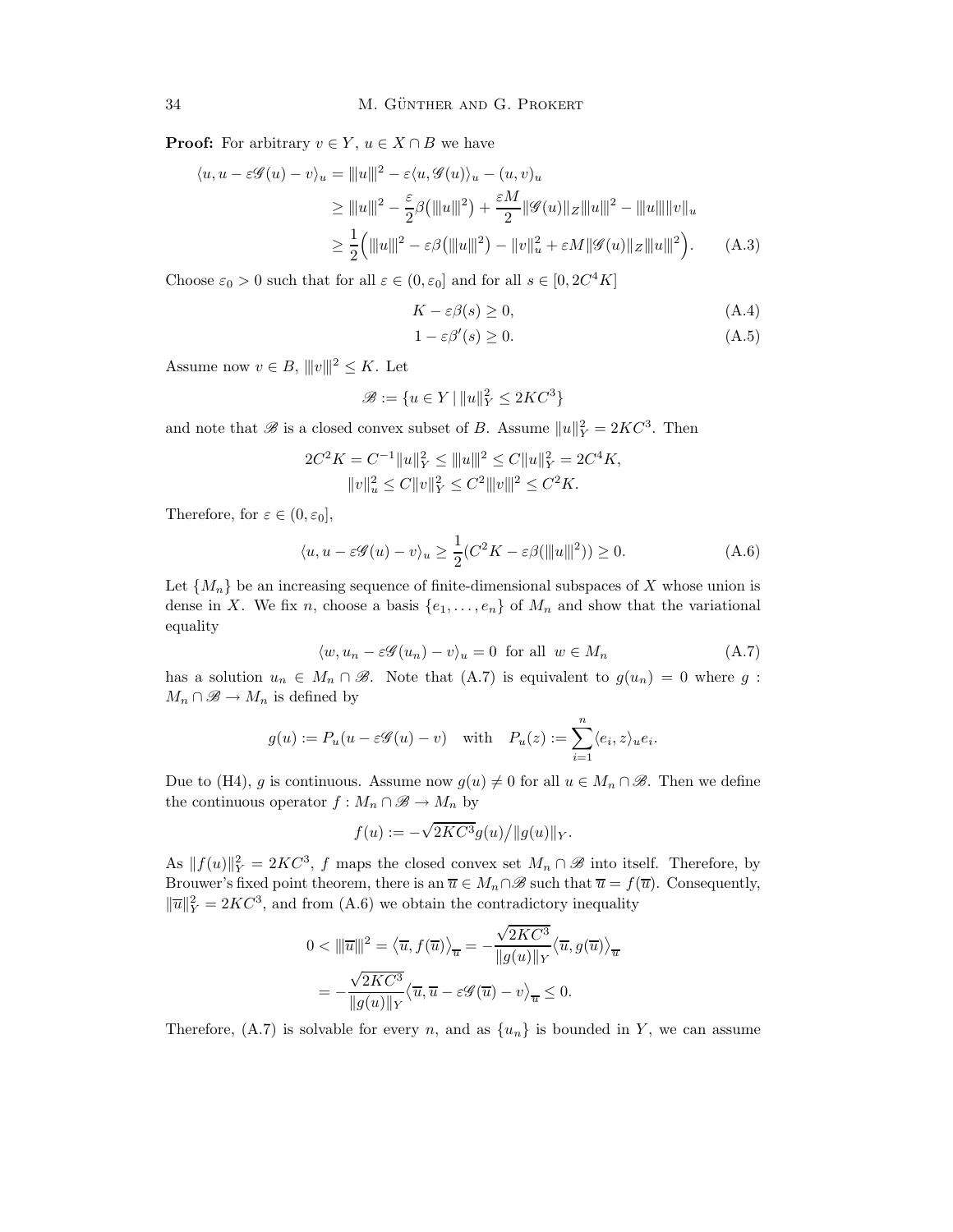without loss of generality that  $u_n \rightharpoonup u^*$  in Y for some  $u^* \in \mathcal{B}$ . Passage to the limit in (A.7) yields by (H4)

$$
\langle w, u^* - \varepsilon \mathscr{G}(u^*) - v \rangle_{u^*} = 0 \text{ for all } w \in M_n, n = 1, 2, \dots
$$

and consequently by the density assumption

$$
\langle w, u^* - \varepsilon \mathscr{G}(u^*) - v \rangle_{u^*} = 0 \text{ for all } w \in X.
$$

The nondegeneracy of  $\langle \cdot, \cdot \rangle_{u^*}$  yields (A.1). To show the estimate (A.2), note at first that

$$
||u^*||^2 \le \lim_{n \to \infty} ||u_n||^2 \le 2C^4 K.
$$

Thus, the second inequality in (A.2) follows from (A.4). To show the first inequality we assume without loss of generality  $|||v||| \le |||u^*|||$  and use (A.5), (A.3), and (H4) to obtain

$$
\| |u^*|||^2 - \varepsilon \beta(\| |u^*|||^2) \le \lim_{n \to \infty} (\| |u_n|||^2 - \varepsilon \beta(\| |u_n|||^2))
$$
  
\n
$$
\le \lim_{n \to \infty} (||v||_{u_n}^2 - M\varepsilon||\mathcal{G}(u_n)||_Z ||u_n|||^2) \le ||v||_{u^*}^2 - M\varepsilon||\mathcal{G}(u^*)||_Z ||u^*|||^2
$$
  
\n
$$
\le |||v|||^2 + M||u^* - v||_Z |||v|||^2 - M\varepsilon||\mathcal{G}(u^*)||_Z |||u^*|||^2
$$
  
\n
$$
= |||v|||^2 + M\varepsilon||\mathcal{G}(u^*)||_Z |||v|||^2 - M\varepsilon||\mathcal{G}(u^*)||_Z |||u^*|||^2 \le |||v|||^2. \quad \Box
$$

As a further preparation for the proof of Theorem 3.4 we need the following simple result on approximate solutions of the ordinary differential equation (3.18).

**Lemma A.2.** Assume  $u_0 \in B$  and let  $\rho \in C^1[0,T]$  be the solution of (3.18). There is an  $n_0 \in \mathbb{N}$  such that for  $n \geq n_0$  and  $k = 1, ..., n$  there are  $\rho_n^k, r_n \in \mathbb{R}$  such that

$$
\rho_n^0 = ||u_0||^2, \quad \rho_n^k + \delta_n \beta(\rho_n^{k+1}) \le \rho_n^{k+1} \le \rho((k+1)\delta_n) + r_n, \quad r_n \to 0
$$

where  $\delta_n := T/n$ .

**Proof.** If  $n_0$  is sufficiently large,  $n \ge n_0$ , there exist solutions  $\rho_n \in C^1[0,T]$  to the initial value problems

$$
\rho'_n(t) = \beta(\rho_n(t)) + 1/\sqrt{n}, \quad \rho_n(0) = ||u_0||^2.
$$

We set

$$
\rho_n^k := \rho_n(k\delta_n), \qquad k = 0, \dots, n.
$$

Then

$$
\rho_n^{k+1} - \rho_n^k = \delta_n \rho_n'(\xi) = \delta_n \beta(\rho_n(\xi)) + \delta_n n^{-1/2}
$$

for some  $\xi \in (k\delta_n, (k+1)\delta_n)$ . Moreover,

$$
|\beta(\rho_n(\xi)) - \beta(\rho_n^{k+1})| \le S|\rho_n(\xi) - \rho_n^{k+1}| \le S'n^{-1}
$$

with constants  $S, S'$  independent of n. Thus

$$
\rho_n^{k+1} - \rho_n^k \ge \delta_n \beta(\rho_n^{k+1}) + \delta_n n^{-1/2} - S' \delta_n n^{-1} \ge \delta_n \beta(\rho_n^{k+1})
$$

for  $n \geq n_0$ ,  $n_0$  sufficiently large. Moreover, well-known results on the dependence of the solution of ODE's on their right hand side ensure

$$
r_n := \max_{t \in [0,T]} |\rho_n(t) - \rho(t)| \to 0, \qquad n \to \infty,
$$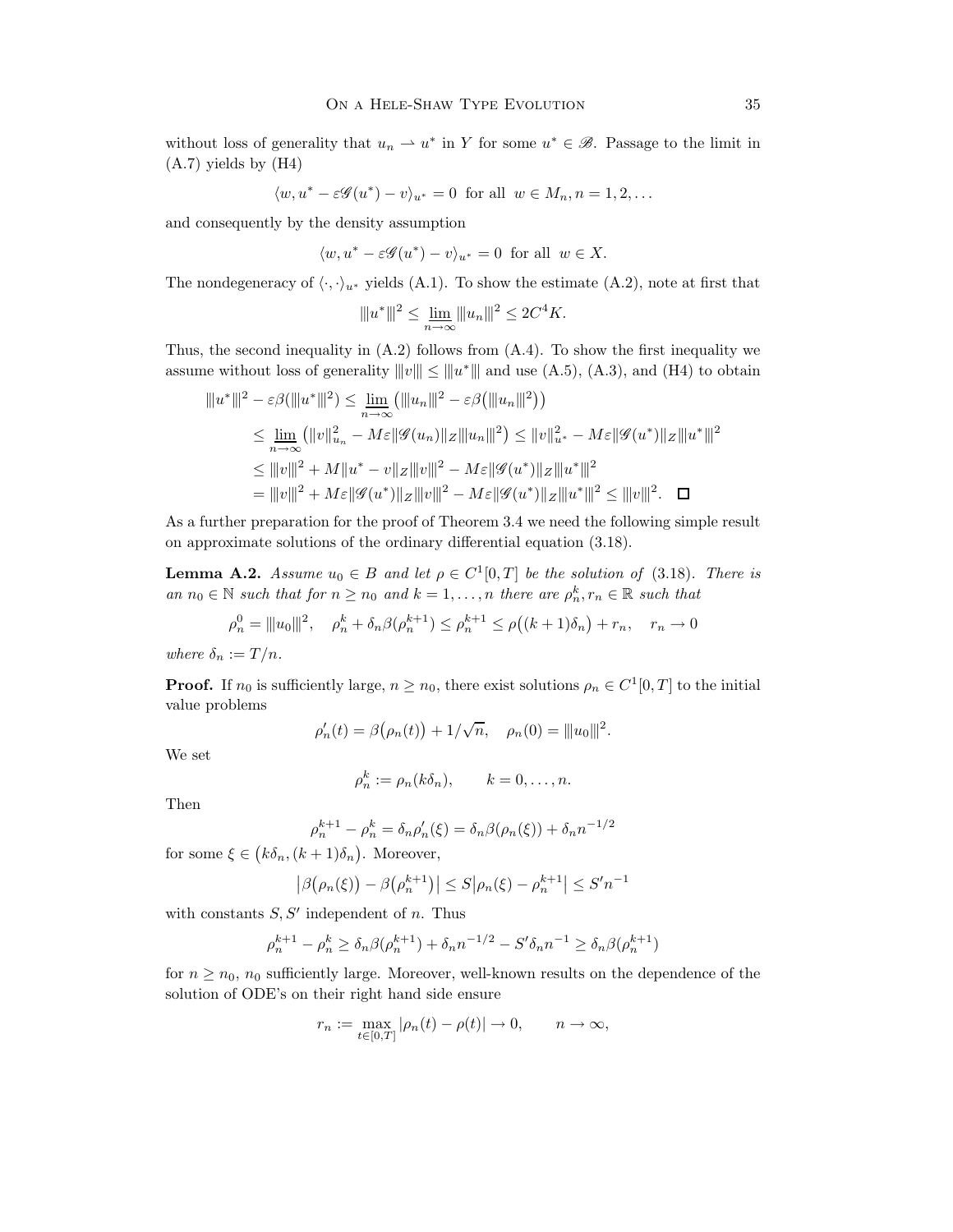hence

$$
\rho_n(t) \le \rho(t) + r_n, \qquad t \in [0, T].
$$

This proves the lemma.

**Proof of Theorem 3.4.** In a first step, we construct approximations  $u_n^k$  for the solution at time  $kT/n$ . Choose  $K \in (\max_{t \in [0,T]} \rho(t), r^2)$  and choose  $\varepsilon_0 > 0$  such that the assertions of Lemma A.1 and (A.5) hold. Let  $n_0 \in \mathbb{N}$  be at least as large as in Lemma A.2 and assume additionally  $n_0 \geq T/\varepsilon_0$  and

$$
\rho(t) + r_n \le K \quad \text{for } n \ge n_0 \text{ and } t \in [0, T].
$$

Now we fix  $n \ge n_0$  and show the existence of  $u_n^k \in B$ ,  $k = 0, \ldots, n$  such that

$$
u_n^{k+1} = u_n^k + \delta_n \mathscr{G}(u_n^{k+1}), \quad k = 0, \dots, n-1,
$$
  

$$
u_n^0 = u_0,
$$
  

$$
||u_n^k||^2 \le \rho_n^k,
$$

where the  $\rho_n^k$  are given by Lemma A.2. For  $k = 0$ , existence and the estimate are clear. Assume now  $u_n^0, \ldots, u_n^k$  are constructed according to these conditions for  $0 \leq k \leq n-1$ . Our assumptions imply  $\delta_n \leq \varepsilon_0$  and  $||u_n^k||_1^2 \leq K$ , hence the existence of  $u_n^{k+1}$  follows from Lemma A.1. Moreover, by  $(A.2)$ ,  $|||u_n^{k+1}|||^2 \le 2K$  and

$$
\|u_n^{k+1}\|^2 \le \|u_n^k\|^2 + \delta_n\beta(\|u_n^{k+1}\|^2) \le \rho_n^k + \delta_n\beta(\|u_n^{k+1}\|^2),
$$

hence

$$
| \|u_n^{k+1}\|^2 - \delta_n \beta \big( | \|u_n^{k+1}\|^2 \big) \leq \rho_n^{k+1} - \delta_n \beta \big( \rho_n^{k+1} \big).
$$

Note that (A.5) implies that the mapping  $s \mapsto s - \delta_n \beta(s)$  is monotone increasing on [0, 2K], hence  $||u_n^{k+1}||^2 \le \rho_n^{k+1}$ .

In a second step, we approximate u on  $[0, T]$  by piecewise linear functions  $u_n$  and piecewise constant functions  $\overline{u}_n, n \geq n_0$ , given by

$$
u_n(t) := u_n^k + \delta_n^{-1} (t - k\delta_n)(u_n^{k+1} - u_n^k) \text{ for } k\delta_n \le t \le (k+1)\delta_n,
$$
  
\n
$$
k = 0, \dots, n-1,
$$
  
\n
$$
\overline{u}_n(t) := u_n^{k+1} \text{ for } k\delta_n < t \le (k+1)\delta_n, \ k = 0, \dots, n-1, \ \overline{u}_n(0) = u_n^0.
$$

Then

$$
u_n(t) = u_0 + \int_0^t \mathscr{G}(\overline{u}_n(\tau)) d\tau, \quad t \in [0, T],
$$

and with a suitable constant S independent of  $t \in [0, T]$  and  $n \geq n_0$ :

$$
||u_n(t)||_Y, ||\overline{u}_n(t)||_Y \leq S.
$$

Consequently,  $\|\mathscr{G}(\overline{u}_n(t))\|_Z$  is bounded independently of n and thus

$$
||u_n(t) - u_n(t')||_Z \le L|t - t'|
$$

with L independent of n. Hence, the sequence  $\{u_n\}$  is bounded and equicontinuous with values in Z, hence by Ascoli's theorem, we can assume without loss of generality

$$
u_n \to u
$$
 in  $C([0,T], Z)$ .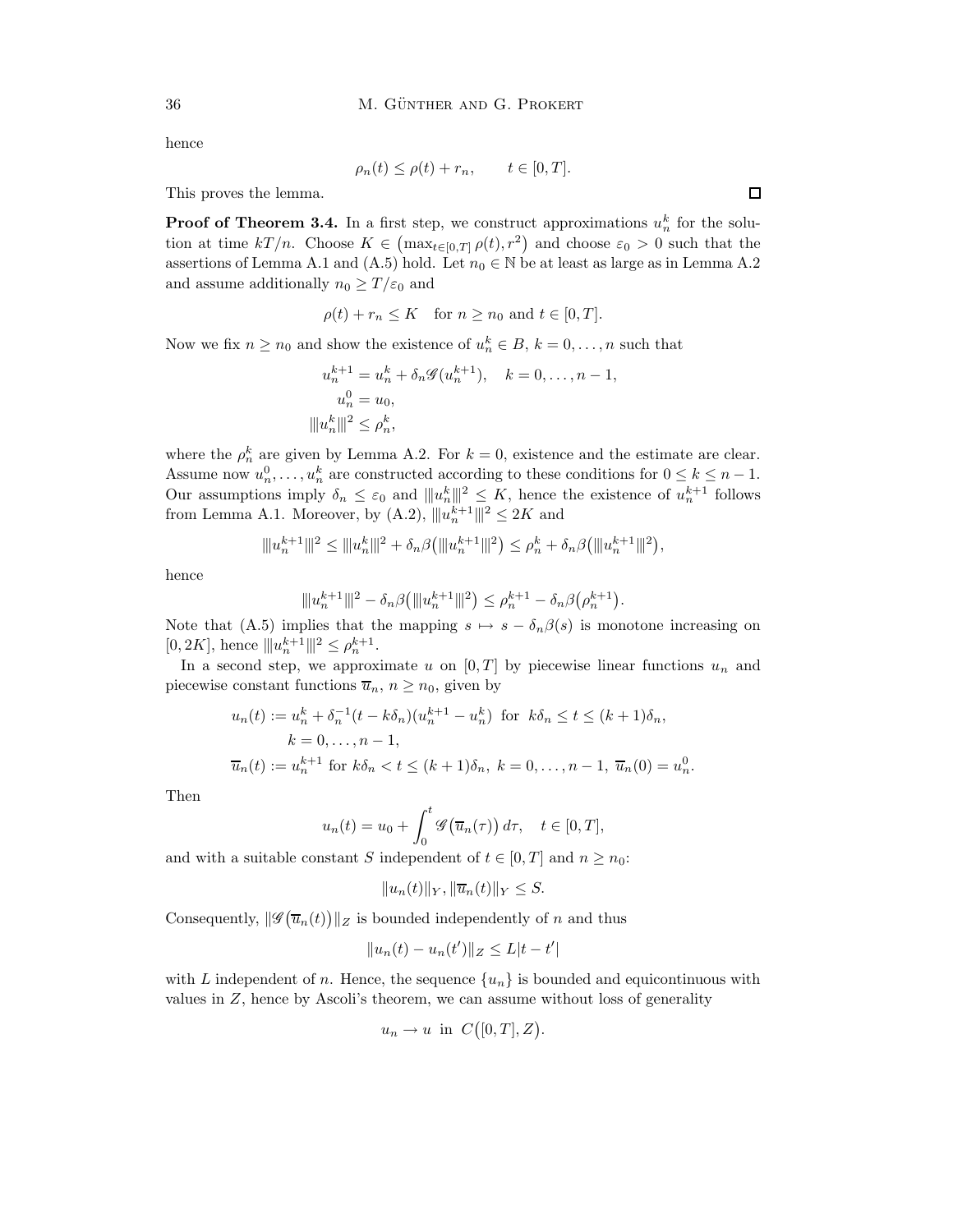Moreover,

$$
u_n(t) \rightharpoonup u(t) \quad \text{in} \quad Y, \quad t \in [0, T]. \tag{A.8}
$$

To show this, fix  $t \in [0, T]$  and choose an arbitrary subsequence  $\{u_{n'}(t)\}\$ . As it is bounded in Y, it has a weakly convergent subsequence  ${u_{n''}(t)}$  for which  $u_{n''}(t) \to u^*$ in Y, hence also in Z, and thus  $u^* = u(t)$ . Now (A.8) follows from a standard argument. An analogous argument shows

$$
u \in C_w([0,T],Y).
$$

Furthermore, for  $t \in (k\delta_n, (k+1)\delta_n]$  we have

$$
\|\overline{u}_n(t) - u_n(t)\|_Z = \|u_n\left((k+1)\delta_n\right) - u_n(t)\|_Z \le L\delta_n,
$$

hence also

$$
\overline{u}_n \to u
$$
 in  $C([0,T], Z)$ ,

and, by the same arguments as for  $u_n$  above,

$$
\overline{u}_n(t) \rightharpoonup u(t)
$$
 in Y,  $t \in [0, T]$ .

As  $\mathscr G$  is weakly sequentially continuous,

$$
\mathscr{G}\big(\overline{u}_n(t)\big) \rightharpoonup \mathscr{G}\big(u(t)\big) \quad \text{in} \ \ Z, \quad t \in [0,T],
$$

and  $\mathscr{G} \circ u \in C_w([0,T], Z)$ . If f is any bounded linear functional on Z, it follows that

$$
f\left(\int_0^t \mathscr{G}(\overline{u}_n(\tau)) d\tau\right) = \int_0^t f\big(\mathscr{G}(\overline{u}_n(\tau))\big) d\tau \to \int_0^t f\big(\mathscr{G}(u(\tau))\big) d\tau, \quad n \to \infty,
$$

and hence

$$
f(u(t)) = f(u_0) + \int_0^t f(\mathscr{G}(u(\tau))) d\tau, \quad t \in [0, T].
$$

Consequently,

$$
f\left(\frac{u(t+h)-u(t)}{h}\right) \to f(\mathscr{G}(u(t))), \quad h \to 0,
$$

i.e.

$$
\frac{u(t+h)-u(t)}{h} \rightharpoonup \mathscr{G}\big(u(t)\big) \quad \text{in} \quad Z, \quad h \to 0.
$$

Therefore  $u \in C_w^1([0,T], Z)$  and u satisfies (3.19). Finally, for  $t \in (k\delta_n, (k+1)\delta_n]$  we have

$$
\|\overline{u}_n(t)\|^2 = \|u_n^{k+1}\|^2 \le \rho((k+1)\delta_n) + r_n,
$$

hence

$$
\|\overline{u}_n(t)\|^2 \le \rho(t+\delta_n) + r_n \text{ for } 0 \le t \le T-\delta_n.
$$

Thus

$$
||u(t)||^{2} \le \lim_{n \to \infty} ||\overline{u}_{n}(t)||^{2} \le \rho(t), \quad t \in [0, T].
$$

For  $t \to 0$  this implies, in particular,

$$
\overline{\lim_{t\to 0}} \|u(t)\|^2 \leq \lim_{t\to 0} \rho(t) = \|u(0)\|^2 \leq \lim_{t\to 0} \|u(t)\|^2,
$$

hence  $||u(t)|| \rightarrow ||u(0)||$  and consequently  $u(t) \rightarrow u(0)$  in Y as  $t \rightarrow 0$ .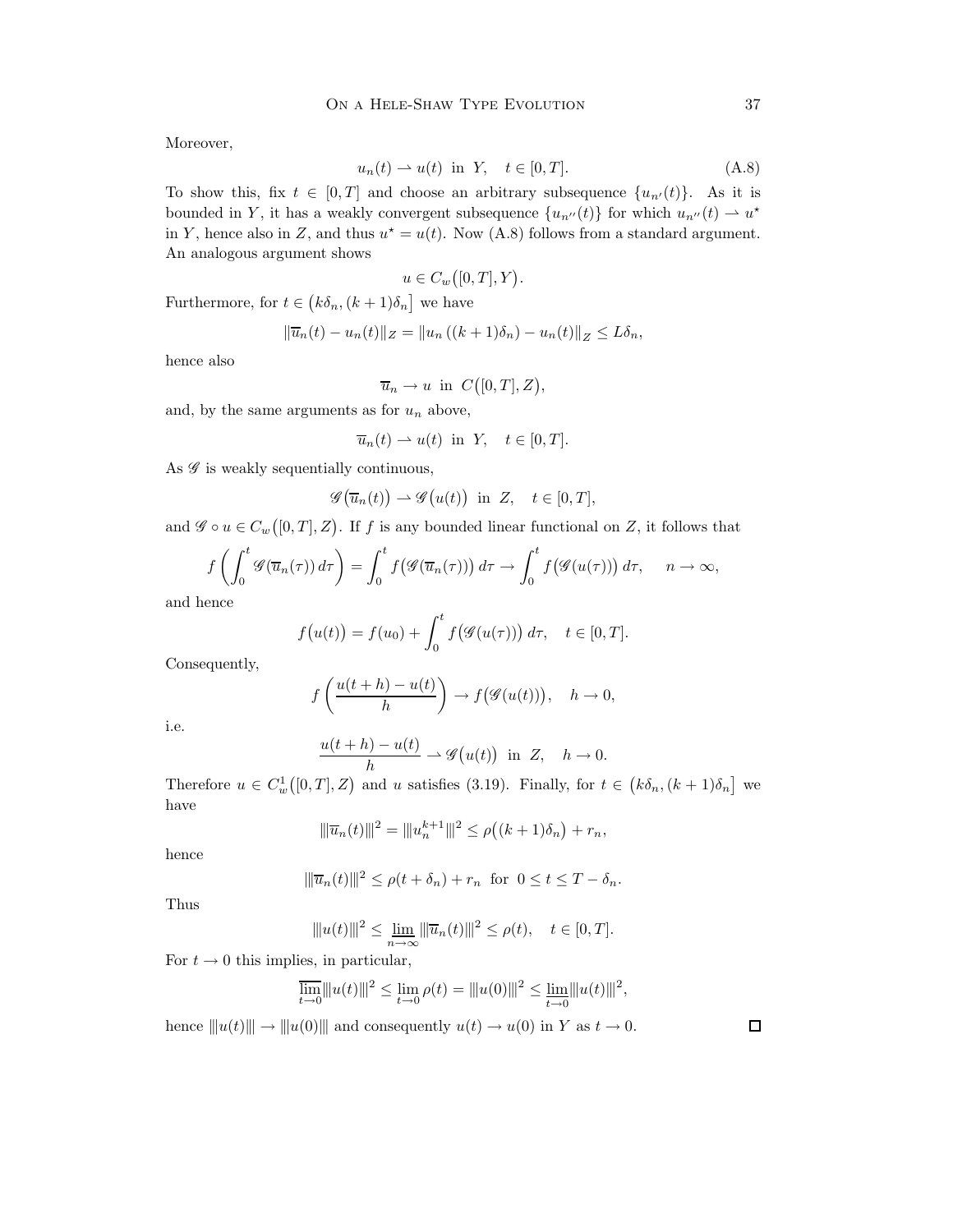#### References

- [1] Almgren, R.: Singularity formation in Hele-Shaw bubbles. Phys. Fluids 8 (1996), 344–352.
- [2] BEYER, K. & GÜNTHER, M.: On the Cauchy problem for a capillary drop, PartI: Irrotational motion. Math. Meth. Appl. Sci. 21 (1998), 1149-1183.
- [3] BEYER, K. & GÜNTHER, M.: The Jacobi equation for irrotational free boundary flows. Analysis 20 (2000), 237-254.
- [4] Constantin, P., Pugh, M.: Global solution for small data to the Hele-Shaw problem, Nonlinearity 6 (1993) 393–415
- [5] DECKELNICK, K. & ELLIOTT, C.: Local and global existence results for anisotropic Hele-Shaw flows. Proc. Roy. Soc. Edinburgh Sect. A 129 (1999), 265—294.
- [6] Friedman, A., Reitich, F.: Nonlinear stability of a quasi-static Stefan problem with surface tension: a continuation approach. Ann. Scuola Norm. Sup. Pisa Cl.  $Sci. (4)$  30 (2001) 341–403
- [7] GIACOMELLI, L. & OTTO, F.: Variational formulation for the lubrication approximation of the Hele-Shaw flow. Calc. Var. Part. Diff. Equations 3 (2001), 377–403.
- [8] GILBARG, D., TRUDINGER, N.S.: Elliptic partial differential equations of second order. Springer-Verlag, New York 1977.
- [9] GÜNTHER, M. & PROKERT, G.: On Stokes Flow with Variable and Degenerate Surface Tension Coefficient. To appear in NoDEA.
- [10] Hohlov, Yu.E. & Reissig, M.: On classical solvability for the Hele-Shaw moving boundary problems with kinetic undercooling regularization. Euro. J. Applied Math. 6 (1995), 421–439.
- [11] HÖRMANDER, L.: The boundary problems of physical geodesy. Arch. Rat. Mech. Anal. 62 (1976), 1-52.
- [12] Howison, S.D.: Complex variable methods in Hele-Shaw moving boundary problems. Euro. J. Applied Math. 3 (1992), 209–224.
- [13] Kato, T. & Lai, C. Y.: Nonlinear evolution equations and the Euler flow. J. Funct. Analysis 56 (1984), 15–28.
- [14] Maruvada, S. R. K., Park, C. W. & Yoon, D. Y.: The Influence of Surfactant on the Bubble Motion in Hele-Shaw Cells. Phys. Fluids 6 (1994), 3267–3275.
- [15] Prokert, G.: Hyperbolic evolution equations for moving boundary problems. Euro. J. Applied Math. 10 (1999), 607–622.
- [16] Prokert, G.: On Stokes flow driven by surface tension in the presence of a surfactant. Preprint RANA 03-21 TU Eindhoven, submitted.
- [17] Romero, L.A.: The fingering problem in a Hele-Shaw cell. PhD Thesis (1981), California Institute of Technology.
- [18] SAFFMAN, P.G.: Viscous fingering in Hele-Shaw cells. *J. Fluid Mech.* 173 (1986), 73–94.